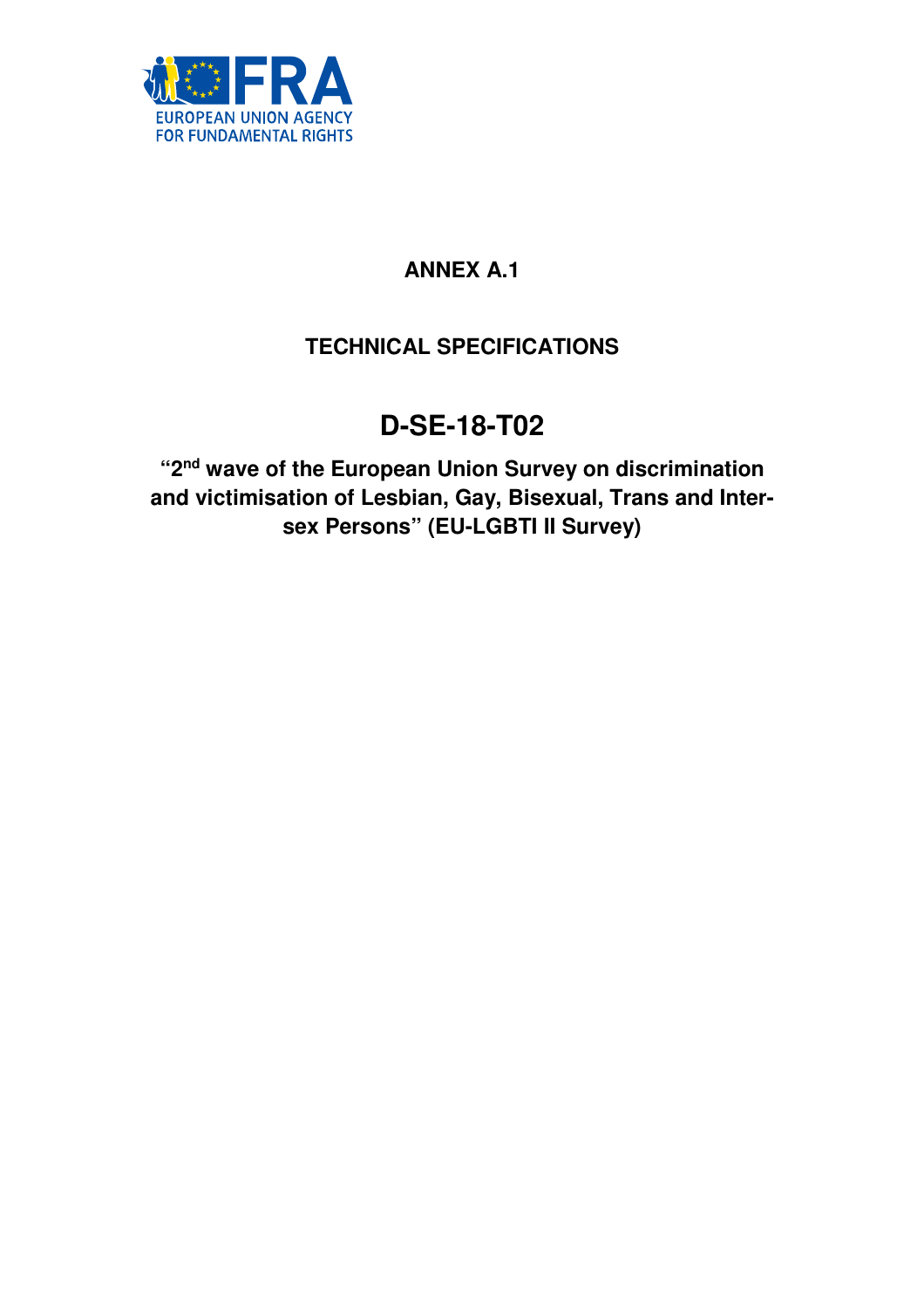| 2.1.2 FRA work on discrimination against and victimisation of LGBTI persons  6                                                                                                                                                                                                                                                             |  |
|--------------------------------------------------------------------------------------------------------------------------------------------------------------------------------------------------------------------------------------------------------------------------------------------------------------------------------------------|--|
|                                                                                                                                                                                                                                                                                                                                            |  |
|                                                                                                                                                                                                                                                                                                                                            |  |
|                                                                                                                                                                                                                                                                                                                                            |  |
|                                                                                                                                                                                                                                                                                                                                            |  |
|                                                                                                                                                                                                                                                                                                                                            |  |
|                                                                                                                                                                                                                                                                                                                                            |  |
|                                                                                                                                                                                                                                                                                                                                            |  |
|                                                                                                                                                                                                                                                                                                                                            |  |
|                                                                                                                                                                                                                                                                                                                                            |  |
|                                                                                                                                                                                                                                                                                                                                            |  |
|                                                                                                                                                                                                                                                                                                                                            |  |
|                                                                                                                                                                                                                                                                                                                                            |  |
| 3.4.3 Activity 3: Review of translations and translation of additional items  21<br>3.4.4 Activity 4: Online survey tool and technical infrastructure  22<br>3.4.9 Activity 9: Calculation of selected indicators & tabulation of the results  28<br>3.4.10 Activity 10: Delivery of final dataset, technical report and quality report 29 |  |
|                                                                                                                                                                                                                                                                                                                                            |  |
|                                                                                                                                                                                                                                                                                                                                            |  |
|                                                                                                                                                                                                                                                                                                                                            |  |
|                                                                                                                                                                                                                                                                                                                                            |  |
| 4.3.3 Deliverable 3: Background research report and awareness-raising plan  30<br>4.3.4 Deliverable 4: Review of the translated questionnaires and translation of                                                                                                                                                                          |  |
|                                                                                                                                                                                                                                                                                                                                            |  |
| 4.3.7 Deliverable 7: Survey results for selected indicators and frequency tables  32                                                                                                                                                                                                                                                       |  |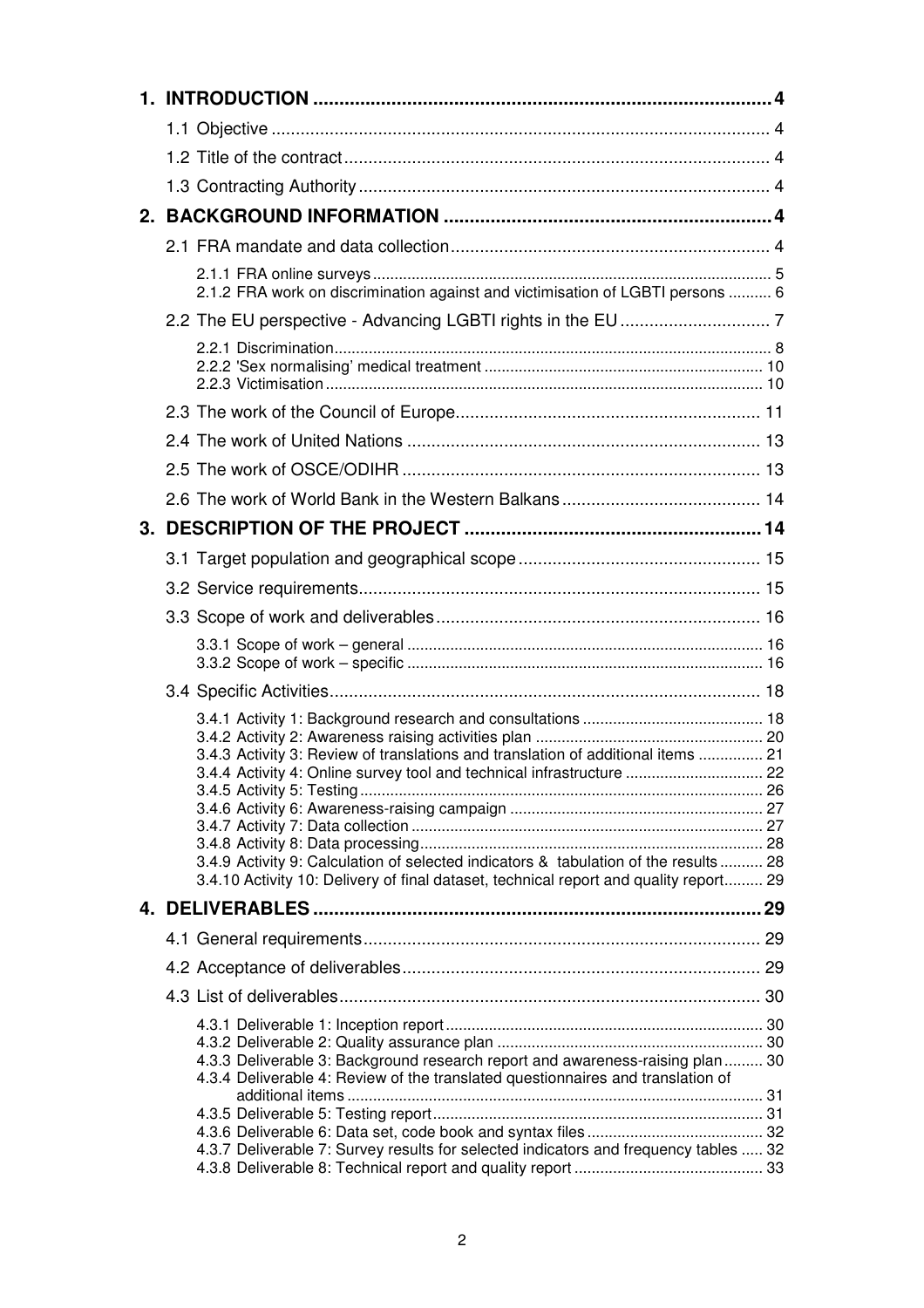| 7. PROJECT IMPLEMENTATION MONITORING AND QUALITY |     |
|--------------------------------------------------|-----|
|                                                  | .36 |
|                                                  | 37  |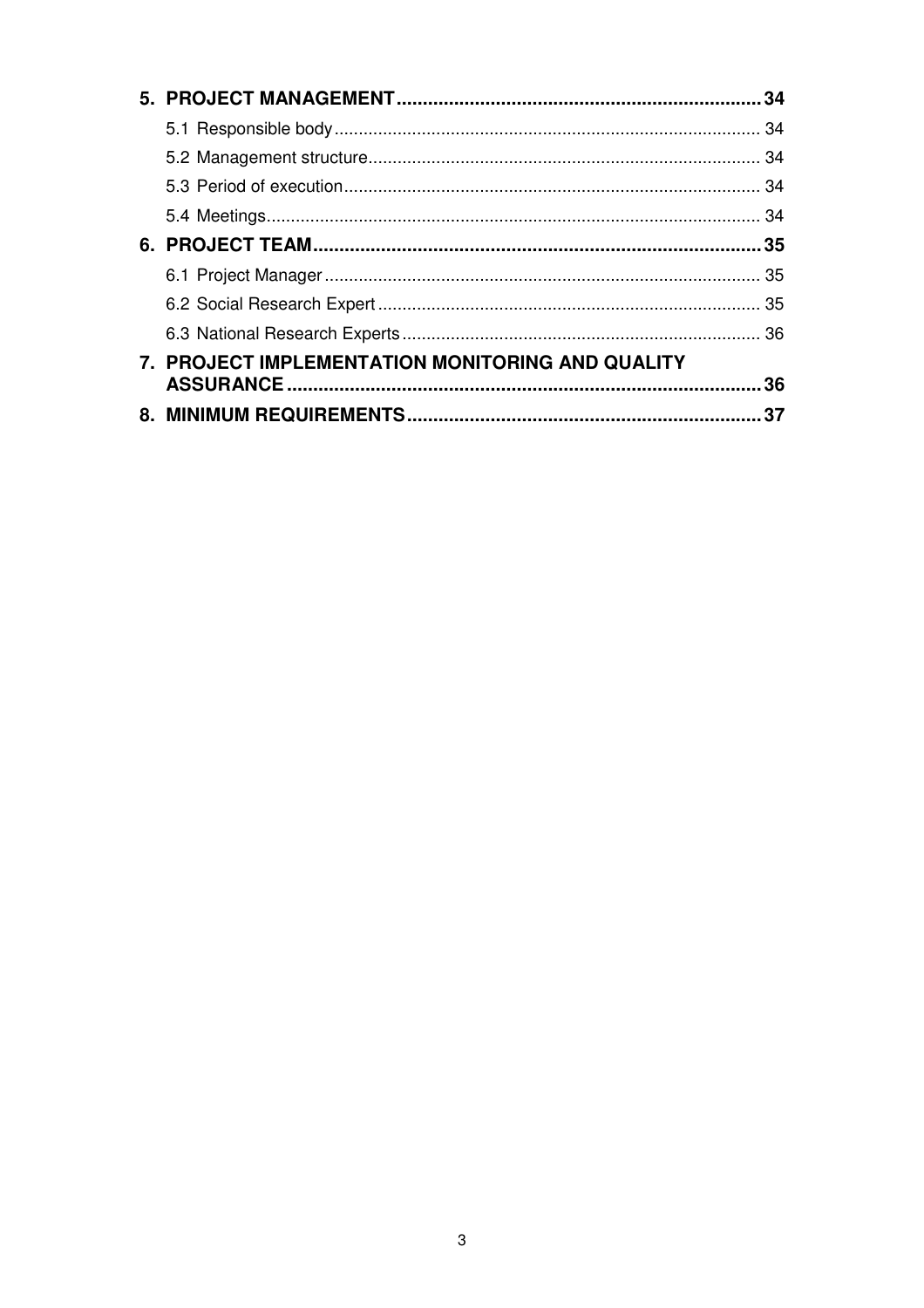# **TECHNICAL SPECIFICATIONS**

## **1. Introduction**

## **1.1 Objective**

The objective of these Technical Specifications is to provide the tenderer(s) with all the necessary information that will allow them to implement the project.

## **1.2 Title of the contract**

The title of the contract is **"European Union Survey on discrimination and victimisation of Lesbian, Gay, Bisexual, Trans and Intersex Persons" (EU-LGBTI II Survey)"**.

## **1.3 Contracting Authority**

The contracting authority is the European Union Agency for Fundamental Rights (hereinafter referred to as the FRA or the Agency). The Agency was established by Council Regulation No 168/2007<sup>1</sup> on 15 February 2007. Its objective is to provide the relevant institutions, bodies, offices and agencies of the Community and its Member States when implementing Community law with assistance and expertise relating to fundamental rights. In order to achieve this objective the Agency is required to perform a number of tasks, including data collection and research, and comparative data collection in the form of survey research.

## **2. Background information**

## **2.1 FRA mandate and data collection**

The objective of the Agency, according to Article 2 of Council Regulation 168/2007, is to provide the relevant institutions, bodies, offices and agencies of the EU and its countries with assistance and expertise relating to fundamental rights. To meet this objective, the regulation empowers the Agency to collect, analyse and disseminate relevant, objective, reliable and comparable information and data, and to carry out scientific research and surveys.

In order to fulfil its objectives FRA conducts research collecting relevant primary and secondary data and contextual information from EU countries, and analyses them comparatively in order to develop policy relevant reports addressed primarily to its main stakeholders − EU institutions and countries. The Agency collects available secondary source data and material on the situation of fundamental rights in the EU and, where relevant, utilises its own contracted research networks for this.

Where there is a lack of comprehensive and comparable EU-wide data from secondary sources (such as government statistics and existing survey research), the Agency undertakes its own primary data collection based on fieldwork – both quantitative and qualitative.

At all stages of a project, the Agency works closely with contractors in respect of project development and oversight.

The Agency undertakes research and data collection in line with policy priorities and by noting data gaps where Agency's research would have an added value. In order to make up for the absence of official data and to document the situation with respect to various rights and population groups, FRA has carried out several projects to collect primary survey data.

 1 Council Regulation (EC) No 168/2007 of 15 February 2007 establishing a European Union Agency for Fundamental Rights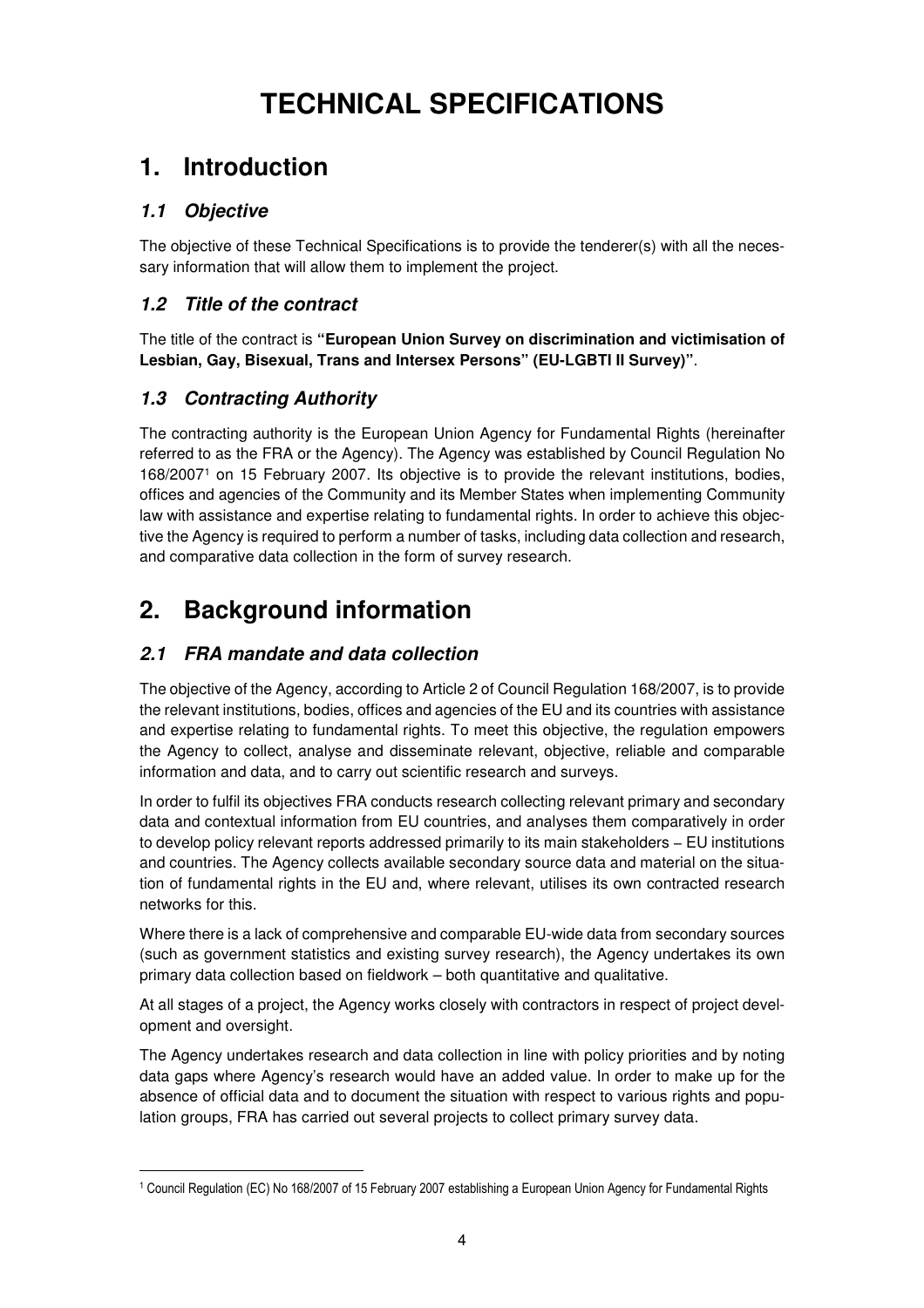#### **2.1.1 FRA online surveys**

#### Survey: The EU LGBT Survey I (2012)

In light of a lack of comparable data on the respect, protection and fulfilment of the fundamental rights of lesbian, gay, bisexual and trans (LGBT) persons, FRA launched in 2012 its European Union (EU) online survey of LGBT persons' experiences of discrimination, violence and harassment.<sup>2</sup> Through an open online questionnaire, the survey collected data from 93,079 selfidentifying lesbian, gay, bisexual and trans persons aged 18 years and above, across the EU and Croatia, who were internet users, were informed about the survey and decided to participate in it.

The survey results provide valuable evidence of how LGBT persons in the EU experience biasmotivated discrimination, violence and harassment in different areas of life, including employment, education, healthcare, housing and other services.

The survey results were presented in the following publications:

- EU LGBT survey European Union lesbian, gay, bisexual and trans survey Main results<sup>3</sup>
- EU LGBT survey European Union lesbian, gay, bisexual and trans survey Results at a glance<sup>4</sup>
- Being Trans in the EU Comparative analysis of the EU LGBT survey data<sup>5</sup> The survey's technical report presents its technical and methodological challenges and how they were addressed: EU LGBT survey - Technical report <sup>6</sup>
- The LGBT survey data explorer was the first online data visualisation providing full access and capacity of comparative search of the dataset of a FRA survey: LGBT Survey data explorer

#### Survey: Discrimination and hate crime against Jews (2012)

The lack of robust and comparable data on antisemitism in the EU is such that policy makers across the EU can often only base their decisions on patchy evidence, which limits their capacity to counter antisemitism effectively. The 2012 FRA online survey was the first-ever to collect comparable data on Jewish people's experiences and perceptions of antisemitism, hate-motivated crime and discrimination across a number of EU Member States: Belgium, France, Germany, Hungary, Italy, Latvia, Sweden and the United Kingdom. The results report 'Discrimination and hate crime against Jews in EU Member States: experiences and perceptions of antisemitism'<sup>7</sup> , published in 2013, reveals a worrying level of discrimination, particularly in employment and education, a widespread fear of victimisation and heightening concern about antisemitism online.

The second wave of this survey is currently ongoing (2018).

 $\overline{a}$ 

<sup>2</sup> http://fra.europa.eu/en/publication/2014/eu-lgbt-survey-european-union-lesbian-gay-bisexual-and-trans-survey-main, file:///C:/Users/beresvi/Downloads/eu-lgbt-survey-technical-report\_en%20(1).pdf

<sup>3</sup> http://fra.europa.eu/en/publication/2014/eu-lgbt-survey-european-union-lesbian-gay-bisexual-and-trans-surveymain

<sup>4</sup> http://fra.europa.eu/en/publication/2013/eu-lgbt-survey-european-union-lesbian-gay-bisexual-and-trans-surveyresults

<sup>5</sup> http://fra.europa.eu/en/publication/2014/being-trans-eu-comparative-analysis-eu-lgbt-survey-data

<sup>6</sup> https://fra.europa.eu/sites/default/files/eu-lgbt-survey-technical-report\_en.pdf

<sup>7</sup> http://fra.europa.eu/sites/default/files/fra-2013-discrimination-hate-crime-against-jews-eu-member-states-0\_en.pdf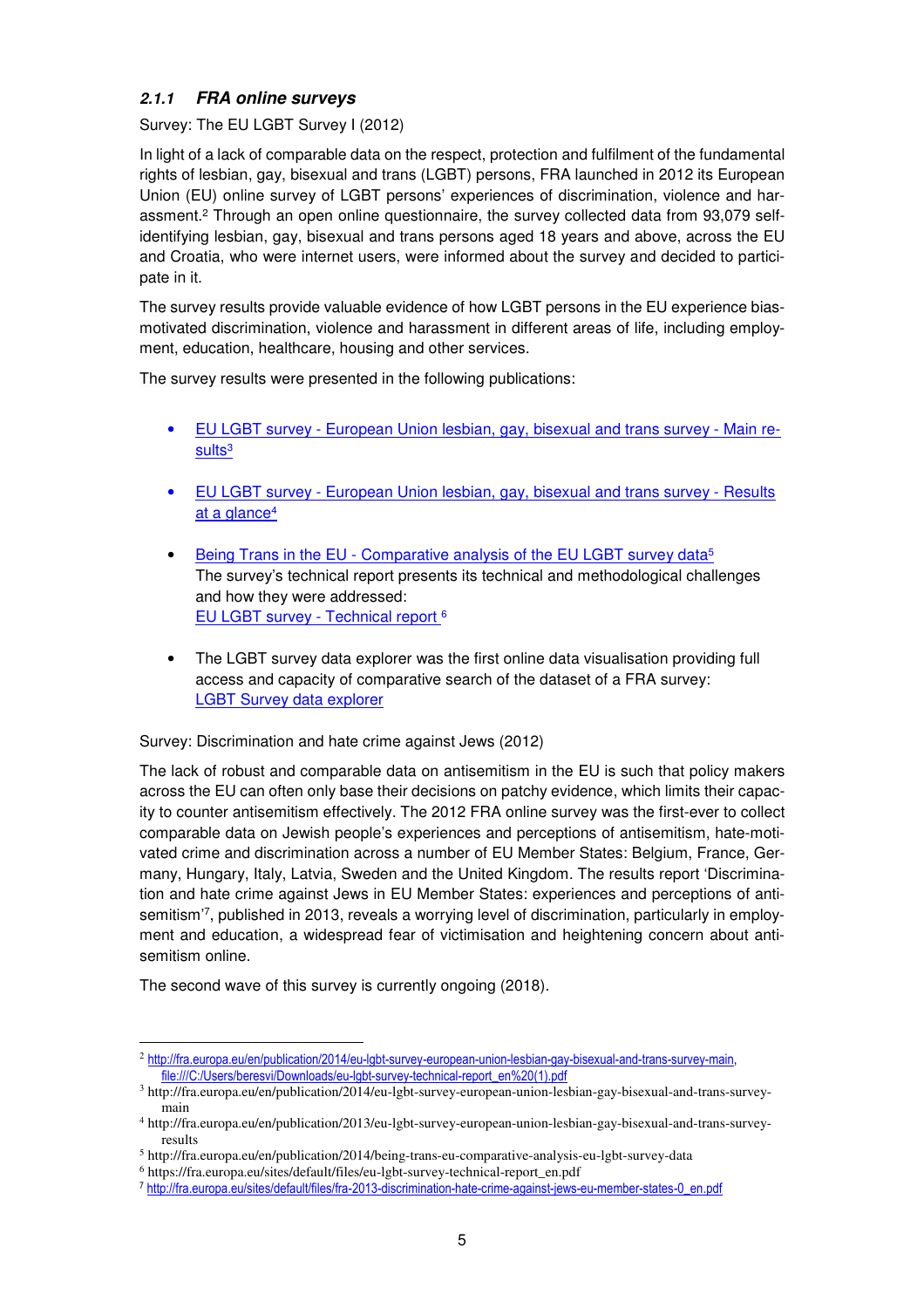## **2.1.2 FRA work on discrimination against and victimisation of LGBTI persons**

In 2007 the European Union Agency for Fundamental Rights (FRA) was requested by the European Parliament to collect data on discrimination against lesbian, gay, bisexual, and trans) persons and the situation regarding homophobia in the EU. In 2008, FRA published a first report on the legal situation with respect to the legislation concerning LGBT, and in 2009 a second report looked at the social situation based on a review of secondary data, including the results of academic research. In 2010, FRA updated its comparative legal analysis:

Protection against discrimination on grounds of sexual orientation, gender identity and sex characteristics in the EU – Comparative legal analysis – Update  $2015<sup>8</sup>$ 

Following calls from the European Parliament, the European Commission asked FRA in 2010 to collect comparable survey data on hate crime and discrimination against LGBT persons in all EU Member States and Croatia. In response to this request, FRA developed the 'European Union survey on discrimination and victimisation of lesbian, gay, bisexual and trans persons', which was launched online on 2 April 2012 and ran until 15 July 2012.

In addition to this large scale online survey the Agency conducted large scale qualitative research about the views and experiences of public officials and key professional groups in the areas of public equalities policies, education, health and law enforcement.

The results were published in 2016 and contributed further to relevant policy making at EU and national level:

Professionally speaking: challenges to achieving equality for LGBT people<sup>9</sup>

FRA looked into the rights of intersex people in 2015 publishing a paper, where it reported on obstacles that stand in the way of the recognition of their fundamental rights.

The Agency also provided insights on the legal protection of LGBTI persons as asylum seekers in the EU:

• Current migration situation in the EU: Lesbian, gay, bisexual, trans and intersex asylum seekers<sup>10</sup>

Overall, FRA research has revealed how LGBTI people face discrimination across all areas of life, and how they are vulnerable to verbal and physical attacks, choosing to remain largely invisible out of fear of negative consequences. The 2012 survey, the largest of its kind, collected comparable data from across the EU on LGBT people's experiences of hate crime and discrimination for the first time, as well as their level of awareness about their rights. The survey results were published in May 2013 and gave an indication of the extent of the challenges many LGBT people face across the EU.

#### **Findings on discrimination and victimisation**

 $\overline{a}$ 

FRA's reports show that the current social situation for lesbian, gay, bisexual, trans and intersex (LGBTI) persons in the European Union remains difficult. According to the evidence provided in FRA reports, LGBTI persons experience discrimination, bullying and harassment throughout the EU. This often takes the form of demeaning statements, name-calling and insults or the use of abusive language, but also verbal and physical attacks. Key issues addressed in the

<sup>8</sup> http://fra.europa.eu/en/publication/2015/lgbti-comparative-legal-update-2015

<sup>&</sup>lt;sup>9</sup> http://fra.europa.eu/en/publication/2016/professional-views-lgbt-equality

<sup>10</sup> http://fra.europa.eu/en/publication/2017/march-monthly-migration-focus-lgbti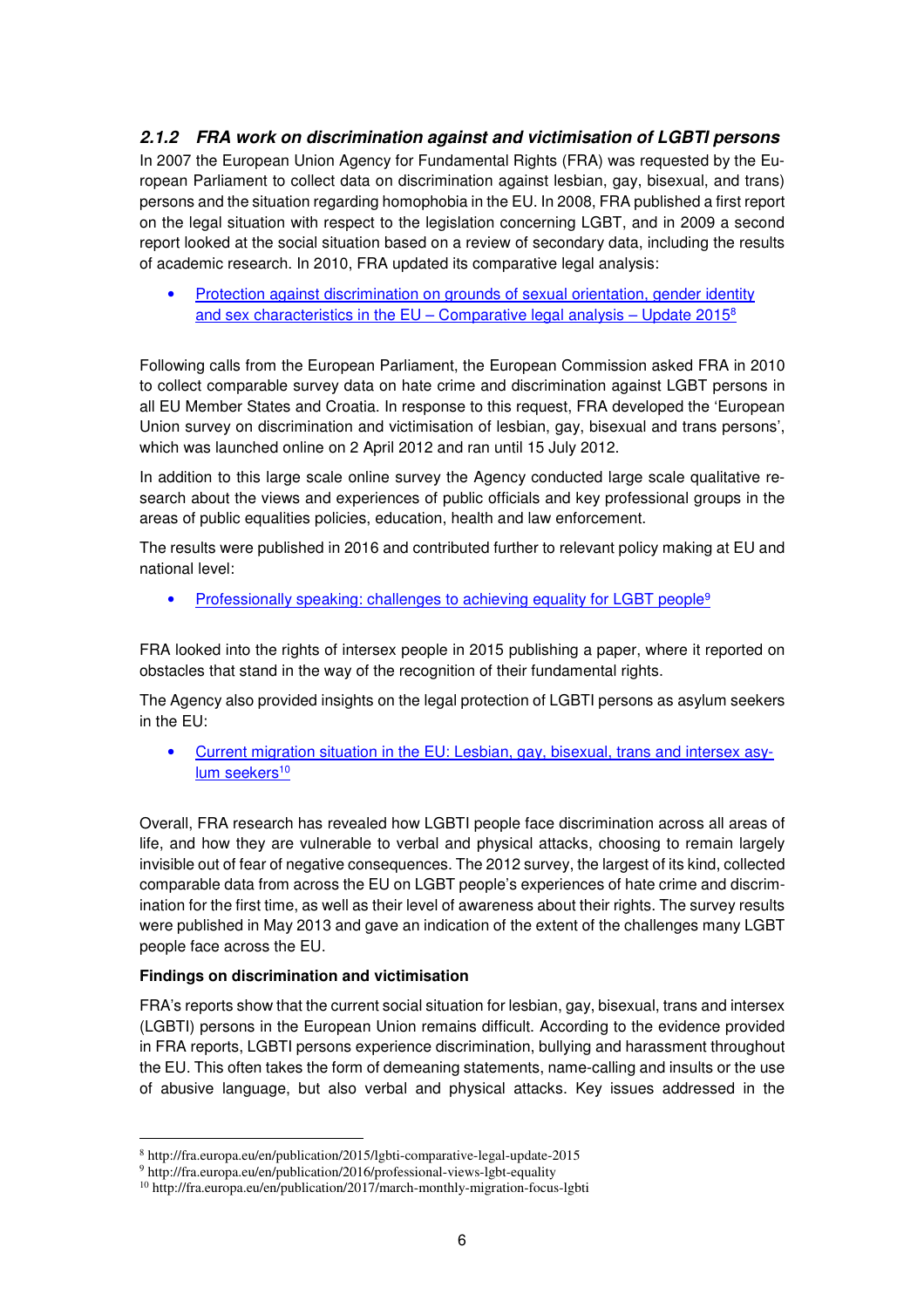Agency's reports have included hate crime and hate speech, discrimination in the workplace, bullying and harassment in education.

#### **Data availability**

FRA's surveys, research and reports fill the gap in robust and comparable data on discrimination against and victimisation of LGBTI persons, especially in the area of employment and training, where the Equality in Employment Directive EC/79/2000 prohibits any discrimination on grounds of sexual orientation while the Gender Equality Directive (recast), prohibits discrimination on the grounds of sex in the field of employment, explicitly relating to trans persons.<sup>11</sup> Trans persons who do not want or cannot undergo gender reassignment surgery are, however, *still unprotected* from discrimination based on their gender identity (in the FRA 2012 survey this concerned approximately half of the trans respondents).

## **2.2 The EU perspective - Advancing LGBTI rights in the EU**

In December 2015 the European Commission published a **list of actions to advance equality for lesbian, gay, bisexual, trans and intersex (LGBTI)**. This list covers the period 2016– 2019, and includes improving rights and ensuring legal protection of LGBTI people and their families, as well as monitoring and enforcing existing rights among its objectives. This list highlights areas in which the European Commission will take action: anti-discrimination policy, freedom of movement for LGBTI families, workplace diversity, enlargement and foreign policy. The European Commission will cooperate with FRA, EIGE and other EU agencies in implementing actions in these areas.

The EU's commitment to promoting the fundamental rights of LGBTI persons is evidenced in **Council conclusions issued in June 2016** in response to the list of actions to advance LGBTI equality published by the European Commission in December 2015.<sup>12</sup> The Council called on the Commission "to step up efforts in the field[s] of comparative data collection on the discrimination of LGBTI persons in the EU", awareness raising and under-reporting of incidents of discrimination. It called specifically on FRA to compile statistics on the situation of LGBTI persons, such as those collected through the agency's EU-wide lesbian, gay, bisexual and trans survey.<sup>13</sup>

The **European Parliament also called, in December 2016**, on the Commission and EU agencies to collect data and information on violations of the fundamental rights of LGBTI persons, and encouraged Member States to inform them of their rights.<sup>14</sup>

In 2017, several EU Member States aligned the civil status of same-sex couples to that of married couples (Austria, Finland, Germany, Ireland, Malta), although sometimes with limitations as regards adoption or assisted procreation (Slovenia). Marriage became gender

 $\overline{a}$ <sup>11</sup> Gender Equality Directive (recast) 2006/54/EC, 5 July 2006, Recital 3: "in view of its purpose and the nature of the rights which it seeks to safeguard, it also applies to discrimination arising from the gender reassignment of a person".

<sup>&</sup>lt;sup>12</sup> Council of the European Union (2016), Response to the Commission's List of Actions to Advance LGBTI equality: Council Conclusions. http://data.consilium.europa.eu/doc/document/ST-10417-2016-INIT/en/pdf; For more information on the European Commission's list of actions, see European Commission, List of Actions by the Commission to Advance LGBTI Equality; http://ec.europa.eu/justice/discrimination/files/lgbti\_actionlist\_en.pdf

<sup>&</sup>lt;sup>13</sup> For more information on this survey, see FRA (2014), EU LGBT Survey – European Union Lesbian, Gay, Bisexual and Trans Survey – Main Results. http://fra.europa.eu/en/publication/2014/eu-lgbt-survey-europeanunion-lesbian-gay-bisexual-and-trans-survey-main.

<sup>&</sup>lt;sup>14</sup> European Parliament (2016), European Parliament resolution of 13 December 2016 on the situation of fundamental rights in the European Union in 2015. http://www.europarl.europa.eu/sides/getDoc.do?type=TA&reference=P8-TA-2016-0485&format=XML&language=EN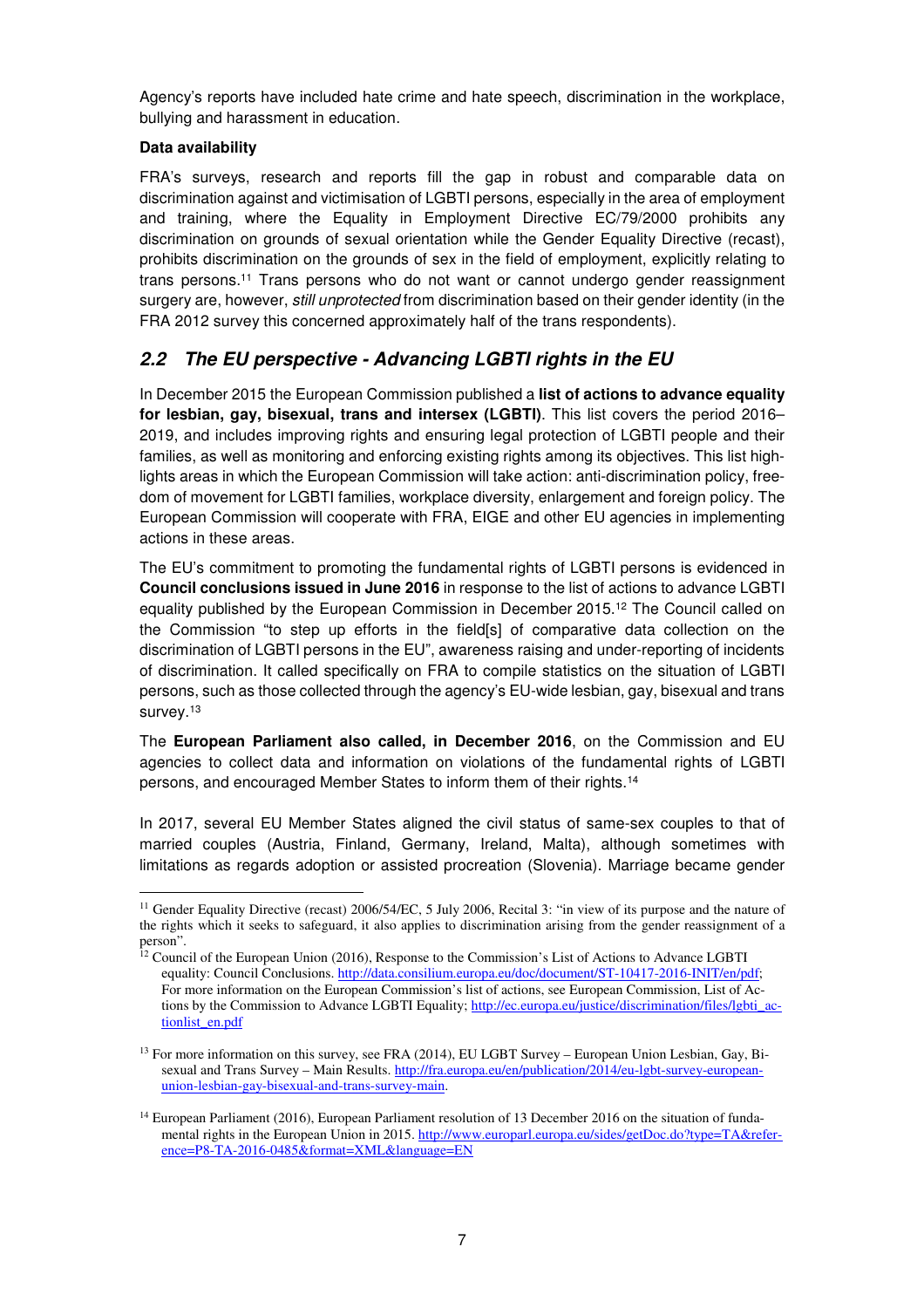neutral in Malta, when an amended marriage act came into force in September.<sup>15</sup> Similarly, an act on the right for same-sex couples to marry came into force in Germany in October.<sup>16</sup> The constitutional court in Austria ruled in December that existing legislation that prevents samesex couples from getting married is discriminatory and thus it will be annulled on 31 December 2018.<sup>17</sup>

## **2.2.1 Discrimination**

The principle of equal treatment constitutes a fundamental value of the European Union: Article 21 of the Charter of Fundamental Rights prohibits any discrimination based on any ground such as sex, race, colour, ethnic or social origin, genetic features, language, religion or belief, political or any other opinion, membership of a national minority, property, birth, disability, age or sexual orientation.

The Treaty on the Functioning of the European Union makes it imperative for the EU to combat discrimination on grounds of sexual orientation in defining and implementing its policies and activities. Furthermore, it confers to the Council of the EU the power to take specific action to combat it.

Specifically, Directive 2000/78/EC lays down "a general framework for combating discrimination and harassment […] as regards employment and occupation, with a view to putting into effect in the countries the principle of equal treatment". It conceives discrimination as a multi-faceted phenomenon and offers various definitions.

Council Directive 2000/78/EC "establishing a general framework for equal treatment in employment and occupation" defines in Article 2(a) as direct discrimination the situation in which:

"one person is treated less favourably than another is, has been or would be treated in a comparable situation, on any of the grounds referred to in Article 1 [religion or belief, disability, age or sexual orientation]."

Article 2(b) defines as indirect discrimination, a situation in which "an apparently neutral provision, criterion or practice would put persons having a particular religion or belief, a particular disability, a particular age, or a particular sexual orientation at a particular disadvantage compared with other persons".

Article 3 defines harassment as "a form of discrimination [...] when unwanted conduct related to any of the grounds […] takes place with the purpose or effect of violating the dignity of a person and of creating an intimidating, hostile, degrading, humiliating, or offensive environment. […]."

Finally, Article 4 defines an "Instruction to discriminate", as discrimination.

A proposed European anti-discrimination (so-called horizontal directive) would outlaw discrimination in the areas of social protection, social advantages, education and access to supply of goods, on the basis of religious belief, disability, age, and sexual orientation, therefore expanding the current range of protected grounds. However, the directive has been stalled in the Council, despite strong support from the European Parliament.

According to **CJEU case-law** based on the Employment Equality Framework Directive, employees in a civil partnership with a same-sex partner must be granted the same benefits as

 $\overline{a}$ <sup>15</sup> Marriage Act and Other Laws (Amendment Act) 2017, Commencement Notice, L.N. 212 of 2017, available at http://justiceservices.gov.mt/DownloadDocument.aspx?app=lp&itemid=28624&l=1.

<sup>16</sup> Germany, Act on the Right for Same-sex Couples to Marry (*Gesetz zur Einführung des Rechts auf Eheschließung für Personen gleichen Geschlechts*), 20 July 2017, available at: www.bgbl.de/xaver/bgbl/start.xav?startbk=Bundesanzeiger\_BGBl&jumpTo=bgbl117s2787.pdf.

<sup>17</sup> Austria, Verfassungsgerichtshof (2017), *Unterscheidung zwischen Ehe und eingetragener Partnerschaft verletzt Diskriminierungsverbot*, available at: www.vfgh.gv.at/medien/Ehe\_fuer\_gleichgeschlechtliche\_Paare.de.php.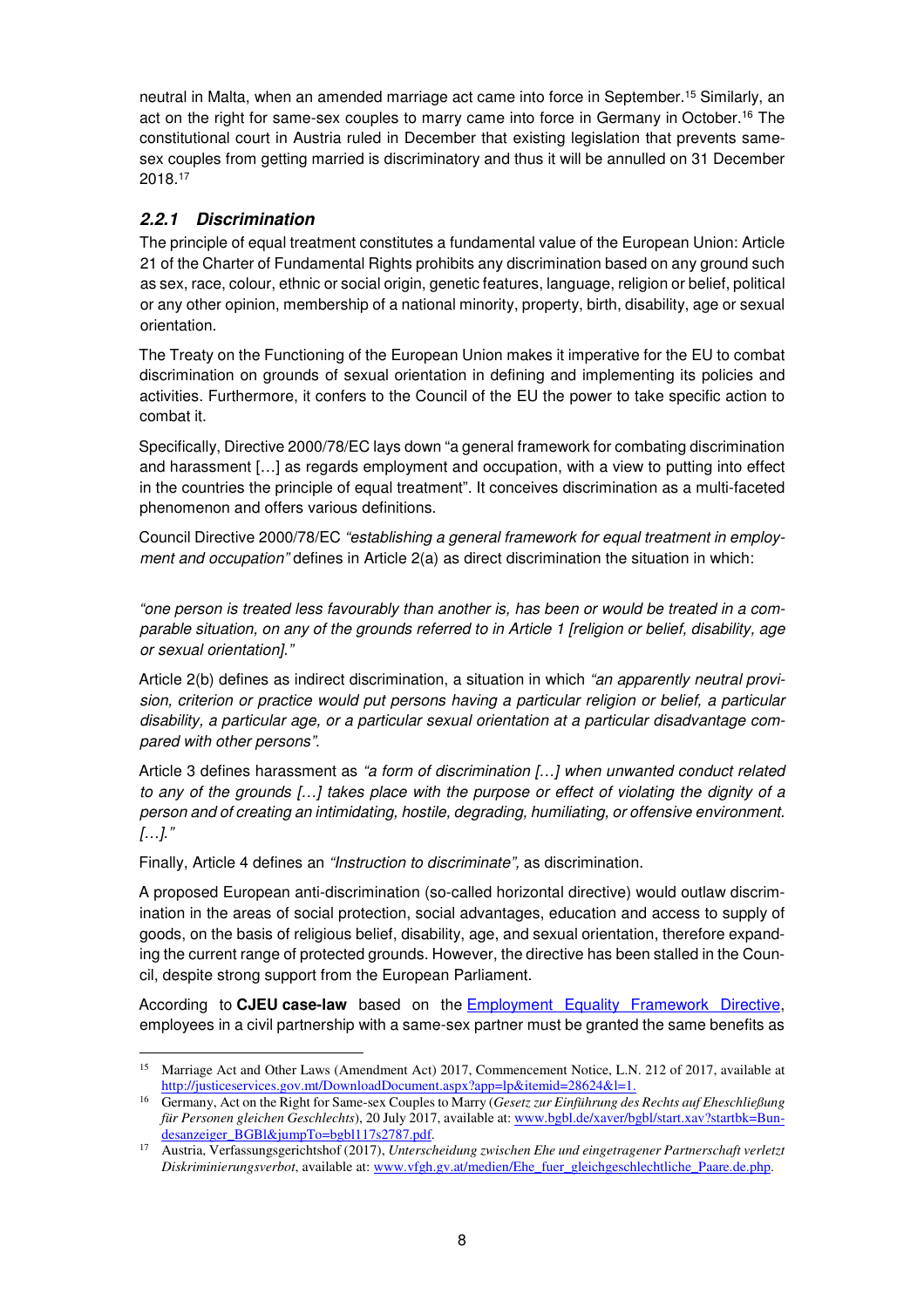those granted to their colleagues upon their marriage, where marriage is not possible for samesex couples (Tadao Maruko v. Versorgungsanstalt der deutschen Bühnen (C-267/06, 2008, Frédéric Hay v. Crédit agricole mutuel (C-267/12, 2013).

However, the limitation of the non-discrimination directives in cases of **multiple discrimination** could be seen in CJEU judgment in Parris v. Trinity College Dublin and others<sup>18</sup>. The Court ruled that that if a measure is not capable of creating discrimination on any of the grounds prohibited by Directive 2000/78 – when these grounds are taken in isolation – then it cannot be considered to constitute discrimination as a result of the combined effect, in this case sexual orientation and age.

### **2.2.1.1 Discrimination against Trans persons**

Trans persons who have undergone gender reassignment treatment are protected from discrimination on the grounds of sex in the field of employment, under the Gender Equality Directive (recast).

In addition, there are two EU directives in which the EU has explicitly included protection against discrimination based on gender identity. According to the Qualification Directive (recast) (2011/95/EU), international protection may be granted to an asylum seeker who is a member of a particular social group, which can be characterised by gender identity (Article 10.1(d)). The Victims' Rights Directive also explicitly mentions 'gender identity' and 'gender expression' as protected grounds of discrimination (Recital 9). It defines violence directed against a person because of that person's gender identity or gender expression as gender-based violence (Recital 17).

According to the case law of the Court of Justice of the EU, sex discrimination covers people who underwent, are undergoing or intend to undergo gender reassignment. The approach of Member States in this regard differ. Some see it as a form of sex discrimination (an approach corroborated by the case law of the CJEU). In other Member States, this type of discrimination is treated as discrimination on the basis of sexual orientation. The third group of Member States considers it as neither one nor the other. In these Member States trans people can only rely on the general principle of equality and cannot benefit from the more far-reaching protection of the antidiscrimination Directives.

Since gender identity is not explicitly covered in the EU Treaties nor in the Charter of Fundamental Rights, persons who do not want to undergo gender reassignment (or cannot for financial or procedural reasons) cannot claim protection and execution of rights they have not been granted. They suffer because of legal lacunas in several areas of life. For example, to have their identity documents match their gender identity, trans persons are required, in some Member States, to prove non-reversible infertility or to dissolve their marriage as a legal precondition for preferred gender recognition. In this respect, the Commission states in its Report on the Application of the Gender Goods and Services Directive that there is no case law concerning gender identity more generally speaking as covered by the protection against sex discrimination but the Commission considers that the approach should be materially similar.

Despite support from the European Parliament, trans identity is not incorporated into any EU funding and was not mentioned in the law establishing the European Institute for Gender Equality (EIGE) as sexual orientation was.

In 2017, some EU Member States took steps to de-medicalise the process of gender change (**Denmark**, **UK**), with another adopting simplified procedures whereby trans persons can alter their registered sex (**Greece**). The issue of binary gender markers came to the fore in some EU Member States (**Germany**, **France**, **Luxembourg**), with one making it possible to use the 'X' marker in official documents (**Malta**).

 $\overline{a}$ <sup>18</sup> Parris v. Trinity College Dublin and others (C-443/15, 24 November 2016)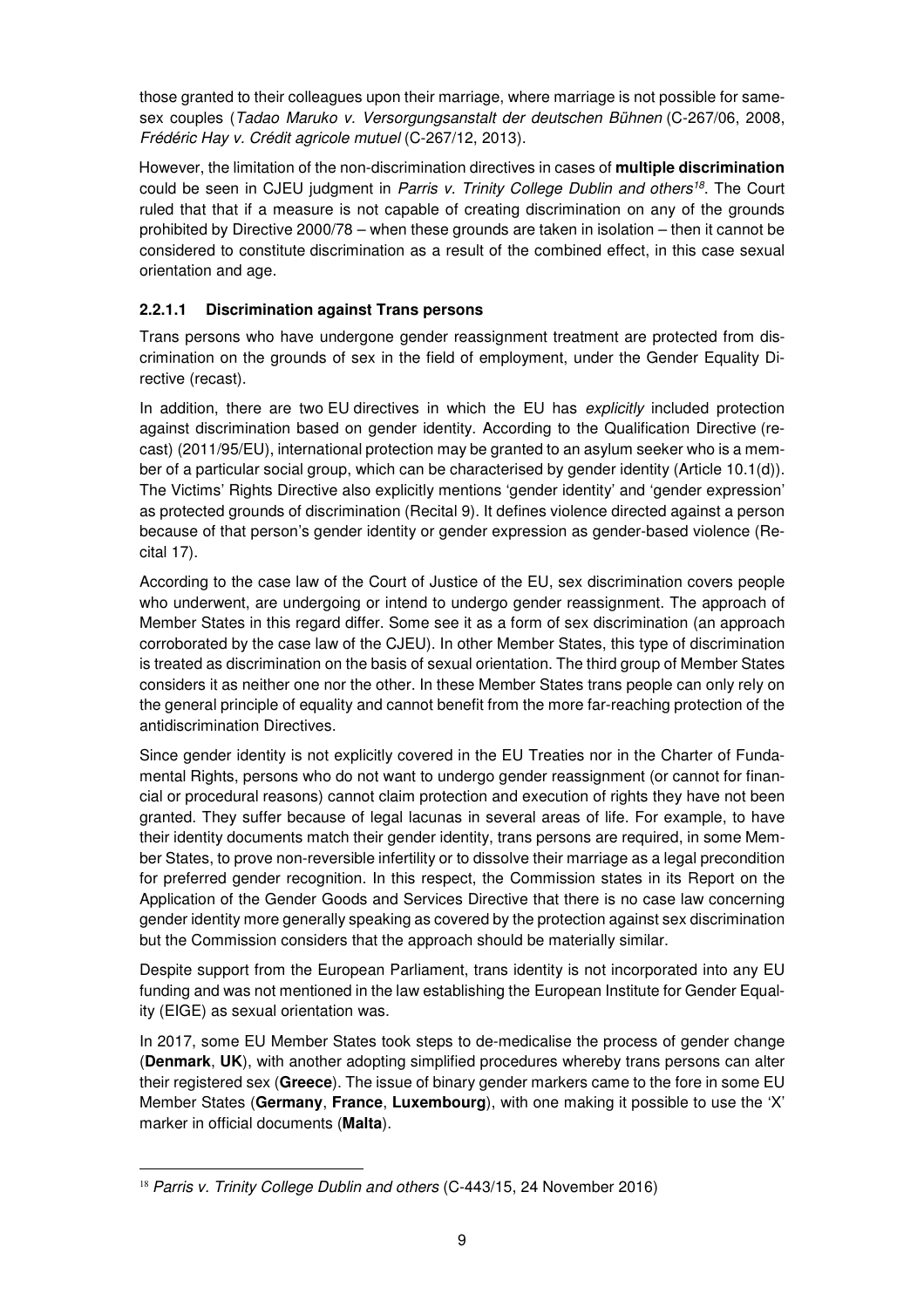#### **2.2.1.2 Discrimination on grounds of sex characteristics**

**Intersex** discrimination is a particularly complex form of sex discrimination. It remains unclear whether the existing EU anti-discrimination legal framework implicitly covers intersex people. EU gender equality legislation is silent on the issue and no case of discrimination against intersex people has yet reached the CJEU.

There is uncertainty with regard to the protection of **intersex people against discrimination**. It has been argued<sup>19</sup>, that unequal treatment of intersex people can better be addressed as discrimination on the ground of sex rather than discrimination on the basis of sexual orientation and/or gender identity as it concerns physical (sex) characteristics and it is linked to the sex assigned to a person at birth and its direct consequences.

FRA's research did not find sufficient legislation or case law to find out whether or not intersex people are actually protected from discrimination on the grounds of sex in the Member States. Therefore, it is likely that in the absence of specific protective legislation, intersex cases will be legally approached in different ways, even within the same legal system.

Intersex civil society organisations are advocating that **a specific ground, 'sex characteristics', best identifies their needs** when it comes to protection from discrimination.<sup>20</sup> Malta recently became the first (and only) EU Member State to explicitly provide protection against discrimination on the ground of 'sex characteristics'. The recently adopted 'Gender Identity, Gender Expression and Sex Characteristics Act'<sup>21</sup> requires public services to eliminate unlawful discrimination and harassment on the ground of sex characteristics. It also requires public services to promote equality of opportunity for all, irrespective of these characteristics.<sup>22</sup>

### **2.2.2 'Sex normalising' medical treatment**

**Intersex** people face particularly grave violations of their rights to physical and psychological integrity. In Europe, there are no comprehensive statistical data on medical treatments or surgeries performed on intersex children. According to FRA data for 2015, in at least 21 Member States, sex 'normalising' surgery was carried out on intersex children so that their sex characteristics conform to being either male or female. In eight Member States, a legal representative can consent to sex-'normalising' medical interventions independently of the child's ability to decide, while eighteen Member States require patient consent, provided the child is capable of deciding. It must be noted however, that often these surgeries concern very small infants and parents are usually not sufficiently informed and aware about the consequences of their decision. In this regard, Malta was in 2015 the first country that forbid unnecessary surgical interventions on intersex children.

## **2.2.3 Victimisation**

The Victims' Rights Directive (2012/29/EU) protects victims from violence and harassment also on grounds of sexual orientation, gender identity and gender expression (recital 9).

 $\overline{a}$ 

<sup>&</sup>lt;sup>19</sup> The European Parliament 'Lunacek Report' called on the European Commission to "issue guidelines specifying that trans and intersex persons are covered under 'sex' in Directive 2006/54/EC [Gender Equality Directive (recast)]" (para. C. ii).

<sup>&</sup>lt;sup>20</sup> European Intersex Meeting (2014), Statement of the European Intersex Meeting, 8 October 2014, point 2.

 $21$  Malta (2015), Act for the recognition and registration of the gender of a person and to regulate the effects of such a change, as well as the recognition and protection of the sex characteristics of a person (Att għarrikonoxximent u reġistrazzjoni tal-ġeneru ta' persuna u sabiex jirregola l-effetti ta' dik il-bidla, kif ukoll għarrikonoxximent u l-protezzjoni tal-karatteristiċi tas-sess ta' persuna), 2 April 2015

<sup>&</sup>lt;sup>22</sup> Ibid., Article 14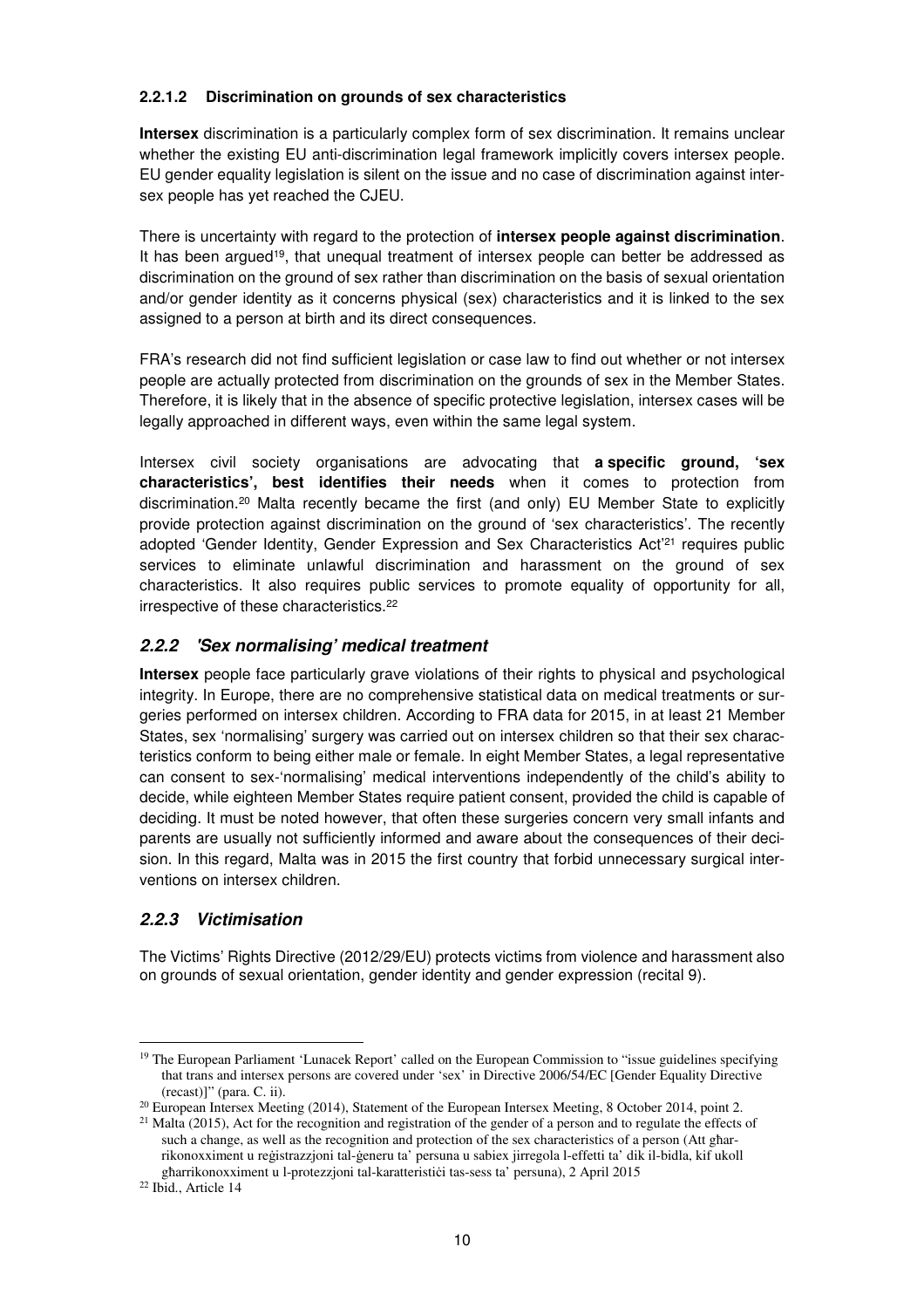The Directive defines as gender-based violence any violence that is "directed against a person because of that person's (…) gender identity or gender expression or that affects persons of a particular gender disproportionately(…)"(recital 17).

The **European Parliament resolution on homophobia in Europe of 18 January 2006** (P6\_TA(2006)0018) called on countries to ensure that lesbian, gay, bisexual and trans persons are protected from homophobic hate speech and violence. The Parliament urged countries and the Commission to address homophobia through education as well as through administrative, judicial and legislative means.

In its **Resolution on the increase in racist and homophobic violence in Europe of 15 June 2006** (P6\_TA(2006)0273) the Parliament considered that direct and indirect forms of homophobia persist inside and outside the  $EU^{23}$ , and that the media play an important and significant role in the public perception of hate motivated violence.

The **European Parliament resolution of 26 April 2007 on homophobia in Europe** (P6\_TA(2007)0167) has monitored the proliferation of hate speech targeting the LGBT community in a number of European countries.

The European Parliament resolution **of 14 January 2009** on the situation of fundamental rights in the European Union 2004-2008 (2007/2145(INI)) called on the Commission to combat homophobia through legislation similar to Council framework Decision 2008/913/JHA of 28 November 2008 on combating certain forms and expressions of racism and xenophobia by means of criminal law.

## **2.3 The work of the Council of Europe**

The Council of Europe provided guidance to states on how to develop 'National Action Plans as effective tools for the promotion and protection of human rights of LGBT people', published in June 2016.<sup>24</sup> Six EU Member States had such action plans in place at the time, namely Denmark, France, Italy, Malta, the Netherlands and the United Kingdom.<sup>25</sup> This guidance is complemented by Council of Europe's Compendium of Good Practices on Local and Regional Level Policies to Combat Discrimination on the Grounds of Sexual Orientation and Gender Identity, also published in June 2016.<sup>26</sup>

On 12 October 2017 PACE adopted **Resolution 2191 (2017)** and **Recommendation 2116 (2017)** on promoting the human rights of and eliminating discrimination against intersex people<sup>27</sup>, which call on CoE member States to prohibit medically unnecessary sex-"normalising" surgery, sterilisation and other treatments practised on intersex children without their informed consent, and to provide intersex people with adequate health care and psychosocial support. With regard to civil status and legal gender recognition, the PACE called for simplification of relevant procedures.

 $\overline{a}$ <sup>23</sup> P6\_TA(2006)0273 European Parliament resolution on the increase in racist and homophobic violence in Europe,  $(\overline{B})$ 

<sup>&</sup>lt;sup>24</sup> Council of Europe (2016), National Action Plans as Effective Tools to Promote and Protect the Human Rights of LGBTI People, http://www.coe.int/en/web/sogi/resources; https://rm.coe.int/168066d620

<sup>25</sup> Ibid., p. 28.

<sup>&</sup>lt;sup>26</sup> Council of Europe (2016), Compendium of Good Practices on Local and Regional Level Policies to Combat Discrimination on the Grounds of Sexual Orientation and Gender Identity. https://rm.coe.int/CoERMPublic-CommonSearchServices/DisplayDCTMContent?documentId=09000016806942c5

<sup>&</sup>lt;sup>27</sup> http://assembly.coe.int/nw/xml/XRef/Xref-XML2HTML-en.asp?fileid=24232&lang=en; http://assembly.coe.int/nw/xml/XRef/Xref-XML2HTML-en.asp?fileid=24230&lang=en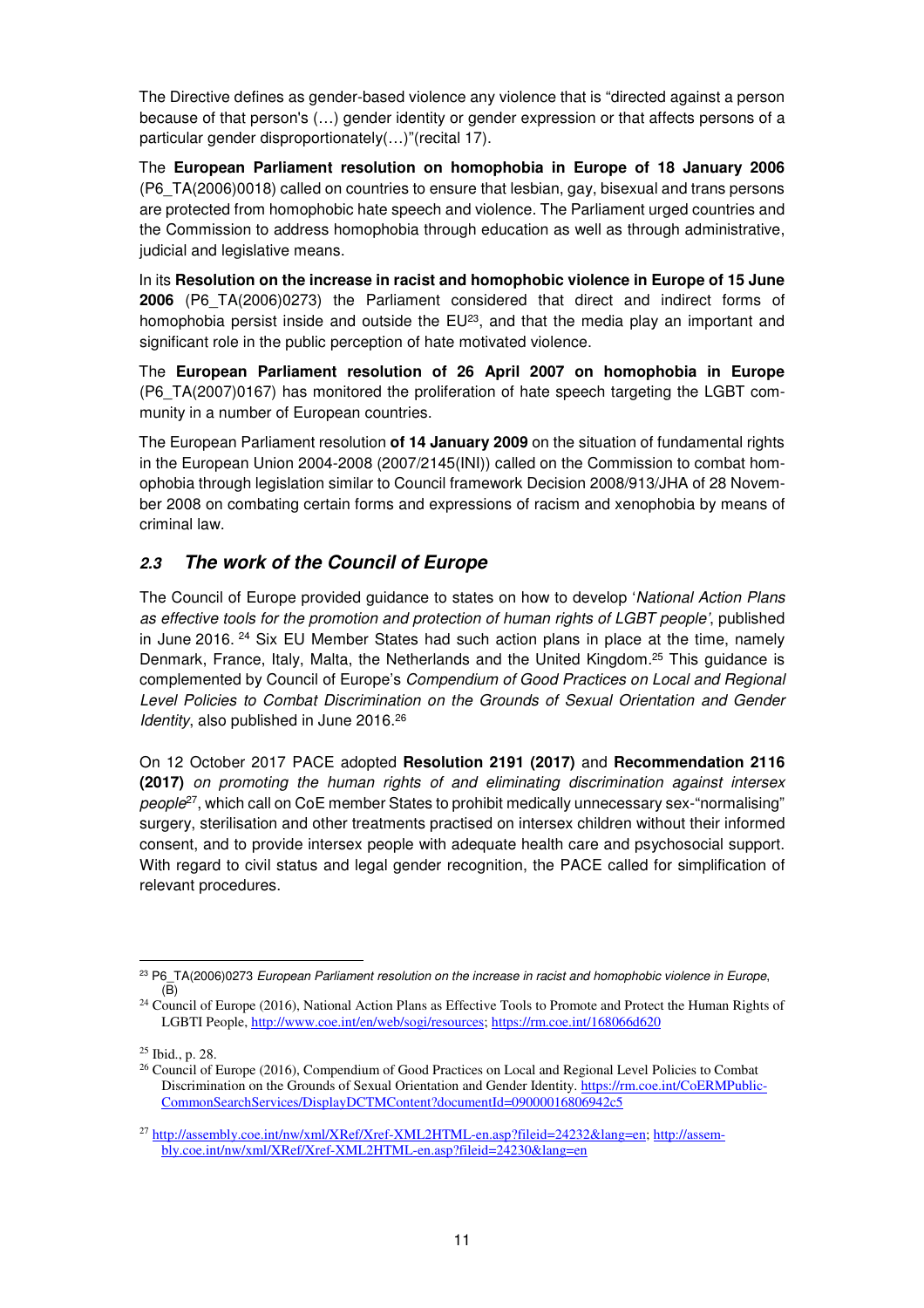On 22 April 2015 PACE adopted **Resolution 2048 (2015)** on Discrimination against trans people in Europe,<sup>28</sup> calling CoE member States to explicitly prohibit discrimination based on gender identity in national non-discrimination legislation, to collect and analyse data on the human rights situation of trans people, including discrimination and multiple discrimination, as well as transphobic intolerance and hate crimes, to ensure accessible gender reassignment procedures, reimbursed by public health insurance schemes and to develop transparent and accessible procedures, based on self-determination, for changing civil status.

The **Parliamentary Assembly of the Council of Europe** (PACE) adopted Recommendation 1915(2010) in which it strongly condemns discrimination against LGBT persons in Europe.<sup>29</sup> The Recommendation is accompanied by Resolution 1728(2010), which recognises all major forms of discrimination on grounds of sexual orientation and gender identity including hate crimes.<sup>30</sup> The Committee on Legal Affairs and Human Rights of PACE also prepared a report on "Discrimination on the basis of sexual orientation and gender identity", released on 23 March 2010.<sup>31</sup>

**Recommendation CM/Rec(2010)5 of the Committee of Ministers** to countries on measures to combat discrimination on grounds of sexual orientation or gender identity (adopted by the Committee of Ministers on 31 March 2010) is the first intergovernmental commitment in the field of LGBTI rights. It places particular emphasis on "hate crimes", hate speech and other hatemotivated incidents. Both the right to life, to liberty, to protection from violence, and the right to freedom of association must be effectively enjoyed without discrimination on grounds of sexual orientation or gender identity.<sup>32</sup> **Recommendation No. R (97)20 of the Committee of Ministers** to countries on "hate speech" refers to "all forms of expression which incite to racial hatred, xenophobia, anti-Semitism and all forms of intolerance" and stigmatises them as undermining "democratic security, cultural cohesion and pluralism".<sup>33</sup>

**Recommendation No. R (97)21** of the Committee of Ministers to countries on the media and the promotion of a culture of tolerance recalls that the principle of tolerance is the guarantee of the maintenance in Europe of an open society respecting cultural diversity. The Commissioner for Human Rights has also addressed the issue of homophobic and transphobic hate crime on several occasions and has advocated that "[h]ate crimes against LGBTI persons should also be seen as serious crimes."

The **European Court of Human Rights** continued to address the rights of LGBTI persons in its jurisprudence. The Court confirmed that denying gender reassignment surgery because the applicant remained capable to procreate, violated the right to respect for private life under Article 8.<sup>34</sup> The ECtHR acknowledged he right of same-sex couples to be recognised and protected in national legal framework, including granting residence permit to same-sex partners on family grounds<sup>35</sup> and recognition of marriages contracted abroad.<sup>36</sup> The Court also affirmed that failing to take into account possible discriminatory motives of offences against homosexuals may amount to a violation of Article 3 (prohibition of inhuman or degrading

 $\overline{a}$ 

<sup>28</sup> http://assembly.coe.int/nw/xml/XRef/Xref-XML2HTML-EN.asp?fileid=21736&lang=en

<sup>&</sup>lt;sup>29</sup> Recommendation 1915 (2010) Discrimination on the basis of sexual orientation and gender identity, available at http://assembly.coe.int/nw/xml/XRef/Xref-XML2HTML-en.asp?fileid=17854&lang=EN

<sup>&</sup>lt;sup>30</sup> Resolution 1728 (2010) Discrimination on the basis of sexual orientation and gender identity, Art. 3 available at http://assembly.coe.int/nw/xml/XRef/Xref-XML2HTML-EN.asp?fileid=17853&lang=en

<sup>&</sup>lt;sup>31</sup> Doc. 12185, 23 March 2010, Discrimination on the basis of sexual orientation and gender identity, Report, Committee on Legal Affairs and Human Rights, Rapporteur: Mr Andreas GROSS, available at http://assembly.coe.int/nw/xml/XRef/Xref-XML2HTML-en.asp?fileid=12403&lang=en

<sup>32</sup> Recommendation CM/Rec(2010)5 of the Committee of Ministers to countries on measures to combat discrimination on grounds of sexual orientation or gender identity

<sup>33</sup> Recommendation No R (97)20 of the Committee of Ministers to countries on 'hate speech', "Scope"

<sup>34</sup> Y.Y. v. Turkey (2015)

<sup>35</sup> Oliari and Others v. Italy (2015), Pajić v. Croatia (2016**)**, Taddeucci and McCall v. Italy (2016).

<sup>36</sup> Orlandi and Others v. Italy (2017).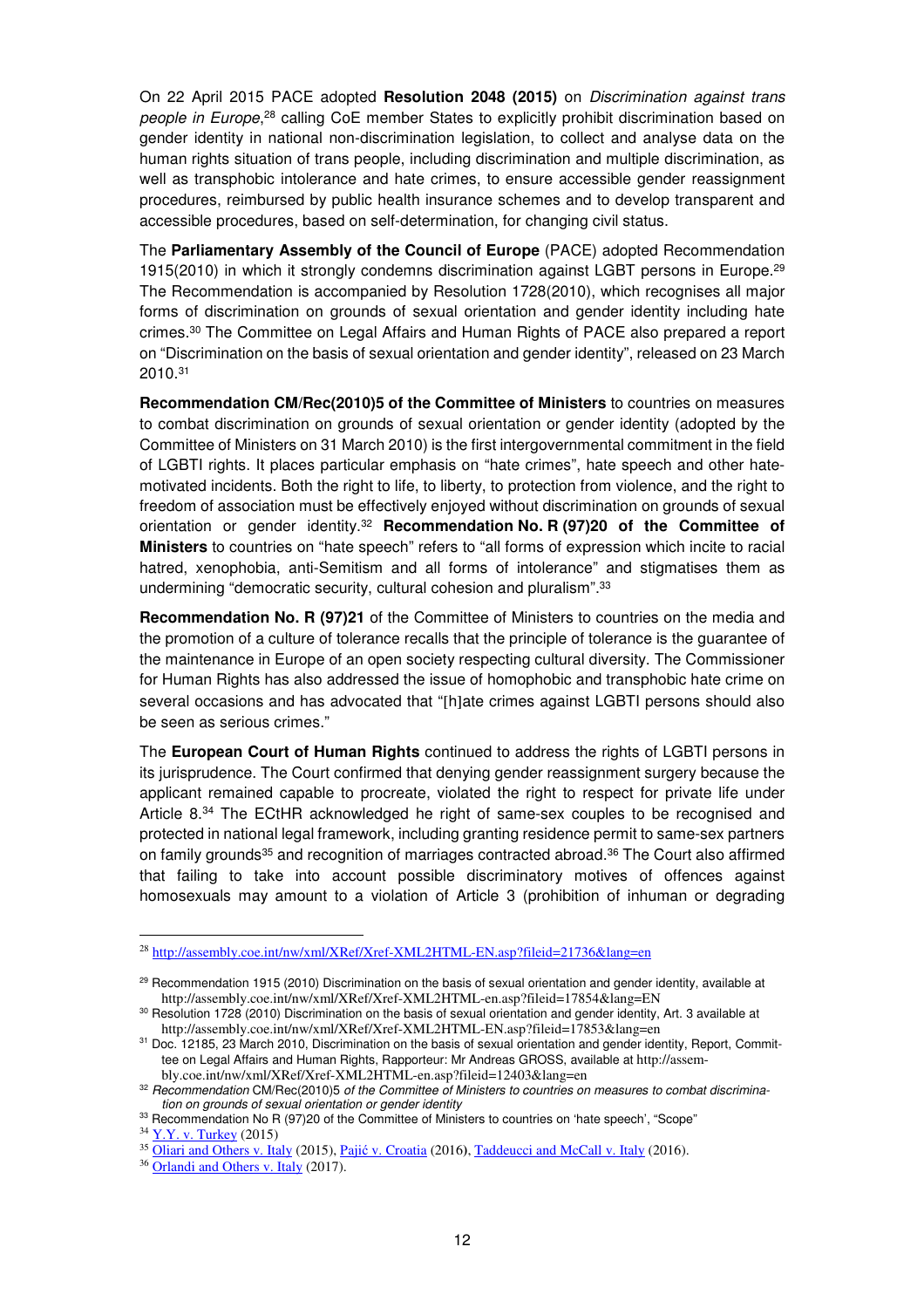treatment) read together with Article 14 (prohibition of discrimination) of the Convention.<sup>37</sup> It also found a seizure of all the copies of an issue of a magazine published by a cultural research and solidarity association for gays and lesbians to be in violation of Article 10 (freedom of expression) of the Convention.<sup>38</sup>

## **2.4 The work of United Nations**

#### The LGBTI Inclusion Index – UNDP – OHCHR

The process of developing an LGBTI inclusion index and identifying the relevant indicators was kicked off in 2015 by the UNDP. Working together with partner organisations, UNDP initiated a series of expert and stakeholder consultations, which finally led to the UNDP and the World Bank convening a meeting in December 2017 to map a final concept for the index and a shortlist of indicators to measure LGBTI inclusion in terms of five dimensions: 1) Political and civic participation, 2) Education, 3) Health, 4) Personal security and violence, 5) Economic well-being. The inclusion indicators, some of which are closely related to the sustainable development goal indicators, will help in assessing countries' progress in terms of LGBTI inclusion. The indicator framework can also be used to identify areas where further efforts are needed to develop methods and tools for data collection that reflects the variety of experiences of and outcomes for LGBTI persons. Independent expert on protection against violence and discrimination based on sexual orientation and gender identity

In June 2016, the UN Human Rights Council established the mandate of an independent expert on protection against violence and discrimination based on sexual orientation and gender identity.<sup>39</sup> The independent expert's role is to assess the implementation of existing international human rights instruments with regard to ways to overcome violence and discrimination against persons on the basis of their sexual orientation or gender identity; to raise awareness of violence and discrimination against these persons; and to identify and address the root causes of such violence and discrimination. On 19 April and on 19 July 2017, the Independent Expert issued first and second report on protection against violence and discrimination based on sexual orientation and gender identity.

## **2.5 The work of OSCE/ODIHR**

Hate speech and hate crime have been a central concern for the **Organisation for Security and Cooperation in Europe (OSCE)** for a number of years. The OSCE understands discrimination based on sexual orientation as falling under "other forms of intolerance".

Within this framework, OSCE/ODIHR has published several reports and documents on hate crimes and intolerance: the Annual Reports of the OSCE/ODIHR on "Hate crimes in the OSCE region: incidents and responses" contain sections on intolerance towards lesbian, gay, bisexual and trans persons and annual hate crime reporting in the OSCE Member States. In the latest 2016 hate crime reporting (November 2017), ODIHR noted that 18 participating states collect data on bias-based crimes against lesbian, gay, bisexual or trans (LGBT) persons, while incidents were reported also by third parties and NGOs in 32 States.

 $\overline{a}$ <sup>37</sup> *M.C. and C.A. v. Romania*, (2016).

<sup>38</sup> Kaos Gl v. Turkey (2016).

<sup>&</sup>lt;sup>39</sup> United Nations (UN), Office of the High Commissioner for Human Rights (OHCHR) (2016), 'Independent expert on sexual orientation and gender identity'; mandated through Human Rights Council resolution 32/2 (see full text in English); http://www.ohchr.org/EN/Issues/SexualOrientationGender/Pages/Index.aspx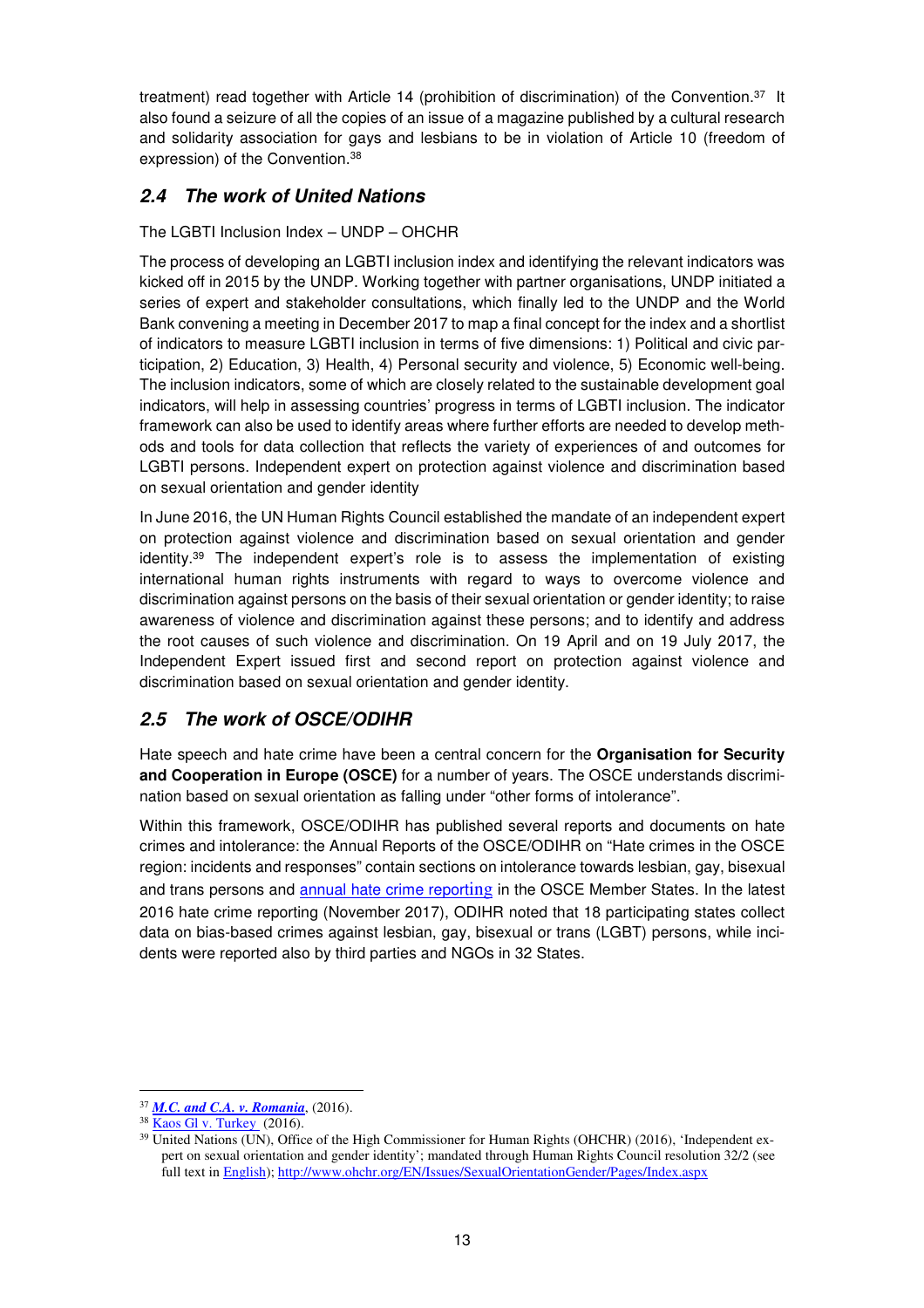## **2.6 The work of World Bank in the Western Balkans**

The World Bank has recently completed data collection in eight countries/territories in Southeast Europe to replicate the FRA's survey on lesbian, gay, bisexual and trans people (EU-LGBT survey).

Building on the questionnaire developed by FRA, the World Bank also included questions specifically designed to capture the experiences of intersex people. Furthermore, a key aim of the World Bank survey is to assess the economic exclusion of LGBTI people. Two of the countries covered by the World Bank – Croatia and Slovenia – were also included in FRA's 2012 survey.

The survey results will be useful to compare the results in Albania, Bosnia and Herzegovina, the former Yugoslav Republic of Macedonia, Kosovo, Montenegro and Serbia with those of the LGBTI population in the EU. The World Bank is currently analysing the results and will publish them in 2018.

## **3. Description of the project**

 $\overline{a}$ 

There are several examples of research on LGBTI persons conducted online<sup>40</sup>. They all show that the success of an online survey depends largely on how potential respondents will be contacted and encouraged to participate. This requires **background research** to identify the best means for contacting LGBTI persons, such as websites, social media, platforms and blogs, online forums, RSS feeds, chat rooms and e-mail lists, which may differ between countries and groups (L, G, B, T and I).

Based on the results of this background research, the contractor will design and implement an effective online (mainly) and, where needed and feasible, offline **awareness raising campaign** in order to attract the largest number of participants to participate in the survey aiming for gender and age balance, as well as a diverse socio-demographic background. FRA will provide input to the contractor in regard to this stage, including data about the sample composition of the FRA EU LGBT I Survey of 2012. FRA will also assist the contractor to liaise with EU and national LGBTI organisations for the purposes of the contract. Details about the first wave of the Survey and the relevant online promotion of and response to the 2012 Survey, can be found in its technical report, which is publicly available at: http://fra.europa.eu/sites/default/files/eulgbt-survey-technical-report\_en.pdf.

The background research and the awareness campaign designed to attract LGBTI persons and encourage them to participate in the survey, especially through online platforms and social media is therefore a key stage of this project.

FRA will provide the survey questions and the contractor must develop these into a state-of-art on-line questionnaire, which will be tested and translated by the contractor, as detailed below.

The on-line survey will be located on a website hosted in a secure environment. The on-line questionnaire will be open for a maximum period of up to **sixteen consecutive weeks.** Limited characteristics of visitors to this website and of survey respondents will be monitored systematically by assessing the number of responses and the possible reasons for certain countries and LGBTI groups with lower response rates than others. This will be used to adapt and/or reinforce awareness raising with respect to particular LGBTI groups and/or those countries that have low response rates.

<sup>&</sup>lt;sup>40</sup> See, for example http://www.sigmaresearch.org.uk/go.php?/projects/gay/project46; http://www.visionip.tv/firstsurvey-of-gay-and-lesbian-on-line-media-consumption-and-associated-lifestyle-choices-launched-in-london.html; http://www.stonewall.org.uk/what\_we\_do/research\_and\_policy/health\_and\_healthcare/4922.asp; http://www.wchm.org.au/AnnouncementRetrieve.aspx?ID=44426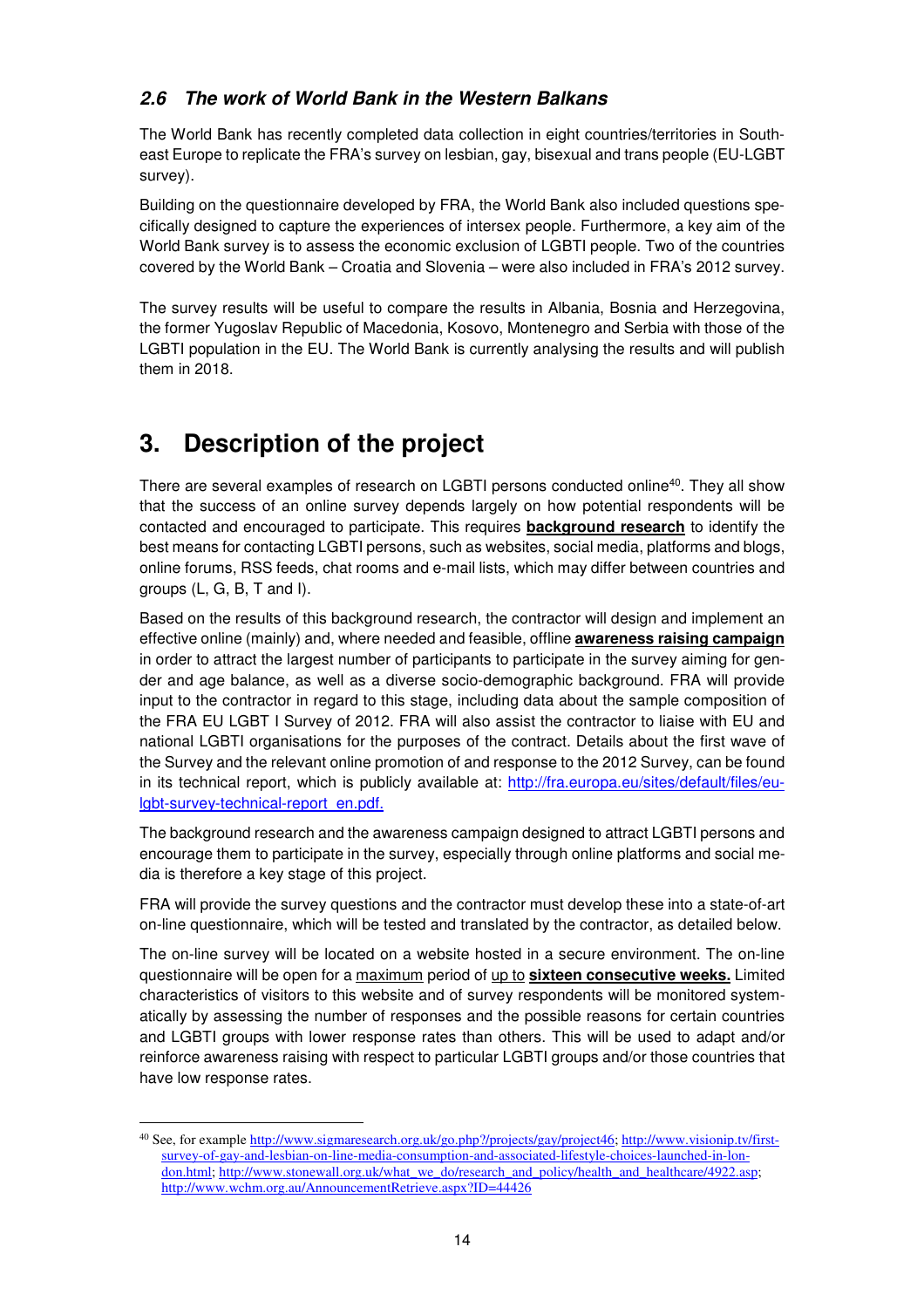The contractor will analyse the results and present several deliverables, as outlined below.

## **3.1 Target population and geographical scope**

The survey will cover all EU Member States and the accession country of the Former Yugoslav Republic of Macedonia (FYROM) which participates as Observer in the Agency.

The **target population** are persons (aged 16 or 18 years and above – depending on each country's legal requirements about parental consent) who identify as gay, lesbian or bisexual, trans, and/or intersex, and whose usual residence is in the selected Member States for at least the past 12 months preceding the survey. The eligibility of the respondent (including self-identification) shall be established with a short set of screening questions at the beginning of the online survey.

The contractor shall apply specific measures in order to attract any of the sub-groups of the target population (Lesbian, Gay, Bisexual, Trans or Intersex) who are more likely to be underrepresented in the survey. Based on the outcome of the 2012 FRA EU LGBT Survey, the contractor shall make particular efforts to ensure a balanced distribution of respondents of different ages, with particular attention paid on boosting the representation of older age groups, e.g. 40-54 and 55+ years old, compared with the 2012 survey. In addition, the contractor should try to achieve a balanced geographic sample between countries reflecting their different population sizes.

Moreover, in each selected Member State the contractor, in consultation and cooperation with representatives from LGBTI organisations shall consider ways to attract the target population to the survey, for example through organised channels, such as email lists of LGBTI and other relevant organisations, through media, online platforms, websites of networks, social media and blogs, and other measures.

## **3.2 Service requirements**

The contract execution period will start as of contract signature and will end 13 months after contract signature.

The contract execution is in two phases.

**PHASE I:** Preparation of the survey. Phase I will start immediately after contract signature and is expected to last up to six (6) months. It is composed of the following activities:

- 1. Background research and consultations with civil society organisations representing and/or advocating for LGBTI persons, active at EU and national level.
- 2. Awareness raising activities and material ex ante actions
- 3. Review of the translations of the questionnaire and additional items and translation of new language versions. Translation review concerns revised parts of the questionnaire; translation of information materials
- 4. Development of online tool transforming the source questionnaire provided by FRA into an online survey tool and hosting the survey
- 5. Testing

The contractor will be authorised to start implementation of PHASE II upon budget availability and approval of Deliverables 4 and 5.

**PHASE II:** Implementation of the survey. It will start immediately after PHASE I and includes activities mentioned below. It is expected to last up to seven (7) months and is composed of the following activities:

- 6. Awareness raising campaign
- 7. Data collection using online survey tools
- 8. Data processing and analysis
- 9. Calculation of selected indicators and tabulation of the results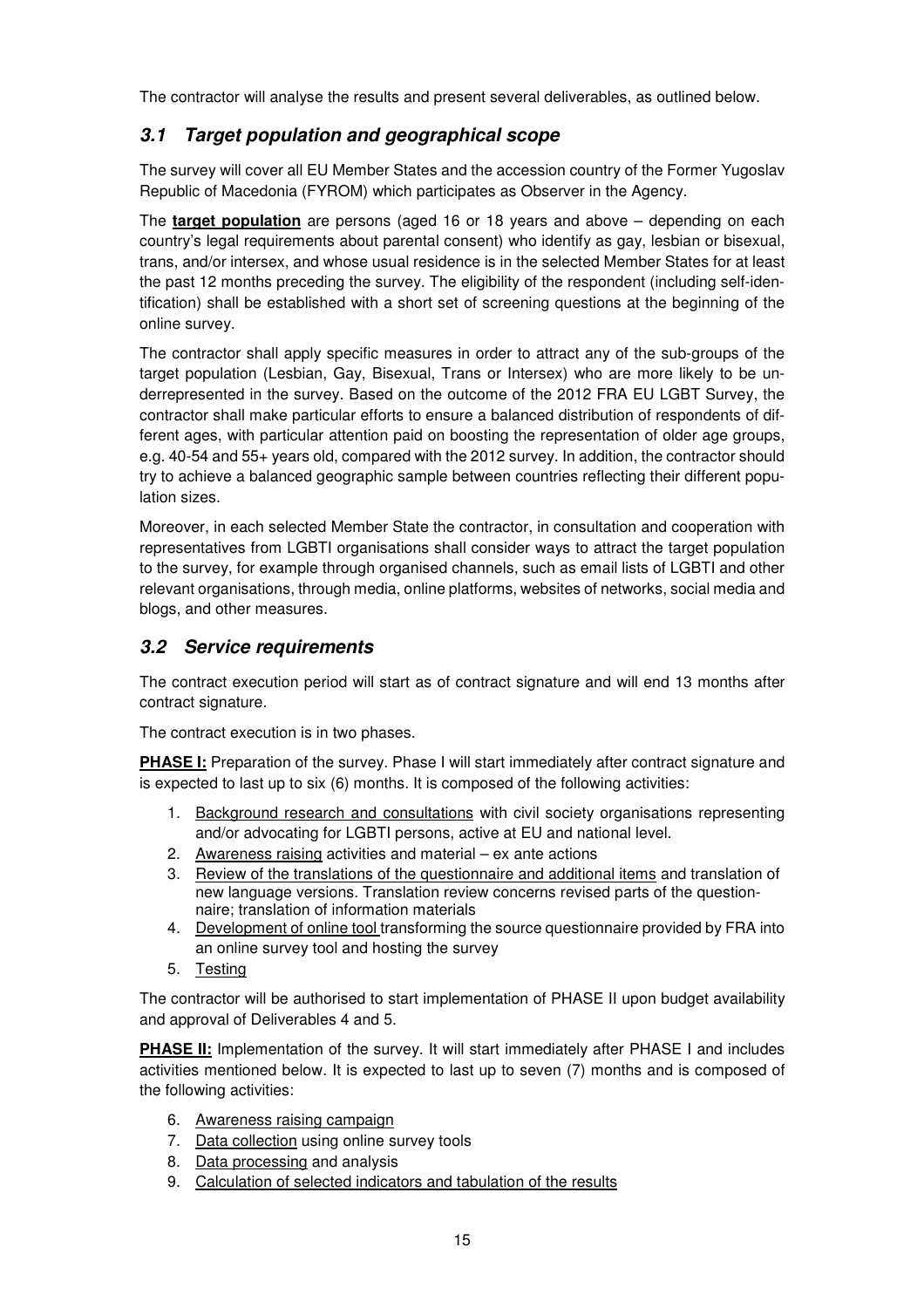#### 10. Delivery of final dataset, technical report and quality report.

## **3.3 Scope of work and deliverables**

## **3.3.1 Scope of work – general**

The scope of the work, which the contractor shall undertake, encompasses all aspects of work relating to the survey, including the activities as above, described in more detail in the sections below:

The contractor shall assume complete legal responsibility for work undertaken for FRA under the terms of the contract. The contractor shall be the sole contact point with FRA, with responsibility for ensuring the quality, consistency and timeliness of work carried out in each EU Member State selected to take part in the survey.

#### **Please note:**

The contractor shall comply strictly with the **national and EU data protection legislation**, especially General Data Protection Regulation (GDPR) (Regulation (EU) 2016/679), Regulation EC No. 45/2001, as well as regulation EC No. 322/97 on the processing of data for statistical purposes. All data collected in the online survey shall be processed **anonymously**, ensuring that the person cannot be identified. In particular, any records containing identifiers, which can be used to single-out users, are considered as personal data and shall be managed and protected as such.<sup>41</sup> FRA shall be entitled to request and obtain access to the data processed on its behalf from the contractor at any time. FRA shall be informed promptly by the contractor of any request of access and rectification that they receive directly from data subjects; contractors shall await instructions from FRA before responding to any such request, and shall act promptly upon receiving instructions from FRA.

All procedures concerning storage, processing and transfer of data will comply with the highest standards for information security and data protection. The contractor is expected to secure on its end all data and related sensitive processes abiding by the highest relevant technical and legal standards and requirements.

In particular, the contractor shall follow the Guidelines on the use of cloud computing services by the European institutions and bodies, available at https://edps.europa.eu/sites/edp/files/publication/18-03-16 cloud computing guidelines en.pdf.

To ensure comparability between the Member States, the contractor shall apply consistently agreed methods and procedures in all countries surveyed in compliance with the technical specifications and within the timeframe allocated to the project. If during the preparatory stages of the contract activities the contractor identifies any barriers to the consistent application of the technical specifications, they may propose to FRA justified alternatives for written approval.

## **3.3.2 Scope of work – specific**

The data collection will be based on the questionnaire of the 2012 FRA LGBT survey. The questionnaire will be slightly revised adding or deleting a small number of questions to define the final questionnaire to use in this 2<sup>nd</sup> wave of the survey.

 $\overline{a}$ <sup>41</sup> European Data Protection Supervisor (2016), Guidelines on the protection of personal data processed through web services provided by EU institutions. Available at: https://secure.edps.europa.eu/EDPSWEB/webdav/site/mySite/shared/Documents/Supervision/Guidelines/16-11-07\_Guidelines\_Web\_services\_EN.pdf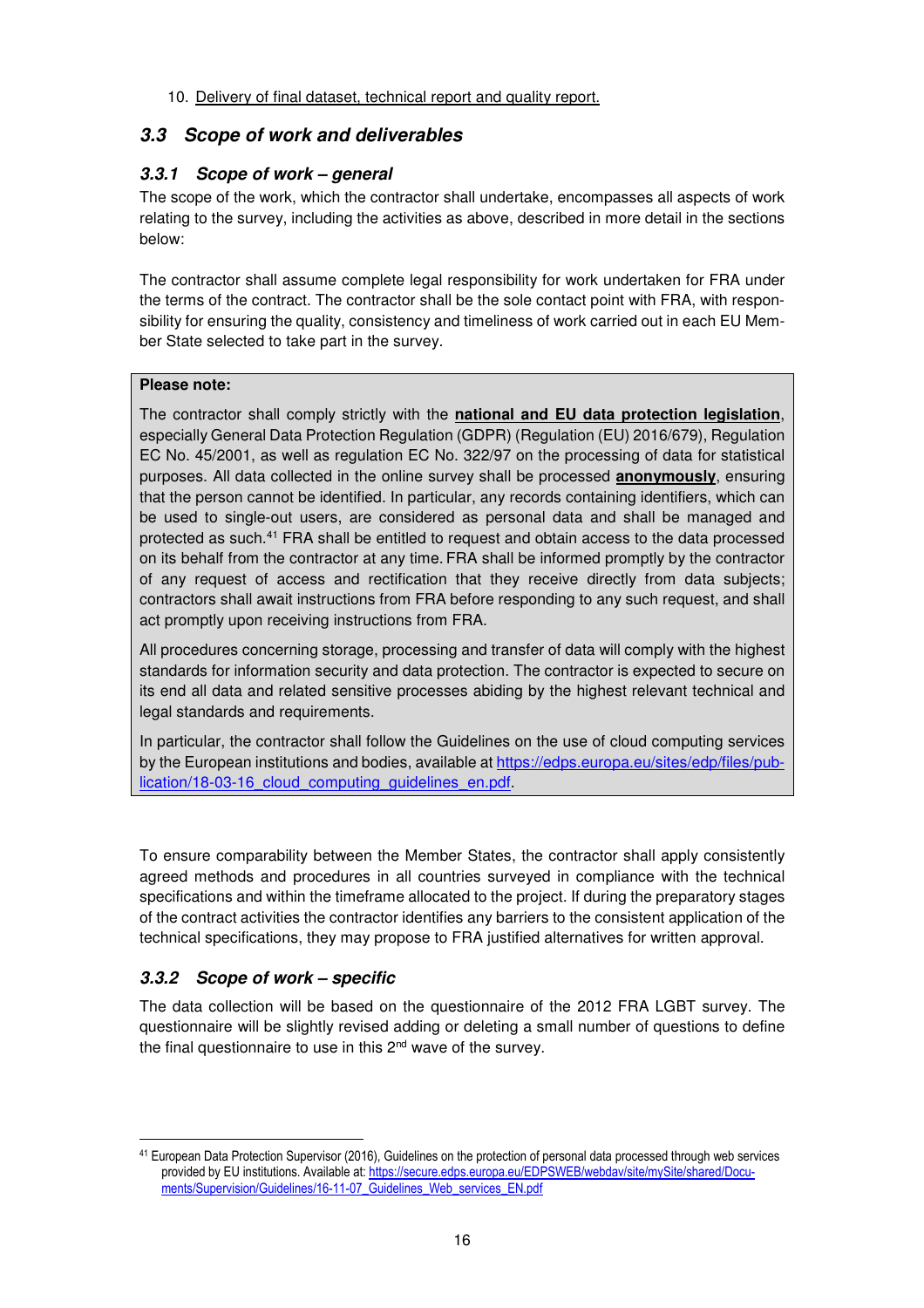A new subsection will be added to the existing questionnaire to cover intersex respondents, who were not addressed in the 2012 online survey. FRA will develop questions for this subsection, in consultation with the contractor.

Any changes to the existing questionnaire should pay particular attention to ensure that added questions are conceptually equivalent across countries, and with the questionnaire used in wave I of the survey. In addition, the contractor will be required to make certain changes in the translation of the questionnaire. This will ensure that the results are comparable across the different countries and with the results of the previous wave of the survey, as an important consideration is to provide results, which allow an assessment of change over time.

The data collection shall take place using an online survey tool applying the final questionnaire, as approved by FRA.

All potential respondents should have a possibility to participate in the survey. This will be achieved through the awareness-raising campaign implemented by the contractor shall contribute towards achieving a diverse (in terms of gender, age, socio-economic background, and identification with one of the subgroups targeted by the survey) and sufficient (in terms of number) sample of respondents in each survey country. The awareness raising campaign shall include activities especially through social media and through online publications **before** and **during** the online data collection. The campaign will be implemented by the contractor under FRA's supervision, in cooperation with LGBTI and other civil society organisations, other relevant institutions and the media.

The questionnaire will be available in 29 languages and respondents shall be offered the possibility to reply to any open questions in these languages:

Bulgarian, Catalan, Serb-Croat (in both Latin and Cyrillic alphabet), Czech, Danish, Dutch, English, Estonian, Finnish, French, German, Greek, Hungarian, Italian, Latvian, Lithuanian, Luxembourgish, Maltese, Polish, Portuguese, Romanian, Russian, Slovak, Slovene, Spanish (Castilian), Swedish, Turkish, Macedonian and Albanian.

In 2012, the FRA EU LGBT Survey reached a sample of more than 93,000 respondents in 27 EU Member States and Croatia (at the time a candidate country). In order to increase participation rates and the diversity of potential respondents (in terms of gender, age, socio-economic background, and identification with one of the subgroups targeted by the survey), the contractor shall consider how best to inform potential respondents and encourage them to participate in the survey. The net sample size in each survey country shall allow cross country analysis and comparison with the 2012 data. Adjustments and weighing of the dataset proposed by the contractor and agreed by the Agency should allow comparative analysis of the two surveys and enable FRA determine trends related to the experiences of the LGBTI persons in the EU.

Given the nature of an open online survey, it is difficult to accurately fix the number of respondents, as rate of response depends largely on the efficacy of the awareness-raising activities. The minimum sample size should enable breakdowns of the results by LGBTI sub-group, gender, age, socio-economic and other respondent characteristics at the level of each country included in the survey.

The contractor shall develop a quality assurance plan, based on the draft quality plan included by the contractor in its tender, for all activities and procedures, such as monitoring the quality at all stages of the survey life cycle and all project deliverables, as appropriate in consideration of the scope and volume of the work of the survey. The quality assurance plan identifies the key indicators that will be monitored throughout the preparation and implementation of the survey, includes remedies for eventual problems, and outlines how the contractor will report on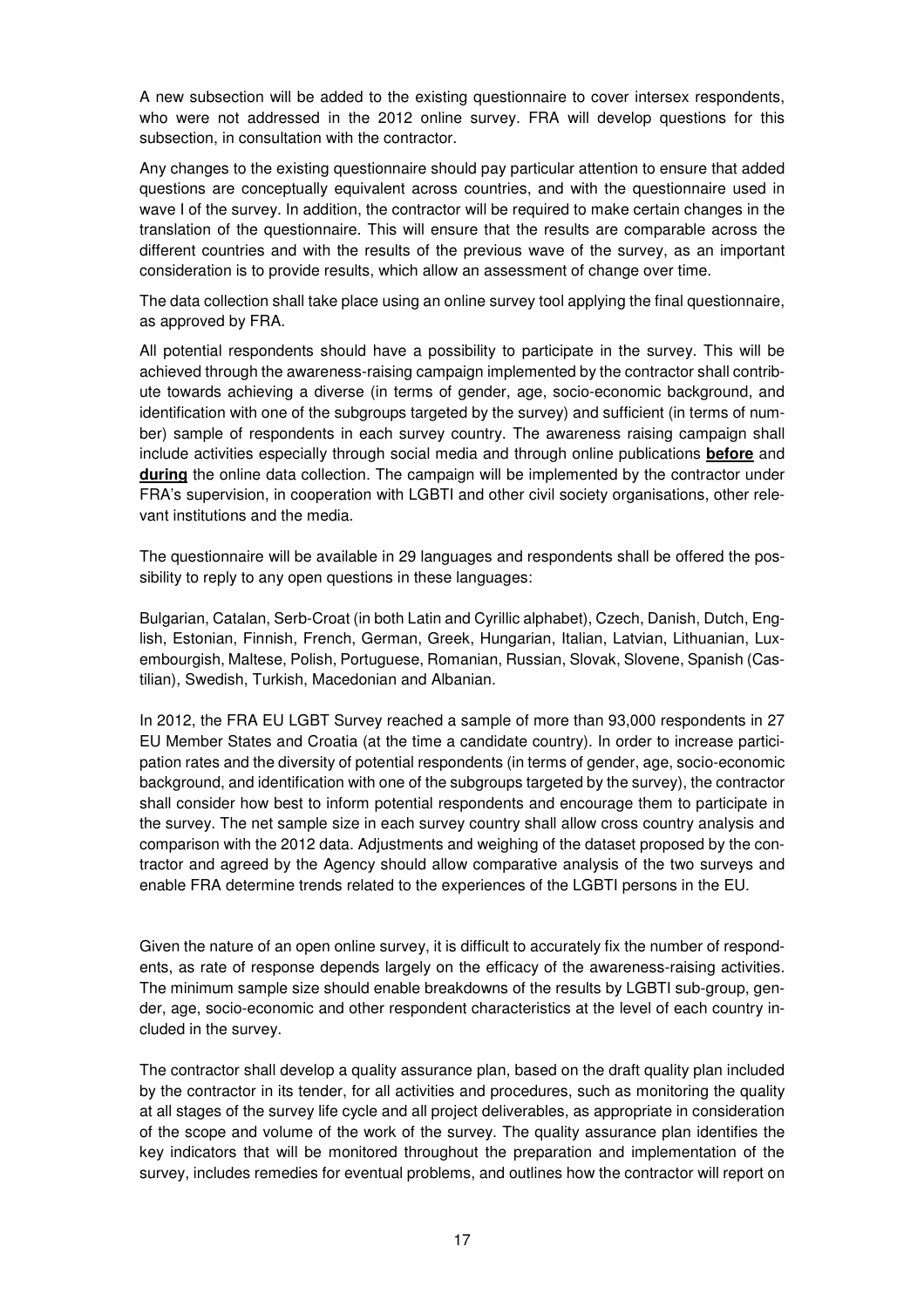the quality indicators at each stage of the project. The contractor shall be responsible for collecting and providing FRA – on a regular basis – with all information that is necessary to assess whether the targets specified in the quality assurance plan are met.

## **3.4 Specific Activities**

This section describes the activities, which the contractor shall carry out as part of the project.

#### **Phase I**

**Includes all preparations for the launch of the Online Survey. It is estimated to last up to six months.** 

### **3.4.1 Activity 1: Background research and consultations**

This activity shall involve the collection of information necessary for developing an effective awareness-raising campaign for the promotion of the survey and its material (such as articles and text for blogs, posts, survey pages and banners for different platforms and social media etc.) the other project activities. This activity contributes to the development of **'Deliverable 3: Background research report and awareness-raising plan'**.

The objective of this activity is to identify where and how potential respondents could best be contacted and encouraged to participate in the survey. Such work was already carried out for the EU- LGBT I Survey of 2012 and FRA will share all relevant materials with the contractor. The table below shows, as an illustration, how respondents were informed about the first wave of EU-LGBT I Survey of 2012. FRA will also provide a list of contacts to LGBTI civil society organisations and relevant stakeholders, as well as experts, which the contractor should update as a part of background research activities.

More details about the first wave of the Survey in 2012, the relevant online promotion campaign and response to it are available in the Technical Report, available online at: http://fra.europa.eu/sites/default/files/eu-lgbt-survey-technical-report\_en.pdf. The contractor should update this information in consultation with relevant civil society stakeholders, and experts.

To this aim, the contractor is required to carry out the tasks described below **for each country** consulting with LGBTI civil society organisations and other stakeholders, as well as experts. Consultations should include at least one meeting to inform stakeholders about the survey and to find out how best to reach out to LGBTI persons in each survey country. If necessary, additional meetings can be organised in different locations of a country – taking into account its size and the reach of relevant civil society organisations (national, regional, etc.). FRA staff will participate in these consultations (meetings) to the extent possible. For this purpose, the contractor should inform FRA a minimum of two weeks in advance of each event, including the agenda, exact time, place and responsible person (organiser).

**Task** (1) Update or collect existing information in respect to size, demographic characteristics and geographical distribution of each sub-group (Lesbian, Gay, Bisexual, Trans or Intersex) of the target population.

**Task** (2) Map or update relevant information, as regards:

(2.1) the "**on-line universe**" where the target population participates (e.g. websites, social media, dating websites and applications, blogs and vlogs, networking platforms, mobile apps, chat rooms, e-mail lists, etc.). The background research shall consider differences between countries and subgroups of the target population in respect to use of and access to the internet.

(2.2) the **off-line possibilities** to reach out to the target population or sub-groups in case this is necessary due to low response rates or in case the background research suggests to use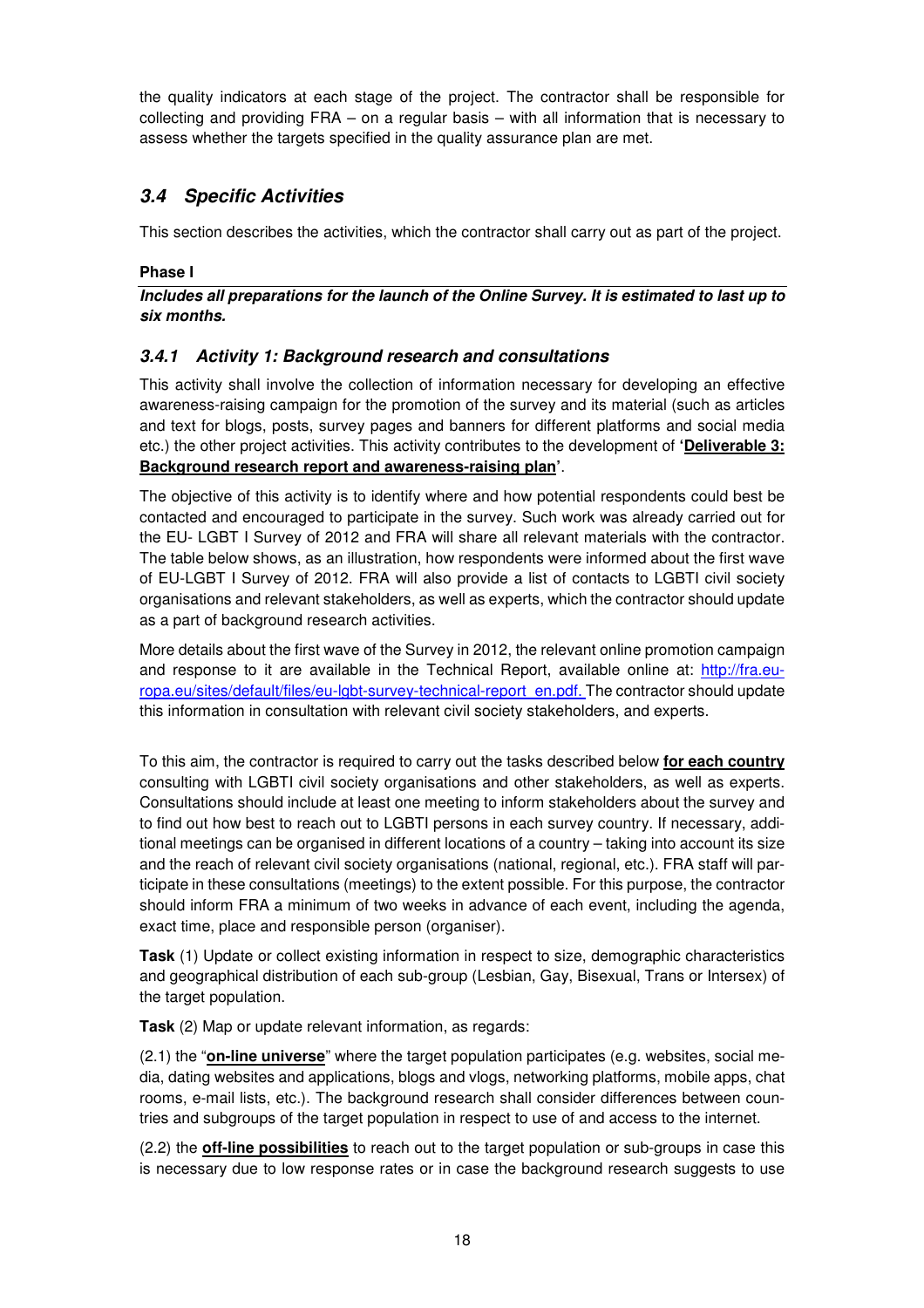offline channels to reach out to the target population or any of its subgroups. In this respect, the contractor shall identify the most important organisations, stakeholders and venues (e.g. trade unions, community organisations, LGBTI organisations, health centres, sport clubs, cafés, bars, other social venues, etc.) through which potential respondents can be reached. Information on off-line possibilities relevant for more than one group should be highlighted.

## *Table 1: Where did respondents hear about the EU LGBT Survey 2012?*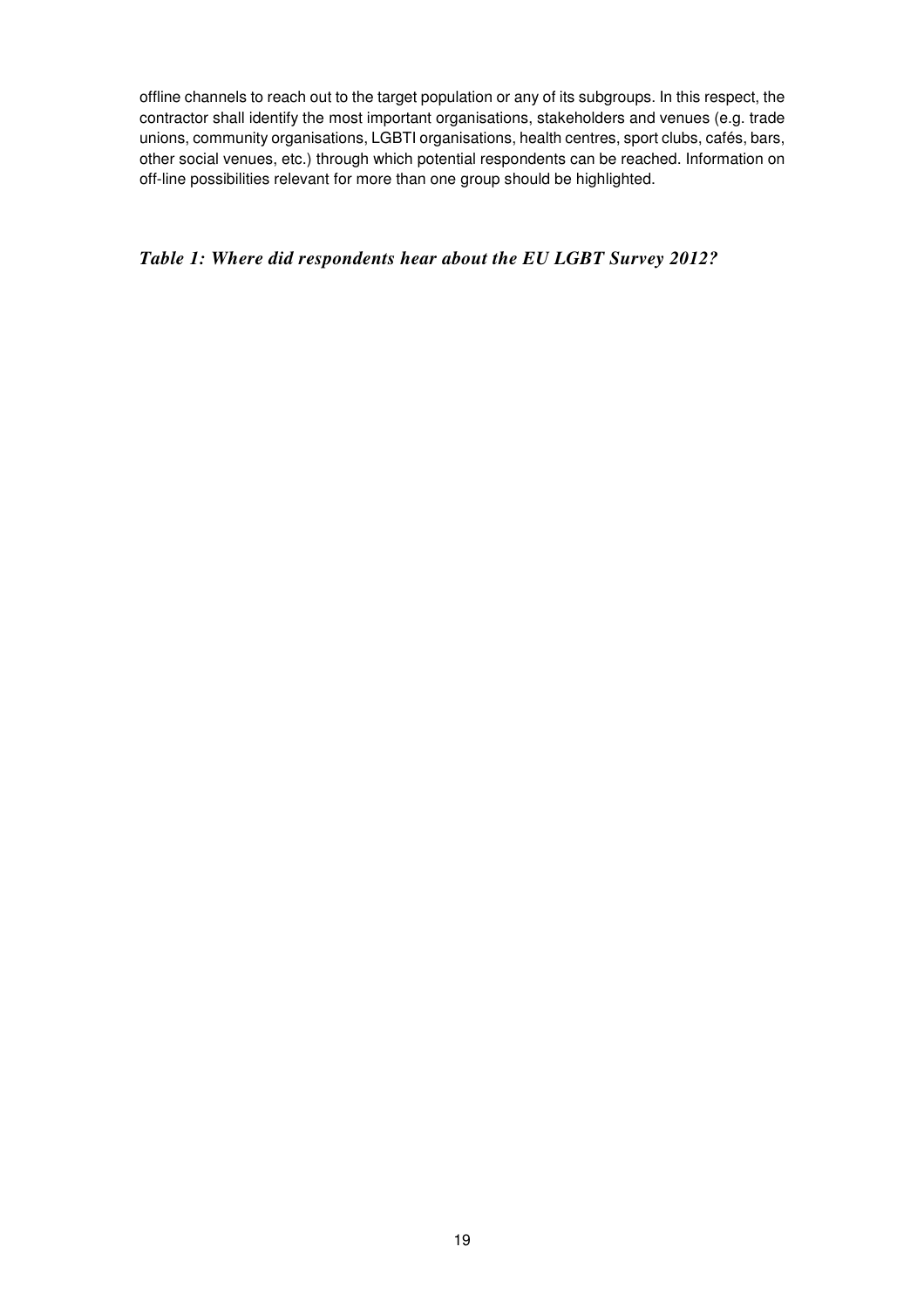|                                   | 11. Before proceeding, please tell us how did you come to know about this survey? |                                                                                                   |                                                                         |                                                                                   |                                                     |                            |           |  |  |  |
|-----------------------------------|-----------------------------------------------------------------------------------|---------------------------------------------------------------------------------------------------|-------------------------------------------------------------------------|-----------------------------------------------------------------------------------|-----------------------------------------------------|----------------------------|-----------|--|--|--|
| <b>Country</b><br>of<br>residence | I read about<br>it in a<br>newspaper<br>(online or<br>printed) (%)                | <b>I</b> received<br>an email<br>from an<br>organisation<br>or online<br><b>network</b><br>$(\%)$ | <b>Somebody</b><br>told me<br>about it or<br>sent me<br>the link<br>(%) | <b>Through</b><br>social<br>media<br>(Facebook,<br><b>Twitter or</b><br>etc.) (%) | I saw an<br>advertisement<br>(banner)<br>online (%) | Some-<br>where<br>else (%) | Total (N) |  |  |  |
| <b>Total</b>                      | 8.1%                                                                              | 28.3%                                                                                             | 13.0%                                                                   | 35.5%                                                                             | 20.4%                                               | 5.6%                       | 93,079    |  |  |  |
| AT                                | 7.60%                                                                             | 39.80%                                                                                            | 13.10%                                                                  | 30.20%                                                                            | 17.60%                                              | 5.60%                      | 2,543     |  |  |  |
| BE                                | 7.60%                                                                             | 34.10%                                                                                            | 12.20%                                                                  | 33.20%                                                                            | 17.30%                                              | 4.90%                      | 2,901     |  |  |  |
| ВG                                | 3.60%                                                                             | 14.70%                                                                                            | 22.70%                                                                  | 49.60%                                                                            | 17.20%                                              | 7.90%                      | 1,033     |  |  |  |
| CY                                | 2.30%                                                                             | 26.00%                                                                                            | 14.00%                                                                  | 49.40%                                                                            | 19.20%                                              | 7.50%                      | 265       |  |  |  |
| CZ                                | 17.70%                                                                            | 9.80%                                                                                             | 10.90%                                                                  | 35.20%                                                                            | 33.80%                                              | 4.80%                      | 2,469     |  |  |  |
| DE                                | 4.20%                                                                             | 41.00%                                                                                            | 11.40%                                                                  | 32.90%                                                                            | 15.80%                                              | 5.80%                      | 20,271    |  |  |  |
| <b>DK</b>                         | 6.00%                                                                             | 17.60%                                                                                            | 10.60%                                                                  | 37.10%                                                                            | 36.70%                                              | 4.20%                      | 1,710     |  |  |  |
| EE                                | 8.80%                                                                             | 24.30%                                                                                            | 12.80%                                                                  | 52.90%                                                                            | 14.70%                                              | 2.40%                      | 374       |  |  |  |
| EL.                               | 6.20%                                                                             | 26.30%                                                                                            | 12.70%                                                                  | 42.20%                                                                            | 17.00%                                              | 6.20%                      | 2,760     |  |  |  |
| ES                                | 4.10%                                                                             | 28.20%                                                                                            | 11.10%                                                                  | 33.80%                                                                            | 24.30%                                              | 8.90%                      | 6,388     |  |  |  |
| FI                                | 2.10%                                                                             | 10.20%                                                                                            | 13.80%                                                                  | 47.50%                                                                            | 31.80%                                              | 5.50%                      | 3,439     |  |  |  |
| <b>FR</b>                         | 29.00%                                                                            | 31.50%                                                                                            | 10.20%                                                                  | 17.50%                                                                            | 15.00%                                              | 4.90%                      | 8,375     |  |  |  |
| <b>HR</b>                         | 7.10%                                                                             | 15.40%                                                                                            | 13.40%                                                                  | 32.20%                                                                            | 36.80%                                              | 5.30%                      | 1,197     |  |  |  |
| <b>HU</b>                         | 9.20%                                                                             | 26.10%                                                                                            | 8.90%                                                                   | 28.40%                                                                            | 37.20%                                              | 4.60%                      | 2,267     |  |  |  |
| ΙE                                | 7.60%                                                                             | 23.90%                                                                                            | 11.30%                                                                  | 47.00%                                                                            | 18.30%                                              | 3.90%                      | 1,625     |  |  |  |
| IT.                               | 4.50%                                                                             | 24.60%                                                                                            | 16.90%                                                                  | 43.20%                                                                            | 16.10%                                              | 5.40%                      | 13,255    |  |  |  |
| LT                                | 11.20%                                                                            | 31.70%                                                                                            | 6.50%                                                                   | 21.00%                                                                            | 40.60%                                              | 3.50%                      | 821       |  |  |  |
| LU                                | 14.80%                                                                            | 26.40%                                                                                            | 15.40%                                                                  | 26.40%                                                                            | 27.40%                                              | 6.00%                      | 318       |  |  |  |
| LV                                | 7.00%                                                                             | 15.00%                                                                                            | 18.20%                                                                  | 29.70%                                                                            | 39.90%                                              | 4.20%                      | 501       |  |  |  |
| ΜT                                | 1.10%                                                                             | 27.40%                                                                                            | 17.60%                                                                  | 57.50%                                                                            | 10.60%                                              | 3.60%                      | 358       |  |  |  |
| NL.                               | 3.00%                                                                             | 32.90%                                                                                            | 12.40%                                                                  | 35.60%                                                                            | 18.00%                                              | 7.20%                      | 3,175     |  |  |  |
| PL                                | 9.80%                                                                             | 25.50%                                                                                            | 14.70%                                                                  | 33.10%                                                                            | 24.30%                                              | 5.90%                      | 2,790     |  |  |  |
| PT                                | 6.40%                                                                             | 20.30%                                                                                            | 19.00%                                                                  | 48.60%                                                                            | 11.90%                                              | 6.90%                      | 2,125     |  |  |  |
| RO                                | 2.50%                                                                             | 33.30%                                                                                            | 12.40%                                                                  | 31.90%                                                                            | 23.00%                                              | 8.70%                      | 1,260     |  |  |  |
| SE.                               | 4.20%                                                                             | 10.00%                                                                                            | 6.10%                                                                   | 31.30%                                                                            | 54.20%                                              | 2.80%                      | 2,464     |  |  |  |
| SI                                | 7.20%                                                                             | 22.60%                                                                                            | 14.50%                                                                  | 31.00%                                                                            | 33.30%                                              | 4.10%                      | 636       |  |  |  |
| SK                                | 10.00%                                                                            | 16.40%                                                                                            | 14.50%                                                                  | 43.50%                                                                            | 27.40%                                              | 3.30%                      | 1,000     |  |  |  |
| UK                                | 11.20%                                                                            | 23.50%                                                                                            | 17.50%                                                                  | 42.40%                                                                            | 11.10%                                              | 4.60%                      | 6,759     |  |  |  |

#### **3.4.2 Activity 2: Awareness raising activities plan**

This activity also contributes to the development of **'Deliverable 3: Background research report and awareness-raising plan'**. Based on the background research described under Activity 1 the contractor will develop an awareness-raising plan, which details how, when and where the survey shall be advertised, how potential respondents will be contacted and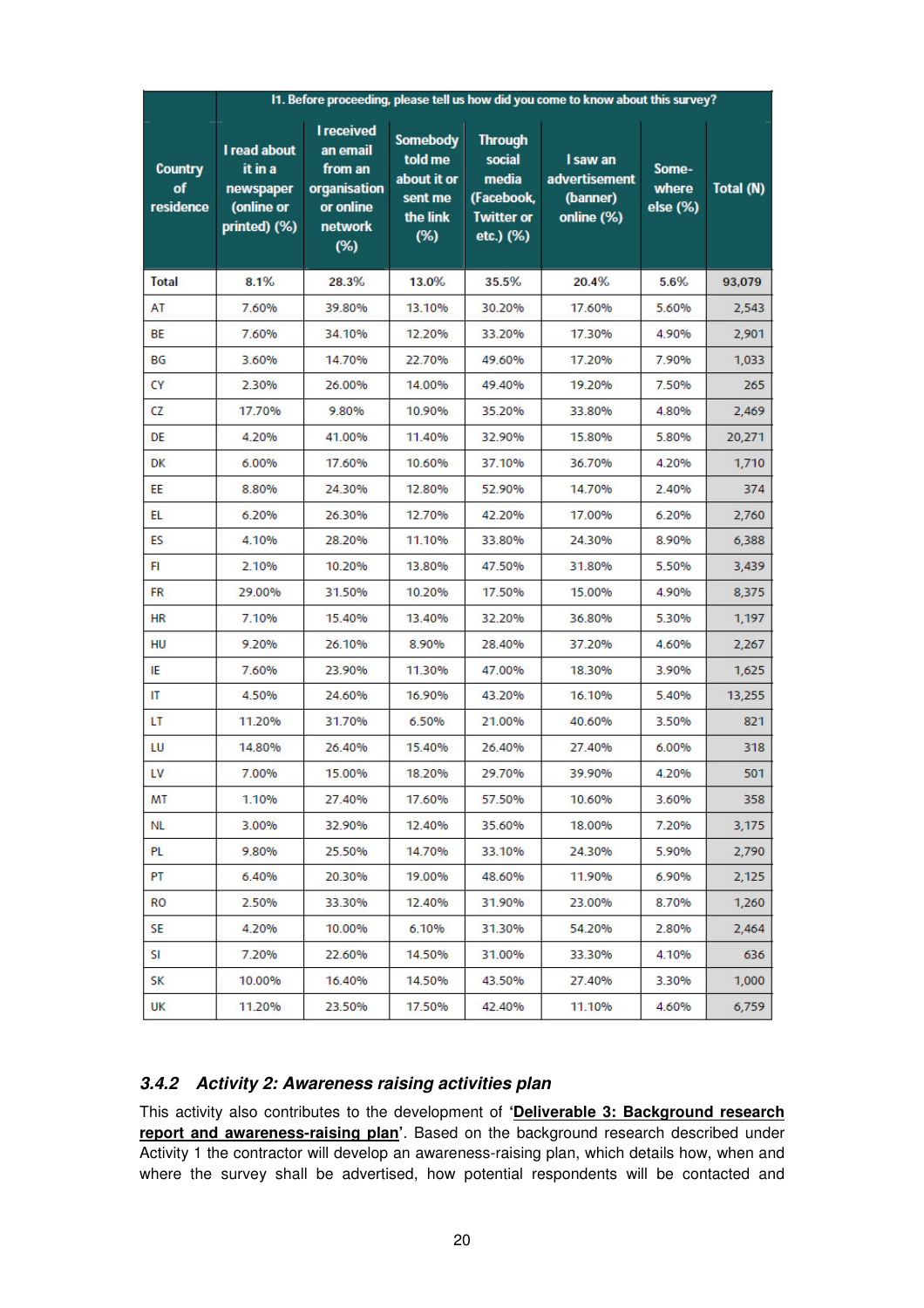reminded to participate in the survey. The objective is to reach out to all subgroups of the target population in terms of their sexual orientation, gender identity or sex characteristics, age, geographic distribution across the country, among other issues, including those often underrepresented in on-line surveys: e.g. older, less educated and poorer persons. The awareness-raising plan and material proposed by the contractor shall be discussed during the inception meeting.

The awareness-raising plan should detail the awareness raising campaign describing the online and offline material, such as texts and articles, logos, graphics, banners etc. to be used. The plan needs to consider ways of reaching out to as many respondents as possible on the basis of information provided through the background research, with emphasis on social media and popular networking applications and platforms. In this respect, the contractor should also consider how to reach out to respondents who are not active in LGBTI organisations.

## **3.4.3 Activity 3: Review of translations and translation of additional items**

This activity contributes to the development of **'Deliverable 4: Review of the translated questionnaires and translation of additional items'**. FRA will provide the contractor with the translations of the questionnaire in 27 languages used in the 2012 FRA EU-LGBT Survey (**Bulgarian, Catalan, Serb-Croat** (in both Latin and Cyrillic alphabet)**, Czech, Danish, Dutch, English, Estonian, Finnish, French, German, Greek, Hungarian, Italian, Latvian, Lithuanian, Luxembourgish, Maltese, Polish, Portuguese, Romanian, Russian, Slovak, Slovene, Spanish (Castilian), Swedish and Turkish**). The contractor will provide in addition translation into **Macedonian and Albanian**.

Furthermore, the contractor shall be responsible for the translation of all changes, to the 2012 survey questionnaire in all language versions. In addition, the contractor will assess and adapt any minor changes proposed by stakeholders to existing translations of specific terms. In particular, a new self-identification section of intersex respondents shall be included, while modifications and additions to existing questionnaire questions may be necessary for Intersex respondents. It is estimated that new items will comprise between 10 to 20 per cent of the total length of the questionnaire. The additional self-identification section for Intersex persons will follow the model of nine questions used for trans persons in the 2012 Survey questionnaire. In translating the new questions, which will be added to the questionnaire compared with FRA's 2012 EU LGBT survey, every effort shall be made to ensure that the translations follow categorical equivalence, functional equivalence and conceptual equivalence.

It is crucial that the relevant terms are properly translated in the national language and according to the terminology used and understood by the LGBTI respondents in each country. The contractor shall ensure that the correctness of each target language version of the questionnaire, with reference to the source questionnaire is checked through proof-reading and in cooperation with national experts, as below.

- two translators shall independently translate the survey questionnaire from English into the target languages;
- the translators and an adjudicator shall meet to review the two translations, identify possible differences or translation options, and agree on a merged version;
- The adjudicator will take a final decision about the translation and shall reconcile between suggested versions or translation options from the preceding steps;
- Proof-reading shall check the correctness of the target language, with reference to the source questionnaire.

The translated versions of both the survey questionnaires and the survey materials – including general information messages and banners etc. - shall be adapted to accommodate national differences in case of different terms or expressions used in German in Austria compared to German in Germany; Dutch in the Netherlands compared to Dutch in Belgium or French in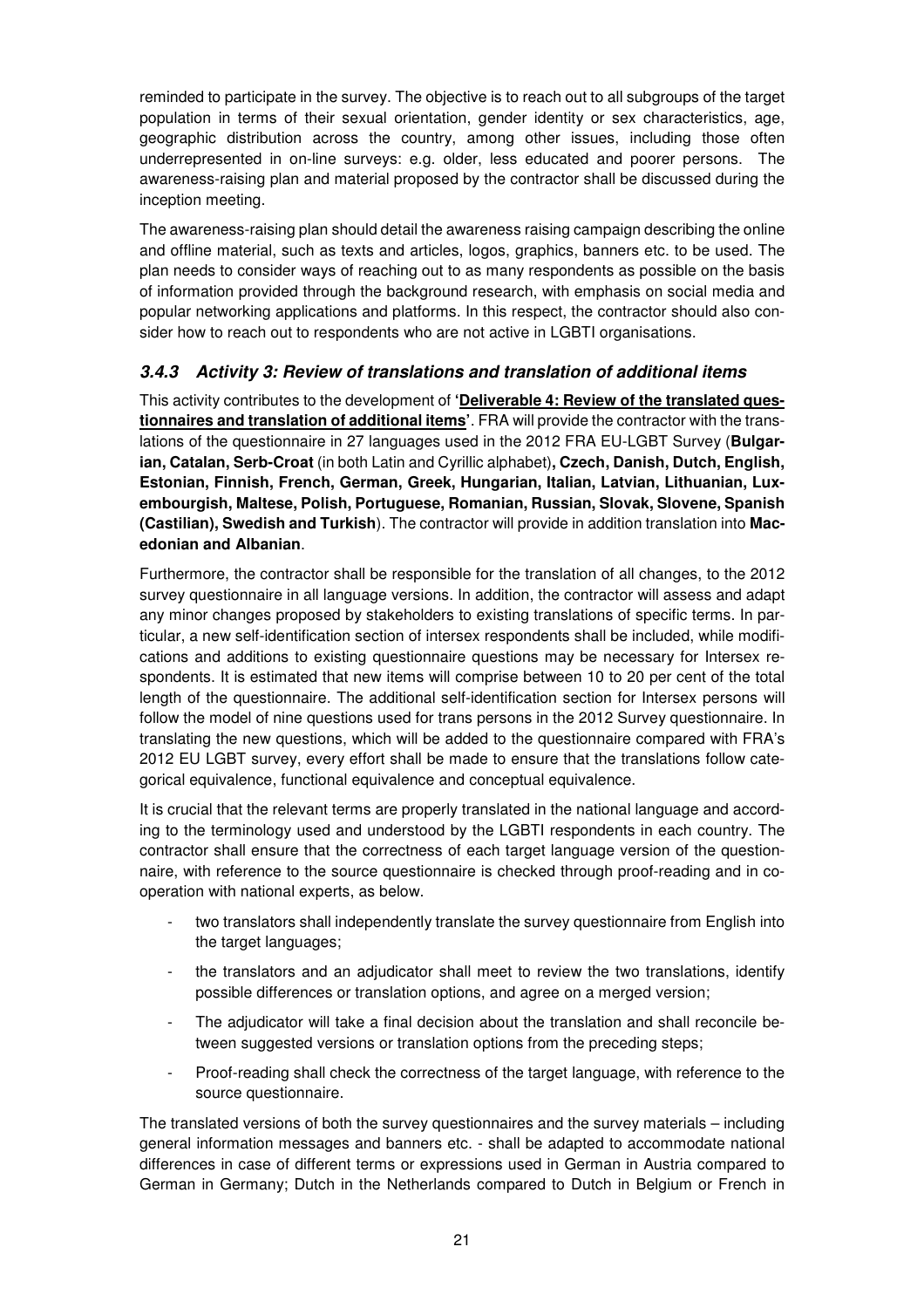France compared to French in Belgium, or Swedish as used in Finland and Sweden or French and German as used in Luxembourg. In addition, the questionnaire and information on the online survey website shall be made available in any of the languages used at any stage of the questionnaire completion. For example, a respondent should be able to shift to another language in case of doubt or difficulty in understanding a term used in a question. Such change should not require the loss of the information already inserted up to that point or to restart the survey. However, such alternative option will not affect the limited set of questions that may be country specific, for example education and income levels, which shall be administered in the country's language.

The contractor shall also translate into English the responses to the final free text field (see Activity 7 – data processing). FRA and the contractor will agree on the approach regarding the translation of the open text field into English (e.g. very long responses, possible categorisation of very short or repetitive answers). For example, in case of long texts (more than 300 chars excluding spaces) provided by respondents, it can be agreed at the inception meeting with the contractor to summarize the text and/or to use and translate only illustrative and significant original quotes.

## **3.4.4 Activity 4: Online survey tool and technical infrastructure**

The contractor may consider and propose the European Commission's official survey management tool, EUSurvey [https://ec.europa.eu/eusurvey/] or any other online available tools that satisfies the requirements for this survey:

#### **3.4.4.1 Multilingualism**

It should be able to handle and integrate all survey languages. The user should be able to change languages at any stage while compiling the questionnaire. See previous section 3.4.3 for more detailed requirements about languages used.

#### **3.4.4.2 Adaptive design of online tool and questionnaire**

#### **Interface encouraging survey completion**

The proposed solution for the online survey should offer possibilities to design it to meet the project requirements. The contractor shall be responsible for creating an online-based survey using the survey questionnaire provided in order to allow the online data collection.

Particular effort is required to ensure that the online survey tool facilitates respondents to complete the questionnaire through a user-friendly, responsive, fast and easy to use interface. They shall be supported and encouraged to go through the somewhat lengthy (between 30-45 min) process – in comparison to easy 2-3 question polls that most people find on the internet – for example, through progress bars - while preserving the anonymity of the respondents without storing personal user data or limiting such collection to the absolute necessary. The contractor should propose ways to address issues of respondent survey fatigue to ensure completion. For example, by providing consistently at each stage of completion information about the expected duration and completion of the survey (in stages, estimated number of questions, time left etc.).

The contractor should propose technical solutions that address the abovementioned requirements. Certain fine-tuning of the requirements should take place during the inception meeting as well as during the testing of the proposed solution.

The contractor shall ensure that the survey tool and website is compliant to the W3C Web Content Accessibility Guidelines (WCAG). The contractor shall apply relevant online survey design techniques to enhance accessibility<sup>42</sup>.

 $\overline{a}$ <sup>42</sup> For the minimum standards set see here: https://www.w3.org/WAI/Policy/policy/european-union/and here: https://www.w3.org/TR/WCAG20/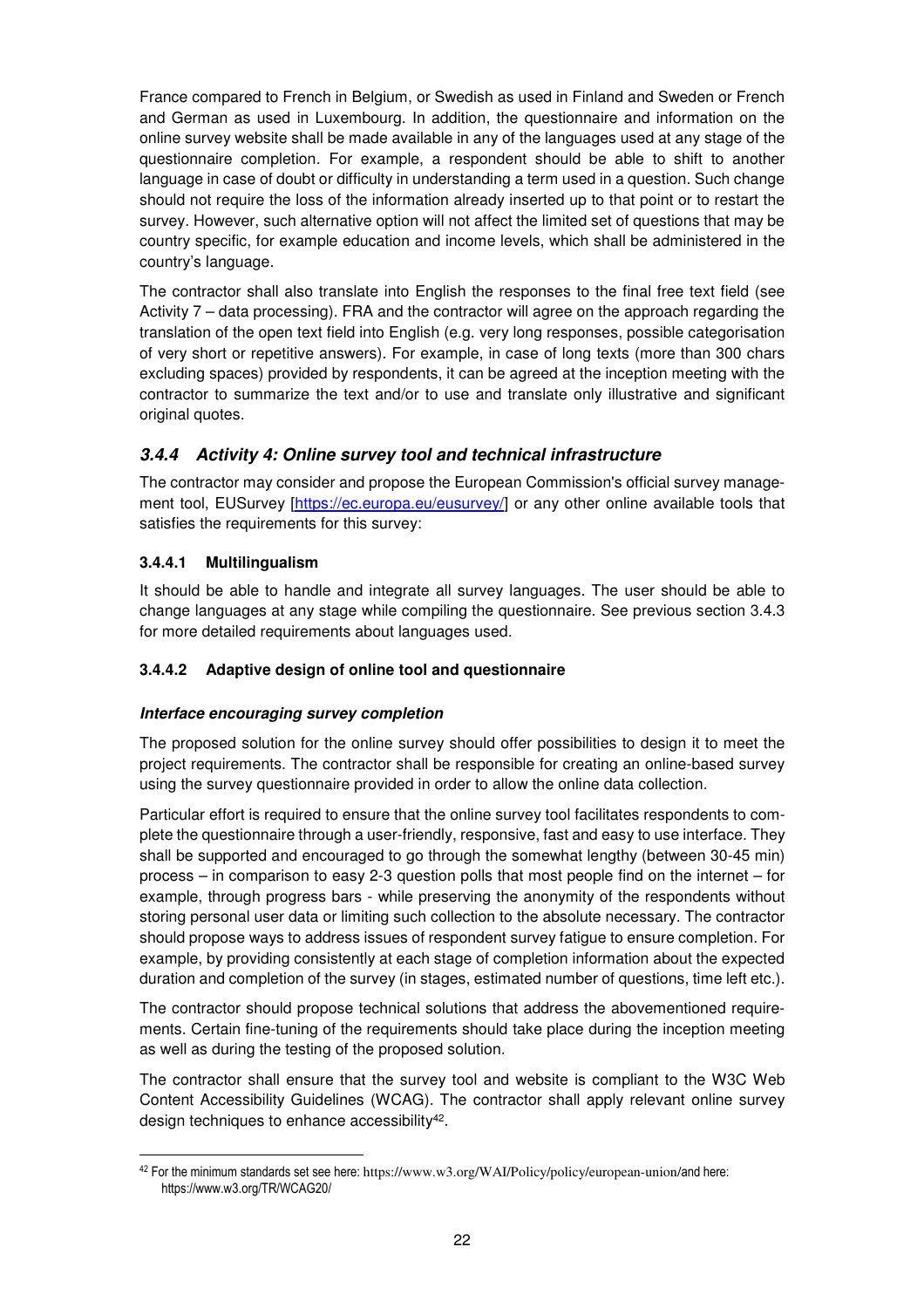#### **Visual identity**

The contractor shall develop proposals (at least two) for the visual design of the online survey and its interface ("visual identity") and an easy to recognise logo and banners, which, as far as possible, should be in line or compatible to FRA's Corporate Visual Identity (CVI), available at: https://fra.europa.eu/sites/default/files/fra\_uploads/f-se-16-t15\_annex\_a2\_-\_fra\_cvi\_manual.pdf. However, such alignment to FRA's Corporate Identity should not negatively impact on the Survey's visual design and interface proposals which shall be as user friendly as possible. The proposals for the visual identity will clearly indicate that FRA is responsible for the survey. FRA will select the most appropriate proposal and the contractor will then ensure that the visual identity and the logo are appropriately placed on the survey's website, and in all relevant communications. The visual identity and any other communication text or other material must be approved by FRA in writing.

The contractor shall acquire on behalf of FRA, an appropriate **low cost** .eu extension public domain name for the survey after written approval by FRA.

#### **Questionnaire development**

The survey shall build upon the questionnaire developed for the 2012 FRA EU LGBT survey. FRA will review and add a small number of new questions (mainly specific questions to intersex persons) ranging from 10 to 20% of the questionnaire. The 2012 questionnaire is available in the LGBT Survey Technical report.<sup>43</sup>

FRA will revise the questionnaire, in consultation with the contractor, in the 'master version' of the questionnaire (in English; MS Word format). The contractor shall be responsible for introducing the respective changes to the translated versions of the questionnaire (Activity 3 – Review of the translations and translation of additional items).

A short set of screening questions shall be used to establish the eligibility of prospective respondents. The questionnaire covers several themes, including experiences of discrimination, hate victimisation and harassment, rights awareness, as well as feelings of safety, daily life experiences and views. The questionnaire shall be a standardised instrument for the purpose of comparing responses between different countries and between the surveys (2012 and 2019), respectively. The final questionnaire, for application in each of the countries, cannot be altered – with respect to both its content and form – without prior written agreement by FRA.

The number of questions will depend on respondents' answers to **filter questions**. Therefore, the number of questions to answer will differ from one respondent to the other. The online survey tool must be able to manage complex routing patterns, which will be included in the questionnaire. As an indication, it should be possible for the average respondent to complete the questionnaire in approximately 30-45 minutes.

At the end of the survey, the respondents shall be provided with an opportunity to write comments concerning the survey or any relevant experience in an open text field with limited number of chars.

The online survey tool shall also provide through its interface a list of relevant LGBTI organisations and other type of organisations providing services and/or support to distressed LGBTI respondents. A list of similar organisations will be provided by FRA and shall be completed by the contractor's background research and awareness raising plan.

#### **3.4.4.3 Multi-platform compatibility**

The online survey tool should be accessible via different browsers and be device independent.

 $\overline{a}$ 43 https://fra.europa.eu/sites/default/files/eu-lgbt-survey-technical-report\_en.pdf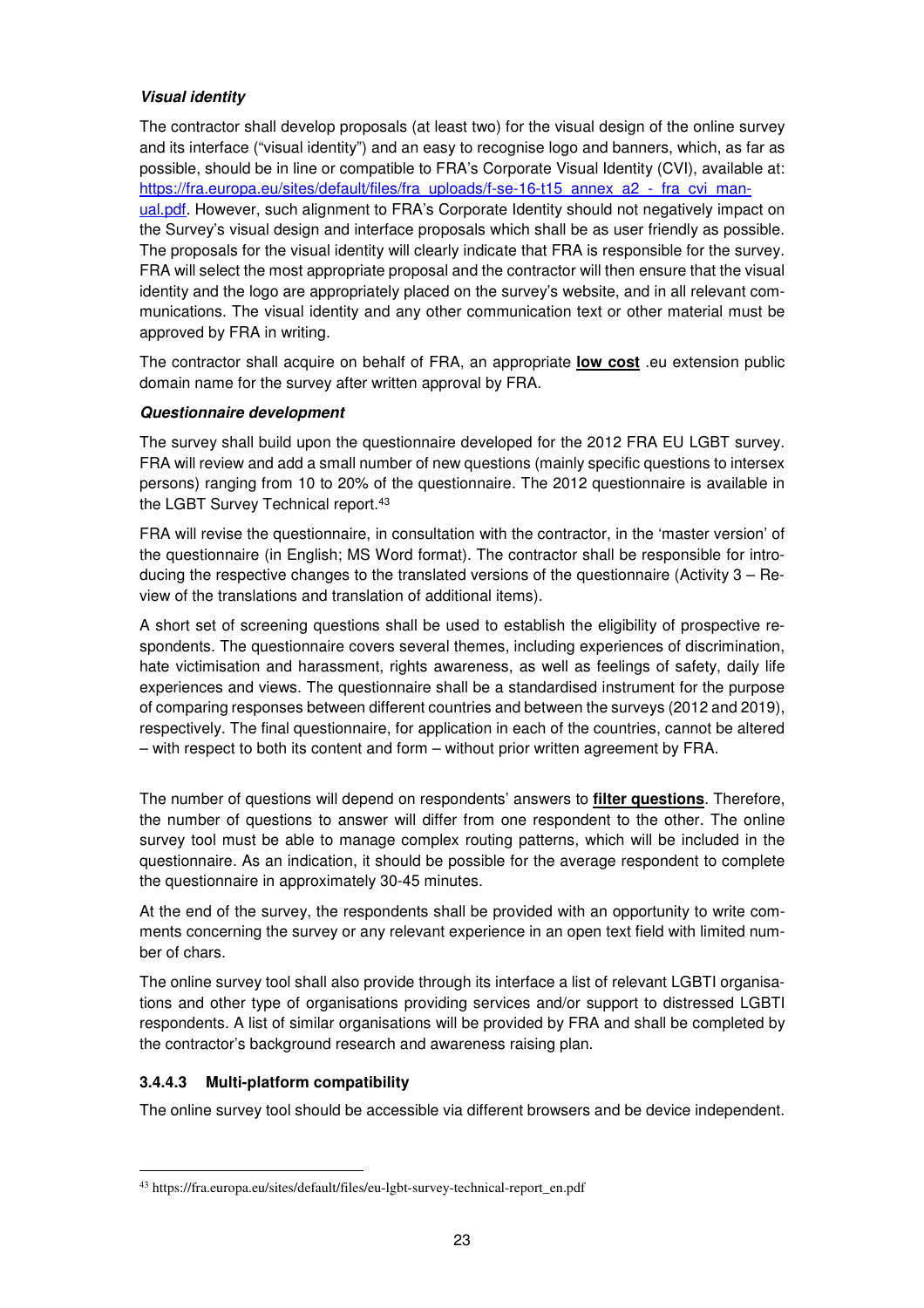The online questionnaire should follow an adaptive design, which takes into account the different device respondents may use to complete the survey and should in any case it provide a version optimized for mobile and tablet devices for the Android and iOS operating systems, and browsers like Internet Explorer, Safari, Google Chrome. Compatibility should be possible with the three latest versions of the above-mentioned browsers. Usability aspects should be checked for each available linguistic version.

The online survey tool design needs to ensure that it is optimised for mobile and at least equally friendly, fast and accessible in other devices. Relevant quality indicators and statistics concerning the data collection shall monitor and assess the successful implementation of this feature, as described earlier with respect to collection of meta- and paradata.

#### **3.4.4.4 Uptime availability and accessibility**

The contractor shall ensure that the application shall remain open and available to respondents for a maximum of sixteen consecutive weeks (24 hours per day, 7 days per week) to guarantee maximum access and participation of respondents to the survey. Therefore, the contractor shall ensure that failover techniques are included when considering the online survey infrastructure. The technical infrastructure required for input, recording and processing of the survey responses shall be hosted in an EU country fulfilling requirements in respect to security and data protection legislation as in force in the EU, including back up sites. The latter should be preferably with EU member states or under the same conditions and fulfilling data protection requirements as in the Member States, especially as in regard to rules concerning law enforcement authorities.

The application used should be able to scale up its performance depending on the generated traffic during each period of the survey. Peak times are expected during the first few weeks and on periods where specific promotions activities take place.

Any maintenance windows should be pre-announced and agreed with the contracting authority. In such case, a message should appear informing respondents that the application is not available and when it will be available again.

#### **3.4.4.5 Securing data protection and anonymity of respondents**

The online questionnaire should be hosted in a secure environment whose back-end will be accessible only by FRA staff and the contractor. The collected data should only be used for the purposes defined by the technical specifications. The data protection provisions underlined under the contract must be fully respected. This applies also in case the questionnaire is hosted using existing online questionnaire tools. It is the contractor's responsibility to ensure compliance with the data protection regulation provisions and that all collected data will be deleted once the exercise is completed and a copy of the results is submitted to the FRA and FRA has carried out its quality assessment.

The contractor should provide sufficient assurance to implement the necessary technical and organisational data to guarantee compliance with data protection rules and procedures. The contractor should support the bid with evidence contributing to such assurance. For example, in case cloud-computing solutions are selected, such evidence (as described in the Guidelines on the use of cloud computing services by the European institutions and bodies) may be:

- Data protection and IT security certifications of the contractor granted by accredited third parties in the context of relevant certification schemes, adherence to cloud-specific codes of conduct that provide added value in terms of measures to protect personal data and contribute to demonstrating compliance with the Regulation in a cloud-specific environment.
- Previous experience of the contractor on projects sharing similar (or higher) risks for analogue categories of personal data. Further re-assurance can be demonstrated by proven experience with EU and national public administrations.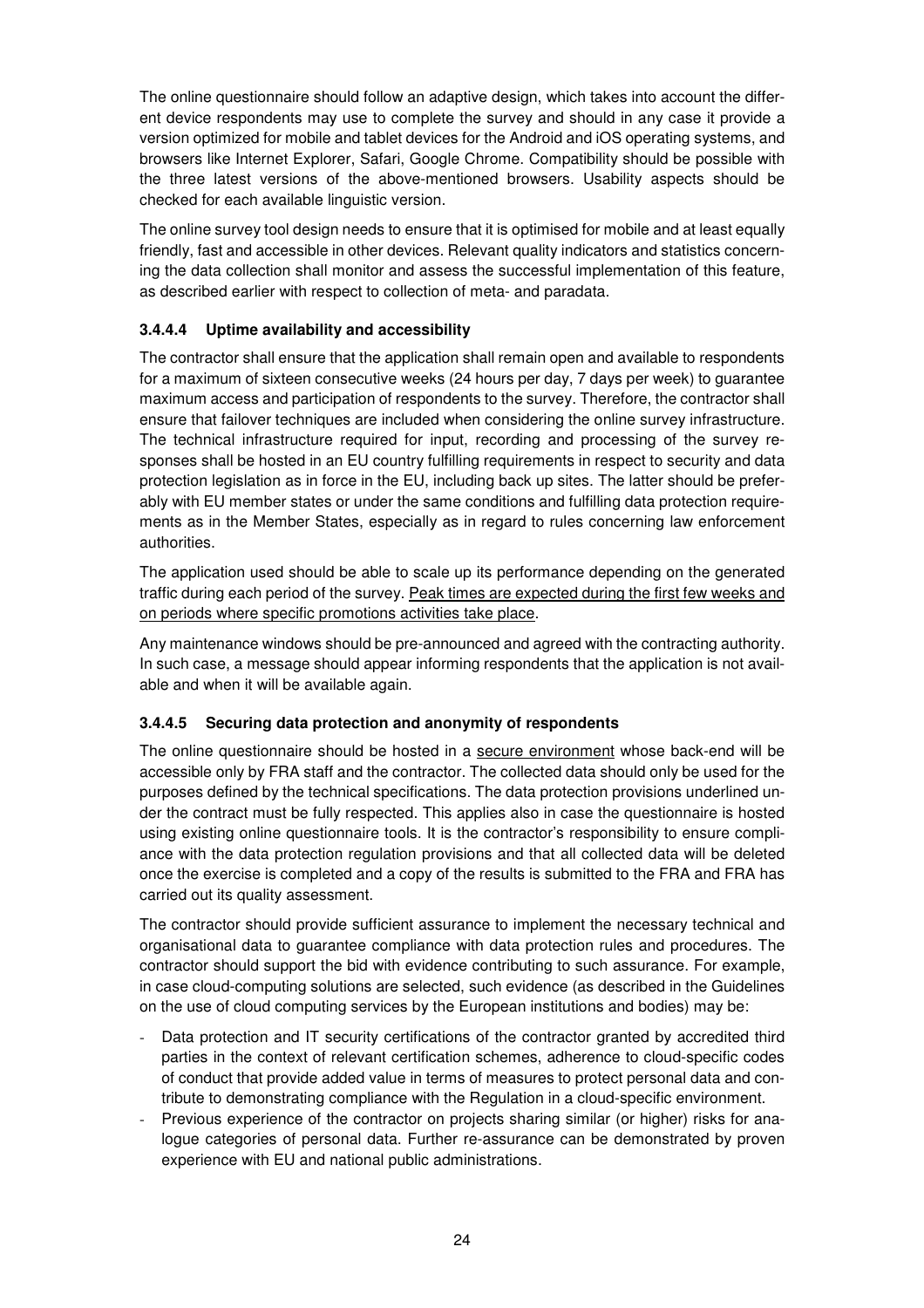- Accountability practices already in place such as that the contractor has in place privacy and data protection policies and/or procedures and IT security and risk policies.

In all cases the provisions of data protection regulation and in particular the EDPS guidelines on the use of web services should be met. Furthermore, in case a cloud based solution is proposed, then the EDPS guidelines on the use of cloud services should be respected.

#### **3.4.4.6 Mitigating risks for security breach**

The contractor shall collect, together with the online survey data filled in by a respondent, a set of paradata, e.g. timestamps for monitoring the progress of the survey, data quality, etc. In particular, paradata shall be used for data quality control and to identify possible fraudulent data entries (this can involve assessing for example the following – individually and in combination: time taken to complete the online survey, break-offs at different stages of the questionnaire, duplicate data entries, 'straight-line' response patterns, incomplete data entries, item non-response, etc.). The list of paradata shall be agreed with FRA before the launch of the survey. The survey tool shall include measures aimed at eliminating suspect responses, e.g. multiple replies by the same person, or replies by ineligible respondents. This may include the use of captcha techniques before initiating the survey response.

All records containing identifiers, which can be used to single-out users, are considered as personal data and shall be managed and protected as such. All data collected in the online survey shall be processed anonymously, ensuring that the person cannot be identified.

The online survey tool shall allow the contractor to report to FRA on the progress of data collection on a regular basis. These reports shall include aggregated, anonymised information from the collected paradata.

The contractor shall propose with a description of the list of paradata to be collected, their storage and retention period, for FRA's approval before deployment during the online survey data collection.

The contractor shall take all necessary security measures to protect the online survey platform from intentional or accidental damage and from unauthorised access. In case there are incidents where security breaches have occurred, FRA should be informed immediately and the contractor should provide a detailed report. The contractor shall perform incremental regular backups on a daily and weekly basis. The technical environment shall deploy secure internet connection. Connection to the online survey questionnaire shall be made available via HTTPS access to the relevant applications.

The contractor shall define and propose the procedure to identify and inform the contracting authority, and data breach procedures to be followed, in case of security incidents or breaches affecting the online survey availability, access, anonymity or reliability of input and results.

#### **3.4.4.7 Support and maintenance**

The contractor shall develop and produce the relevant materials necessary for the implementation of the survey such as information material about the online survey for the potential respondents and information on the survey website, including survey introduction, frequently asked questions, etc. The contractor shall produce the first draft version of all other materials (in English) and submit them to FRA for comments and revisions. Final versions shall be developed iteratively, before being signed off by FRA and before they are translated into other languages.

The contractor shall transform the written questionnaire into a state-of-the-art on-line questionnaire interface with the necessary introduction and instructions for users. The introductory text will explain the aims of the survey, what is expected of the respondents, demonstrate the confidentiality standards applied and include a personal data protection information note.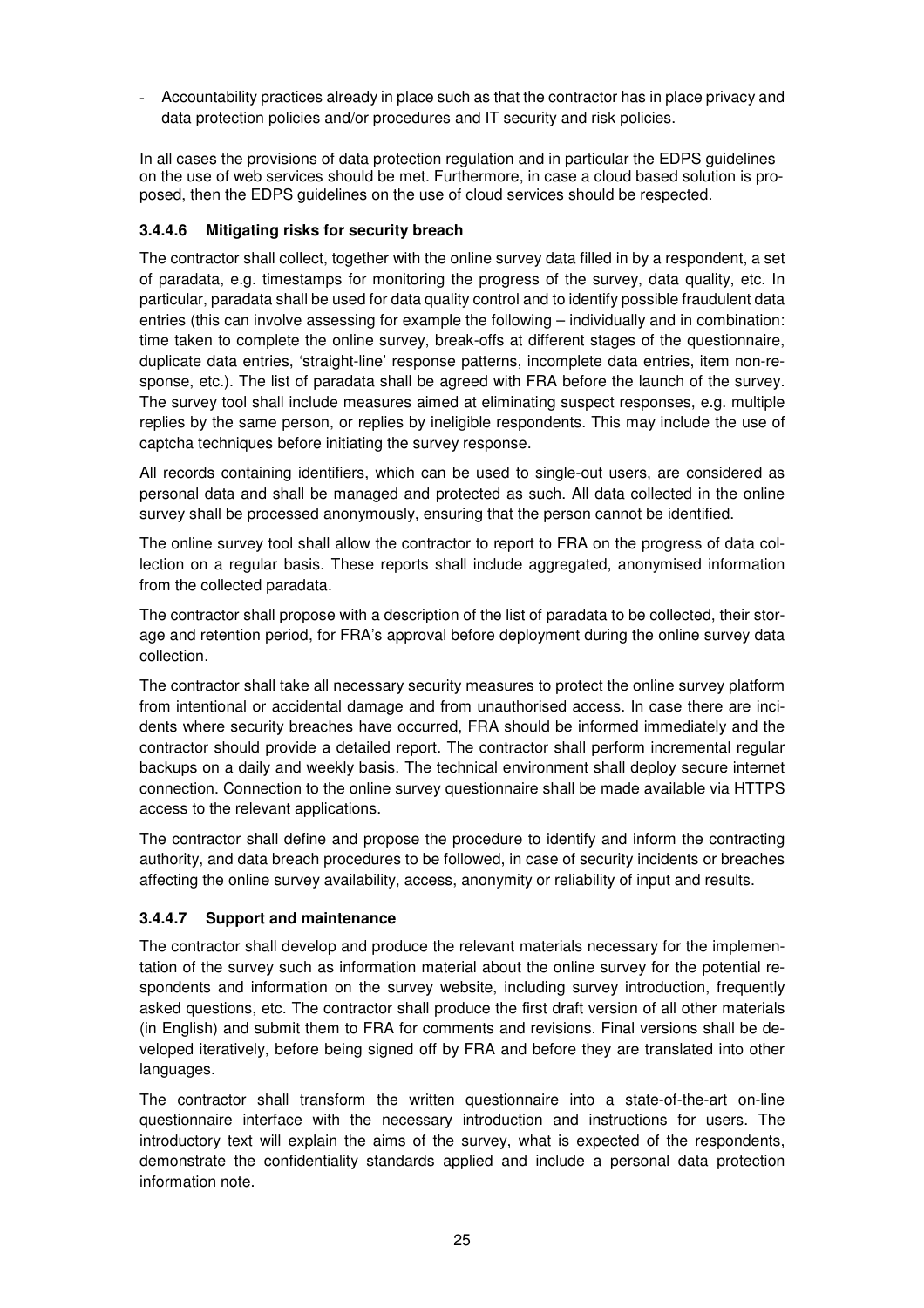A similar text will be the basis for communication material to advertise the survey both on-line and off-line during the awareness raising campaign.

#### **Technical assistance to survey participants**

The contractor shall organise a survey help-desk designed in a way to keep costs to a minimum for the duration of the online data collection, which should serve to answer questions of potential respondents about technical issues concerning the survey. The contractor should record questions and answers of the help-desk. A short summary of this information will be included in the final technical report.

## **3.4.5 Activity 5: Testing**

After the finalisation of the online questionnaire, the contractor shall identify at least **10 eligible respondents per language version** for testing the online questionnaire following a proposal by the contractor according to accepted methodologies for cognitive understanding and piloting questions. The test participants shall be LGBTI persons, covering all LGBTI groups and, to the extent possible, represent different age groups (for example 16 or 18–24, 25–34, 35–44, 45– 54, 55+). The online questionnaire shall be tested on at least three different devices, namely a desktop or laptop personal computer, a smartphone and a tablet) and under different operating systems for desktop and mobile, and different browsers. To the extent feasible, the test shall cover accessibility applications of the online questionnaire and the survey website. The contractor should test first the English-language online questionnaire, while the questionnaire is translated into other languages, so that feedback from the first test can be taken into account before testing the other language versions begins.

Separate scenario tests and simulations shall be carried out by the contractor in order to check the routings in the questionnaire script, simulating different routing on the basis of L, G, B, T or I groups and responses to key questions that affect it.

Based on the tests, the contractor shall produce a report describing the main results of the tests, drawing from the results of all countries. In addition to simply filling in the questionnaire, the testing should include a short interview with the participants to collect information on how they experienced the survey in terms of both technical implementation **and** content. The report shall present the main results of the testing and user feedback focusing on issues where the tests suggest that the online questionnaire or the survey website should be adapted before the start of full-scale data collection. Activity 6 (Data collection) can start only after approval of the testing report by FRA and implementation of any necessary changes to the online questionnaire or the survey website.

If necessary, the questionnaire will be changed to address problems identified during the testing, and the English master version and all translations will be adapted accordingly.

The contractor will upload and setup the final and approved survey questionnaire to be fully functional on the dedicated website for all languages and countries.

The contractor will also place links to the survey on selected websites ensuring that statistics about the referral sites from which respondents reach the survey website can be established. The activation of these links at the start of the awareness raising campaign will be the responsibility of the contractor, who will monitor them and may apply additional on-line awareness raising techniques throughout the survey after approval by FRA.

The use of supporting analytics tools should also meet the abovementioned conditions related to data protection and security.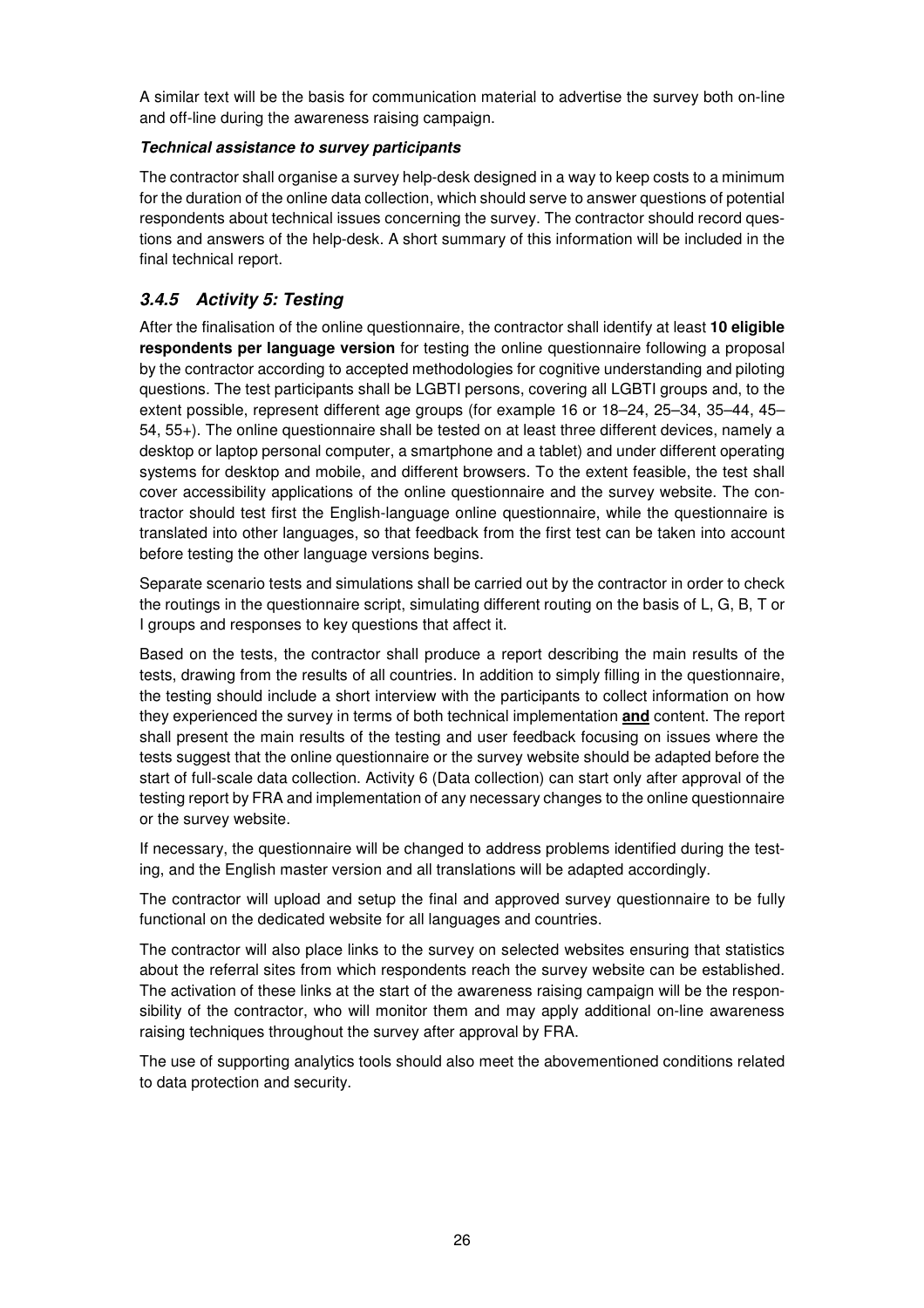#### **Phase II**

**includes the awareness-raising campaign; the data collection through the online Survey for a duration of four-months; data processing; calculation of results; and delivery of the relevant datasets and reports.** 

## **3.4.6 Activity 6: Awareness-raising campaign**

The awareness raising campaign will be implemented **on-line** by the contractor reaching out to the target population according to the awareness raising plan. The contractor shall monitor the impact of the campaign based on the response rate to the survey for each country and for each sub-group of the target population, and, if necessary carry out additional online, and potentially **off-line**, awareness raising activities to improve response rates.

The awareness raising campaign should foresee activities in multiple stages aiming to reach response rates at least equal to those achieved in the 2012 EU-LGBT I survey. As an illustration these stages could be:

**Stage 1**: Shortly before the launch of the survey mainly among LGBTI civil society organisations and relevant stakeholders.

**Stage 2:** At the launch of the survey targeting mainly potential respondents to inform and encourage them to participate.

**Stage 3**: After the first week and up to a month after the launch of the survey in countries and/or targeting subgroups with low response rates.

During the implementation of the online survey, the contractor shall monitor and assess under FRA's supervision the effectiveness and the impact of the awareness-raising activities, which should be described in the quality assurance framework and report. For example, how respondents found out about the survey that should be recorded as paradata.

## **3.4.7 Activity 7: Data collection**

The data collection shall take place using the online questionnaire scripted on the basis of the questionnaire which FRA in co-operation with the contractor develops and the translations carried out as a part of Activity 3 (Review of the translations and translation of additional items and new language versions), once the awareness-raising activities have started. The script shall also reflect the agreed list of paradata to be collected.

The open online survey shall provide an opportunity for all potential respondents in the selected survey countries to take part in the survey.

After the launch of the survey and **throughout its on-line phase**, the contractor shall monitor the work **daily by country,** and report to FRA daily for the first four weeks and weekly for the remainder of the data collection period. The following issues should be monitored:

- How participants became aware of the survey (a question will be included in the questionnaire)
- Statistical breakdown of participants by sub-group of the target population
- Number of visitors to the site that did not participate in the survey
- Number of participants that completed the survey
- Number of participants that partly completed the survey
- Partly filled questionnaires (incomplete replies), and aggregated paradata that can be used for data quality control and to identify possible fraudulent data entries.
- Information on the stage at which the response to the survey was terminated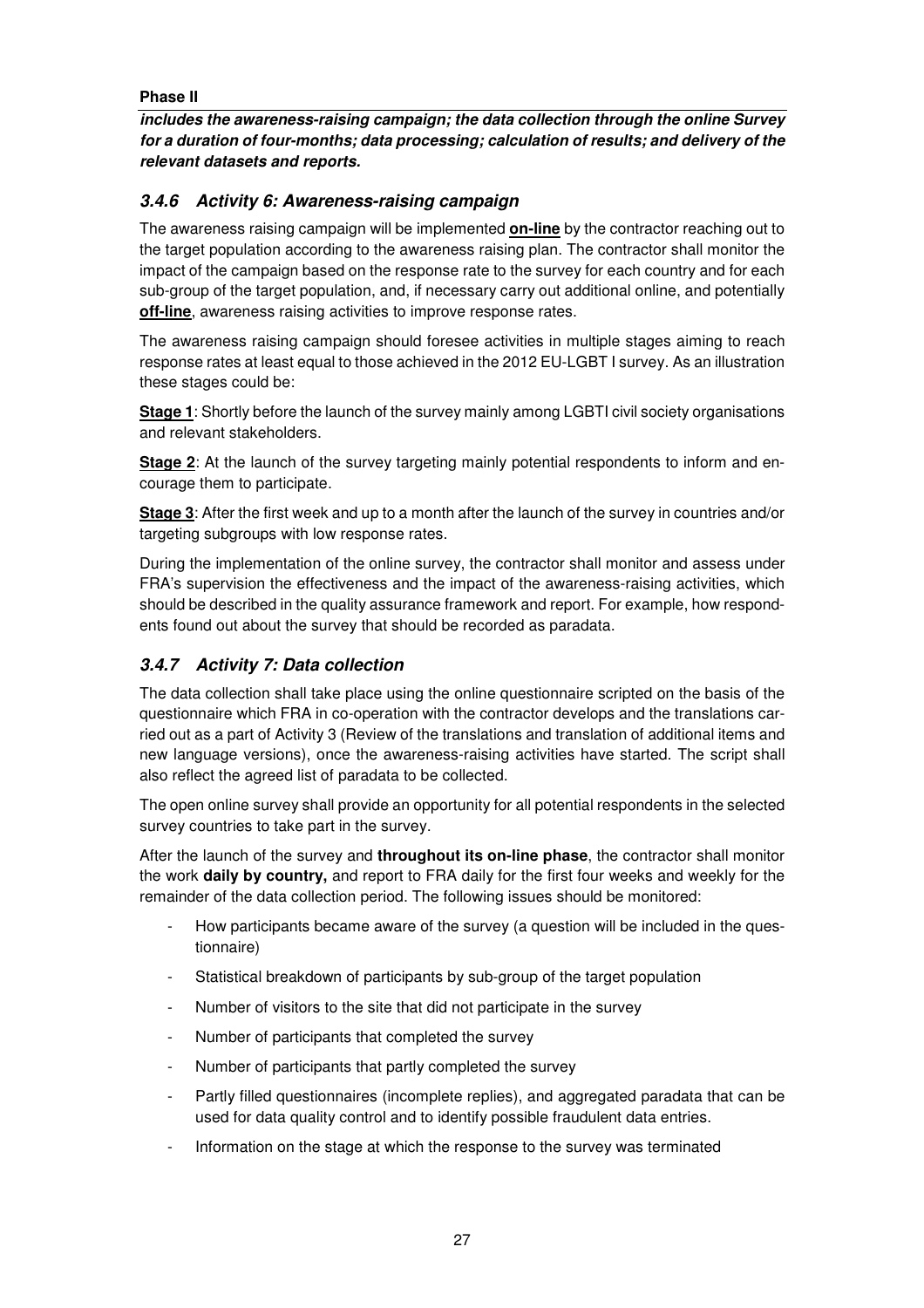- Of particular interest is if any specific question is linked to non-completion indicating the need to modify the questionnaire in the early stages after the survey launch.
- Open text responses which refer to problems encountered when completing the questionnaire and the need to modify it in the early stages after the survey launch

Relevant progress statistics shall be provided both cumulatively (covering the whole time during which the survey has been open) as well as documenting the developments from one day to the next (and from week to week, respectively). Interactive tools for the contractor to provide input and for FRA to monitor such progress shall be rendered available (for example intranet or online and cloud documents solutions). This information will be used to assess the need for launching the third stage of awareness-raising activities, which shall focus on those countries and/or sub-groups of the target population with lower response rates.

**Based on the daily, weekly and/or interim reports, FRA may decide and ask to the contractor to take remedial action(s), for example regarding awareness raising actions.** 

**Corrective actions should be taken immediately to resolve any areas that underperform e.g. response times.** 

#### **3.4.8 Activity 8: Data processing**

The contractor shall export the quantitative data collected from all completed questionnaires in Activity 6 in an SPSS-compatible computer file.

The computer file shall be fully documented and accompanied by syntaxes used for data processing and analysis and variables' codebook. In both the data file and the codebook all the variable names and value labels shall be included in English. The variable names shall be readable and make reference to the relevant question numbers in the questionnaire. The file shall include the metadata and paradata collected.

The contractor shall perform logic and plausibility checks to ensure that the data entered is of high quality, that the observations follow the structure of the questionnaire, and that the values in the final data set belong to the group of valid values for any given variable. The contractor shall submit to FRA in electronic format the code (SPSS syntax or similar) used to produce the quality checks, data coding for quality assessment. The suspect responses shall be excluded from the data set, and they have to be excluded when calculating the net sample size in each country in the open online survey.

The contractor should develop, where feasible, one or more weighting variables which can be used to correct for any imbalances in the data – to the extent it is possible, e.g. with respect to age, gender or geographical distribution, during the analysis. The relevant adjustment variables (weights) shall be included in the final data set.

The contractor shall also analyse the results in line with the FRA's 2012 survey to the extent possible and develop in consultation with FRA a method of adjustment (weighting), which can be used to account for differences in the respondent profiles when comparing the results of the two surveys and with external information.

The contractor shall translate into English the responses to the final open question. The document produced shall include both the text in the original language and the translation of those responses into English and depending on length it can the deliverable content may be agreed to be provided as summaries and quotes (see Act.3 above about translations).

### **3.4.9 Activity 9: Calculation of selected indicators and tabulation of the results**

FRA will provide the Contractor with a list of selected indicators to be calculated. The indicators will reflect survey questions, for example, the share of the respondents who felt discriminated;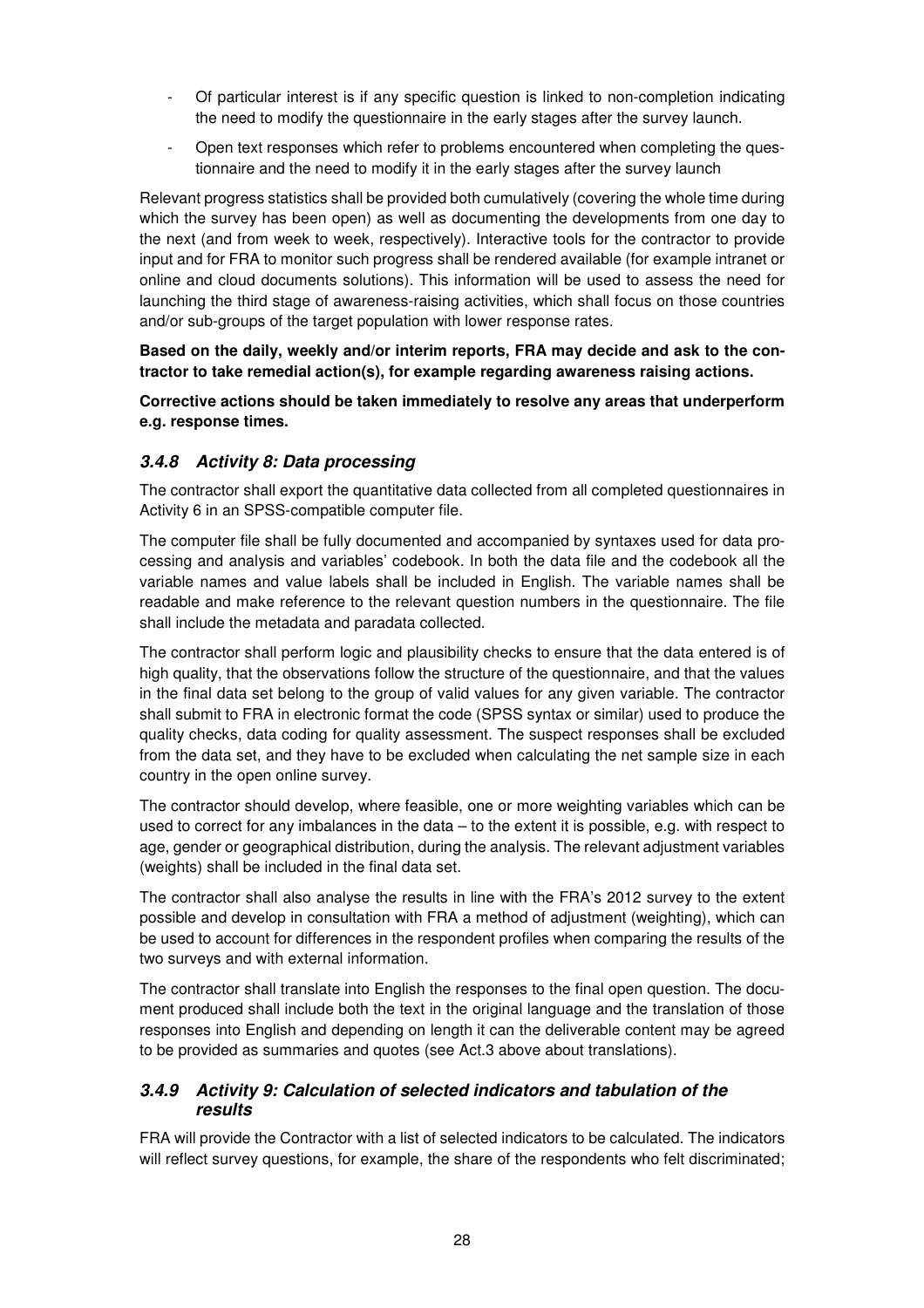the share of respondents who said that they had been victims of hate crime, etc. The 2012 FRA EU LGBT survey data explorer<sup>44</sup> will serve as basis for selecting the indicators to be calculated.

Tables presenting the results for the selected indicators shall be accompanied with the programming code (SPSS syntax) used for calculating and tabulating the results.

## **3.4.10 Activity 10: Delivery of final dataset, technical report and quality report**

After completing Activities 6, 7, 8 and 9, the contractor shall provide FRA with the final dataset as well as the technical report and the quality report. More details in the relevant section under 'Deliverables'.

## **4. Deliverables**

## **4.1 General requirements**

All written deliverables shall be submitted in English, copy-edited by an editor with language skills in English comparable to mother-tongue competence. They shall be written in a clear and unambiguous way, providing information and analysis that can be readily understood by a nonacademic reader. The style shall be balanced and contain no unsubstantiated statements. The contractor shall receive FRA's Style Guide, which contains detailed instructions on issues to be taken into account when drafting the reports.

The written documents must be delivered in PC-compatible MS-Office compatible electronic files. They shall contain visual elements (for example graphs, boxes or pictures), as appropriate to enhance readability.

The size of deliverables is defined in terms of MS-Word A4 pages, Times New Roman font 11pt, single-spaced.

The data necessary for reproducing graphs in the report must be delivered in PC-compatible MS-Excel compatible electronic files with one graph/table per spreadsheet, and each spread sheet must be numbered using the same system as the one used in the (MS-Word compatible) report file. All charts will be accompanied by full data tables used to produce them and by legends presenting and explaining in detail the questions used, any additional processing (for example calculation of composite variables) or analysis and extrapolation of data used to produce the chart.

The contractor must respect the deadlines specified in the contract. The contractor must revise all deliverables according to the Agency's recommendations and return them within the deadlines specified in the contract.

FRA will provide feedback on the content of deliverables and suggest any changes and amendments within the time specified in the contract. The content of final reports – and in particular, the final comparative report and executive summary – will be revised, as appropriate, by FRA. All materials and reporting from the project, is owned by FRA and cannot be used by the contractor(s) until it is in the public domain and with the expressed written consent of the FRA.

## **4.2 Acceptance of deliverables**

 $\overline{a}$ 

The procedure for accepting the deliverables shall be the following:

The Agency receives the deliverables according to the contract deadlines. The deliverable is evaluated based on the requirements of the tender specifications. Further actions which, in the

<sup>44</sup> Survey data explorer – http://fra.europa.eu/en/publications-and-resources/data-and-maps/survey-data-explorer-lgbt-survey-2012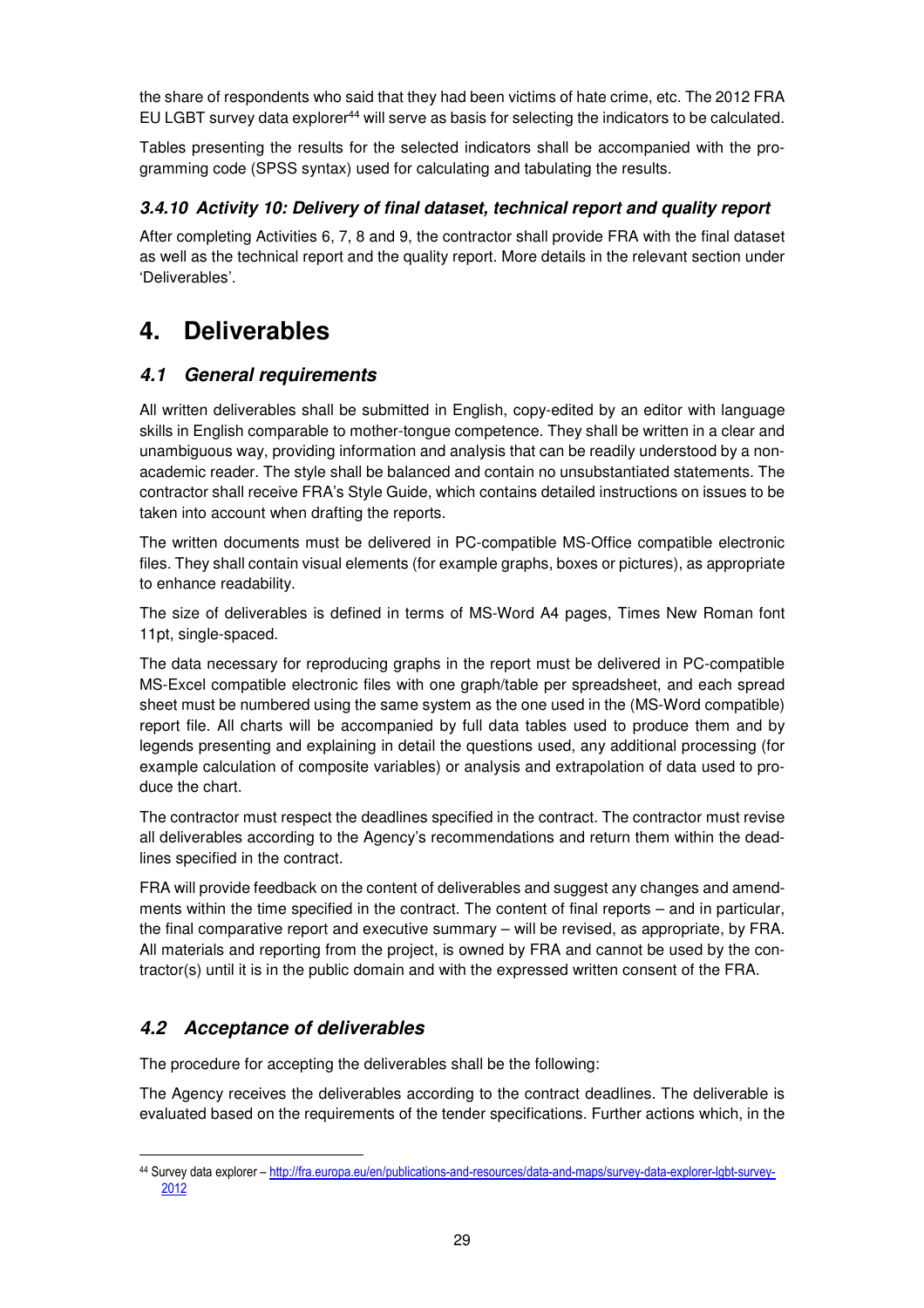opinion of the Agency, would be necessary for the acceptance of the deliverables will be implemented by the contractor without delay. A new deliverable, which takes into account comments or suggestions made by the Agency will have to be re-submitted within ten (10) calendar days. The deliverable is considered as a final deliverable only after final acceptance by the FRA.

## **4.3 List of deliverables**

## **4.3.1 Deliverable 1: Inception report**

Within five working days after the inception meeting, the contractor shall submit a brief Inception Report to FRA. The report shall list the decisions made in the inception meeting concerning the work and a timetable with actual dates for the submission of deliverables.

**Size:** Maximum 10 pages

**Language:** English

**Deadline:** one week after the inception meeting

### **4.3.2 Deliverable 2: Quality assurance plan**

Based on the discussions at the inception meeting concerning the draft quality assurance plan, the contractor shall develop the final quality assurance plan. The quality assurance plan shall identify the key indicators that will be monitored throughout the preparation and implementation of the survey. The contractor shall ensure that all information is collected as necessary for assessing the key quality indicators is collected at each stage of the project.

**Size:** Maximum 20 pages

**Language:** English

**Deadline:** One month after the inception meeting

#### **4.3.3 Deliverable 3: Background research report and awareness-raising plan**

Based on work carried out under Activity 1 (Background research and consultations with the LGBTI stakeholders, population and experts as applicable), and Activity 2 (Awareness raising activities and material) and on the discussions at the inception meeting concerning the outline of awareness-raising activities the contractor shall develop a detailed awareness-raising plan, including fall-back solutions for further targeted awareness-raising measures which can be mobilised after the online survey has started in case of low initial response to the survey in a specific EU Member State.

The background research report and the awareness raising plan shall include in one single document:

- the outcomes of the research for each survey country including relevant inputs during consultations for establishing an effective awareness raising plan
- Summary of the awareness raising plan for each survey country. The awareness-raising plan shall include the three stages of awareness raising activities and should include fall-back solutions in case of low pick-up of the survey at different points in time after data collection has started.
- The planned material and content (including articles, banners, logos, posters, visual communication materials, texts and documents, email distribution lists, as applicable)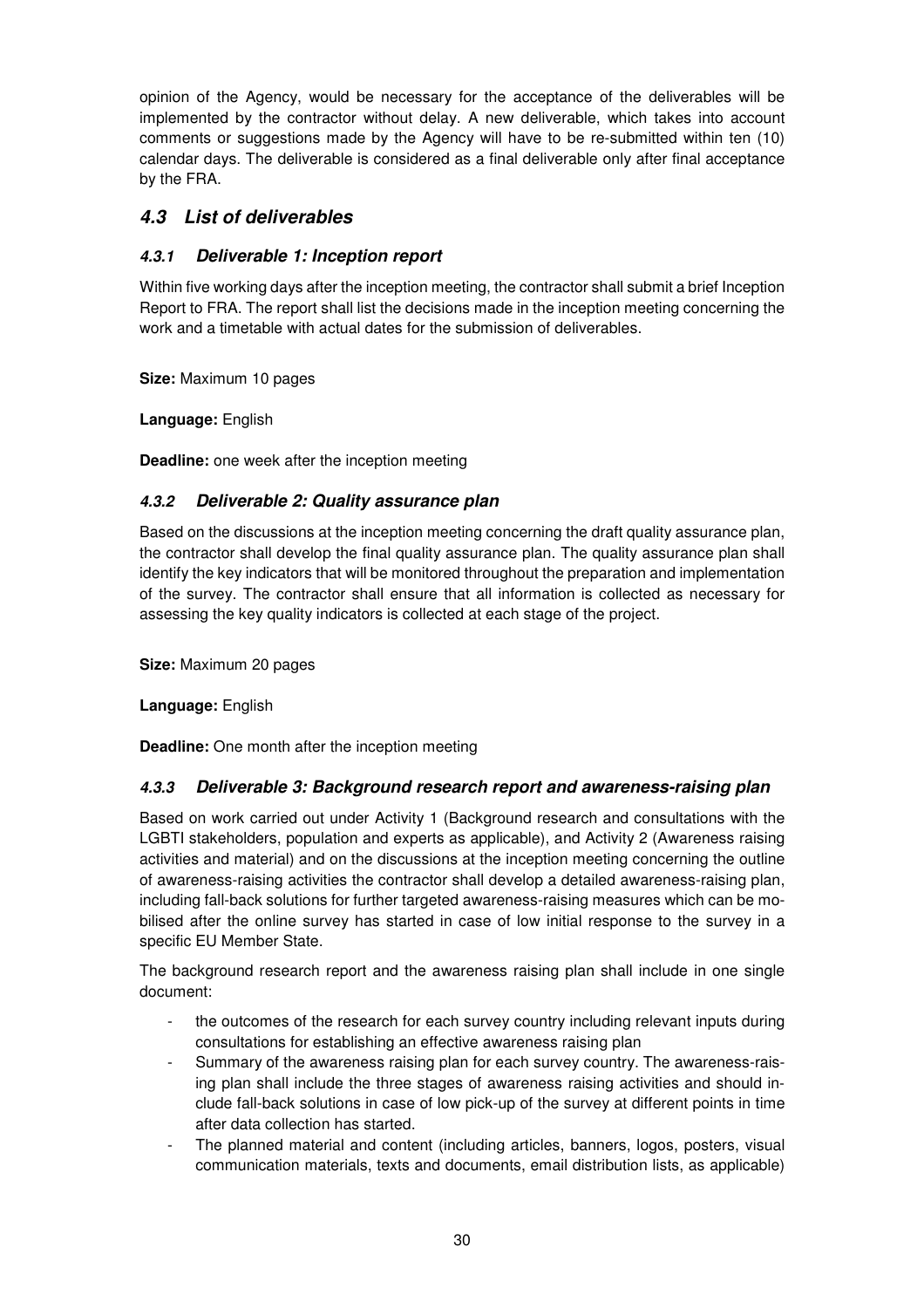to introduce, support, involve, boost and raise awareness about the EU LGBTI II Survey reaching out LGBTI persons living in the EU.

The report shall indicate the target number of respondents to achieve in each survey country.

**Size:** 50 pages, including 1 page per country – without annexes and other files, where needed for the planned content and material

**Language:** English

**Deadline:** Four months after contract signature

**Linked to: Activity 1, 2** 

### **4.3.4 Deliverable 4: Review of the translated questionnaires and translation of additional items**

The contractor shall translate the source questionnaire into Macedonian and Albanian, in addition to requested revision of existing translations. The two independent translations, the adjudicated version and the proofread version of each target language shall be delivered to FRA.

The contractor shall review all other language versions of the survey questionnaire in accordance with the changes made to FRA's 2012 survey questionnaire, as well as any changes in terminology required. The proofread versions of all the languages shall be delivered for approval to FRA.

The survey questionnaire and all other relevant information materials delivered to FRA as a final deliverable shall correspond to the versions, which are made available to the respondents in Activity 7 (Data collection).

**Size:** The original and each language version (approximately 40 pages each)

**Deadline:** Five months after contract signature

Linked to: Activities 2, 3, 4

#### **4.3.5 Deliverable 5: Testing report**

The testing of the online questionnaire and the survey website shall be carried out on a fully developed online survey tool, including the visual design of the survey. Before the launch of the online questionnaire and the survey website, the list of paradata collected for the quality control shall be developed and approved by FRA.

To conclude Activity 5 (Testing), the contractor shall submit to FRA a testing report, which describes the results of the testing of the online questionnaire and the survey website in different countries and on different devices. The results shall be presented in a comparative way, e.g. analysing respondents' responses to and feedback on the online questionnaire and the survey website by LGBTI target sub-group, gender and age group, and across countries. The report shall also identify issues by country or by language version, where adjustments to the online questionnaire may be necessary before the start of the data collection (Activity 7).

#### **Size:** 40 pages

#### **Language:** English

**Deadline:** Two weeks after the final test session and not later than the fifth month of phase I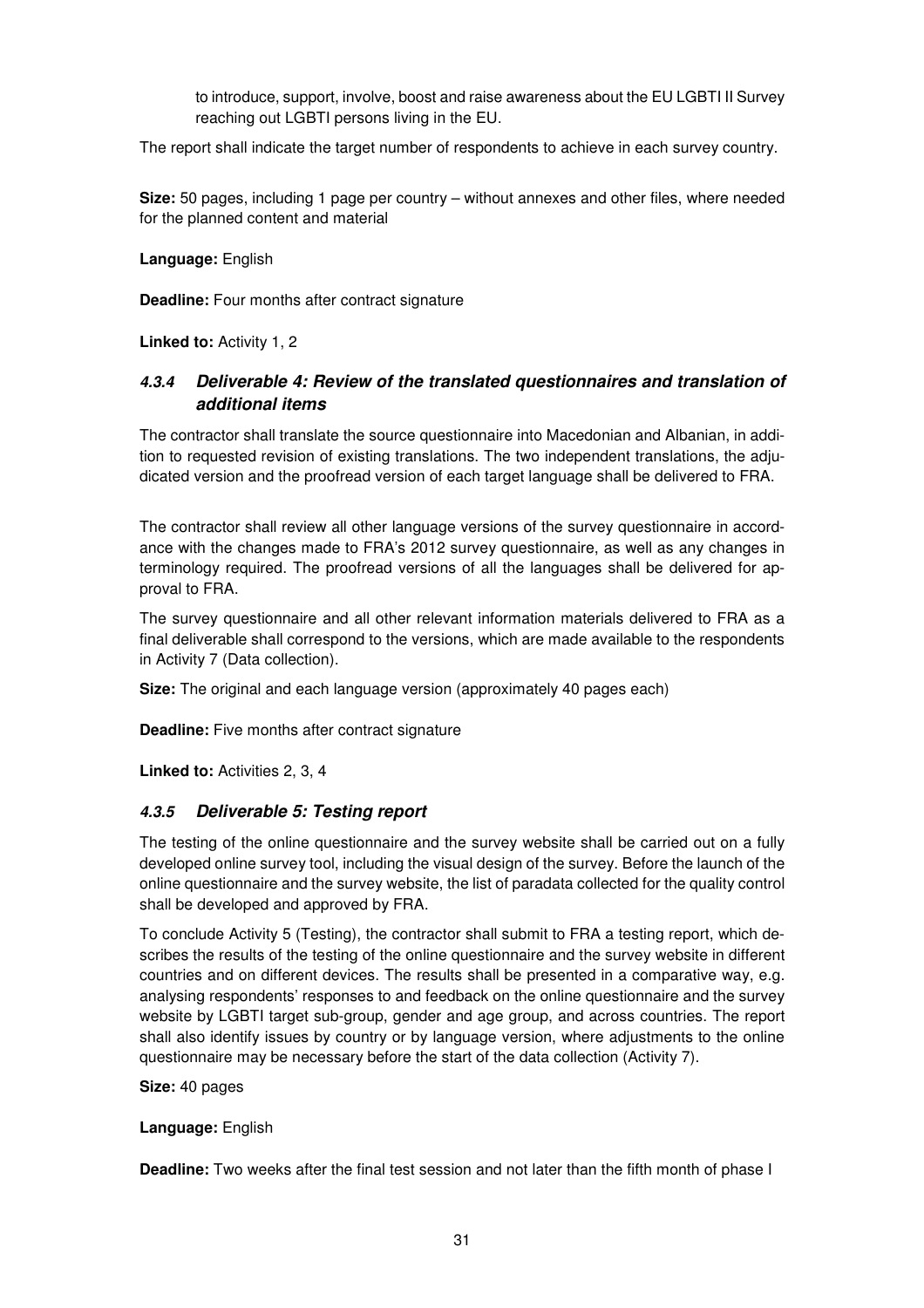Linked to: Activities 2, 3, 4

### **4.3.6 Deliverable 6: Data set, code book and syntax files**

After completing the data collection under Activity 6 (Data collection), the contractor shall provide FRA with the final dataset as structured SPSS compatible files and as CSV files. The data set shall include or be accompanied by the relevant documentation to facilitate reuse and publication.

The final computer file shall include data from all completed questionnaires and the survey countries, including all metadata and paradata collected. The file shall be fully documented – that is, all the variable names and value labels shall be included in English, and the variable names shall be readable and refer to the relevant question numbers in the questionnaire. The contractor shall perform logic checks to ensure that the data entered is of high quality, the observations follow the structure of the questionnaire and the values in the final data set belong to the group of valid values for any given variable.

As described in the Activities section, the contractor shall develop, where feasible, one or more weighting variables which can be used to correct for any imbalances in the data, e.g. with respect to age, gender or geographical distribution, during the analysis. The relevant adjustment variables (weights) shall be included in the final data set.

The contractor shall include in the data set intermediary weights and all variables used for the estimation of the weights in the final dataset, as well as provide FRA the code used to calculate the weights. In addition to the complete main data set, the contractor shall provide FRA proofed versions of the data set, after applying relevant disclosure control measures. The deliverable shall include the data files used for computation of weights (to the extent the relevant information cannot be included in the data set itself).

The contractor shall submit to FRA in electronic format the code (syntax files) used to produce the quality and consistency checks performed and to document the data set (including assigning variable names, value labels and other format definitions).

The contractor shall also analyse the results comparing with those of FRA's 2012 survey to the extent possible and develop in consultation with FRA a method of adjustment (weighting), which can be used to account for differences in the respondent profiles when comparing the results of the two surveys.

Responses to the final open question shall be provided in a separate file, including the text in both the original language version and the translation into English.

**Language:** English

**Deadline:** 12 months after signature of contract

**Linked to:** Activity 6, 7, 8

#### **4.3.7 Deliverable 7: Survey results for selected indicators and frequency tables**

The contractor shall provide a report presenting the findings. This will include frequencies for all questions and calculation of selected indicators in MS Excel table format, including a short description of the calculation procedure. All charts will be accompanied by full data tables used to produce them and by legends presenting and explaining in detail the questions used, any additional processing (e.g. composite variables) or analysis and extrapolation of data used to produce the chart.

The code of the calculation (SPSS syntax or similar) shall be part of Deliverable 6.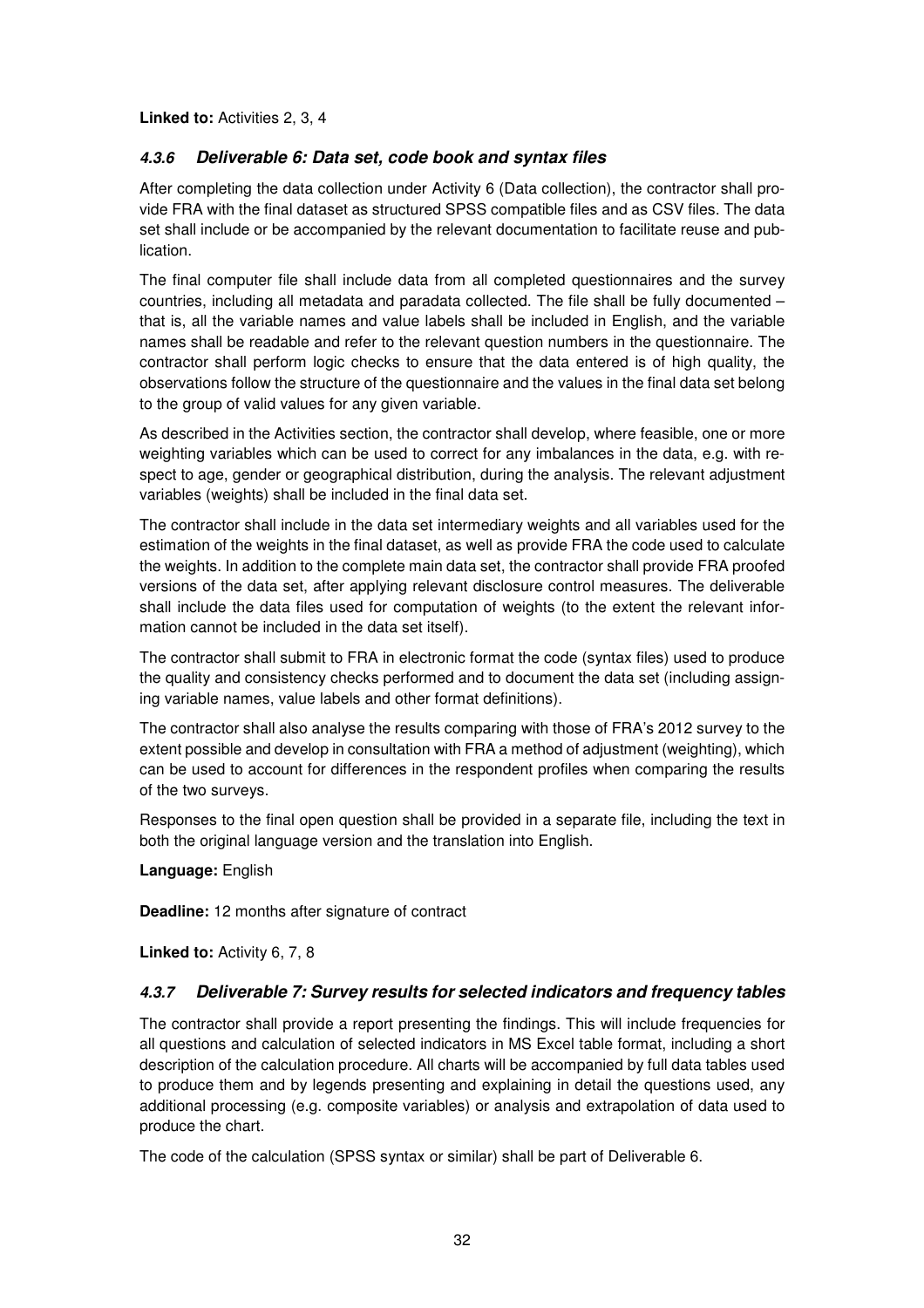The deliverable will be based on a contents structure approved by FRA. It will present the results comparing findings between countries and between the sub-groups of the target population. Selected indicators should be compared to the results of the previous survey to the extent possible. Results should be broken down for selected indicators by age or other selected relevant socio-economic (e.g. employment, education, income, etc.) and other variables, such as attitudes in respect to openness about being LGBTI). The deliverable will include a series of tables/graphs for question/item reported in the questionnaire and selected indicators. A full set of frequency tables for all questionnaire items should be included in annex.

All information and tables/graphs in the final comparative report must be clearly referenced and labelled, with respect to the reported question/item and its reported frequencies.

All terms used in the final comparative report must be readily understandable to the non-expert user, and particularly to those with no knowledge of statistics.

The deliverable must be delivered in PC-compatible Microsoft-Office and MS-Excel compatible electronic files with one graph/table per spread sheet, and each spread sheet must be numbered using the same system as the one used in the (MS-Word compatible) report file.

**Size:** Approximately 100-200 pages

**Language:** English

**Deadline**: 12 months after signature of contract

**Linked to:** All activities

#### **4.3.8 Deliverable 8: Technical report and quality report**

The contractor shall prepare a technical report to the FRA (in electronic format) once data collection in all countries has been completed.

The report shall be divided into information on each country and shall describe the data collection with respect to assumptions/plans at the launch of the open online survey, awareness raising activities implemented; challenges and solutions implemented at different stages of the contract implementation and their outcomes.

In addition to the above, the technical report shall cover all aspects of the project; including, for example, questionnaire review, development of the survey website, respondent outreach activities, and data collection, including collection of paradata. The main outcomes of the background research and consultations with stakeholders (Activities 1 and 2), the awareness raising activities (Activity 5) and the testing activity (Activity 6) shall be included in the technical report.

The report shall present information, wherever possible using tables/graphs, comparing results between the selected countries. The report shall include measures of progress of the survey data collection on a daily basis for the first four weeks after the launch of the survey, and on a weekly basis in the later stages of the data collection.

The report shall include a detailed description of the quality of the samples achieved in each surveyed country and the total sample achieved. It shall document the assessment of the profile of the respondents in the survey and adjustments taken to account for bias in the respondent profiles.

The report shall make recommendations, on the basis of its findings, about the most appropriate ways of reaching out it, possible sampling and questionnaire application methods to use for future survey research on the LGBTI population in each of the survey countries. The technical report shall highlight any difficulties that arose in the course of implementing the survey (difficulties in reaching out to potential respondents, motivating respondents,– in general and with respect to certain questions, etc.).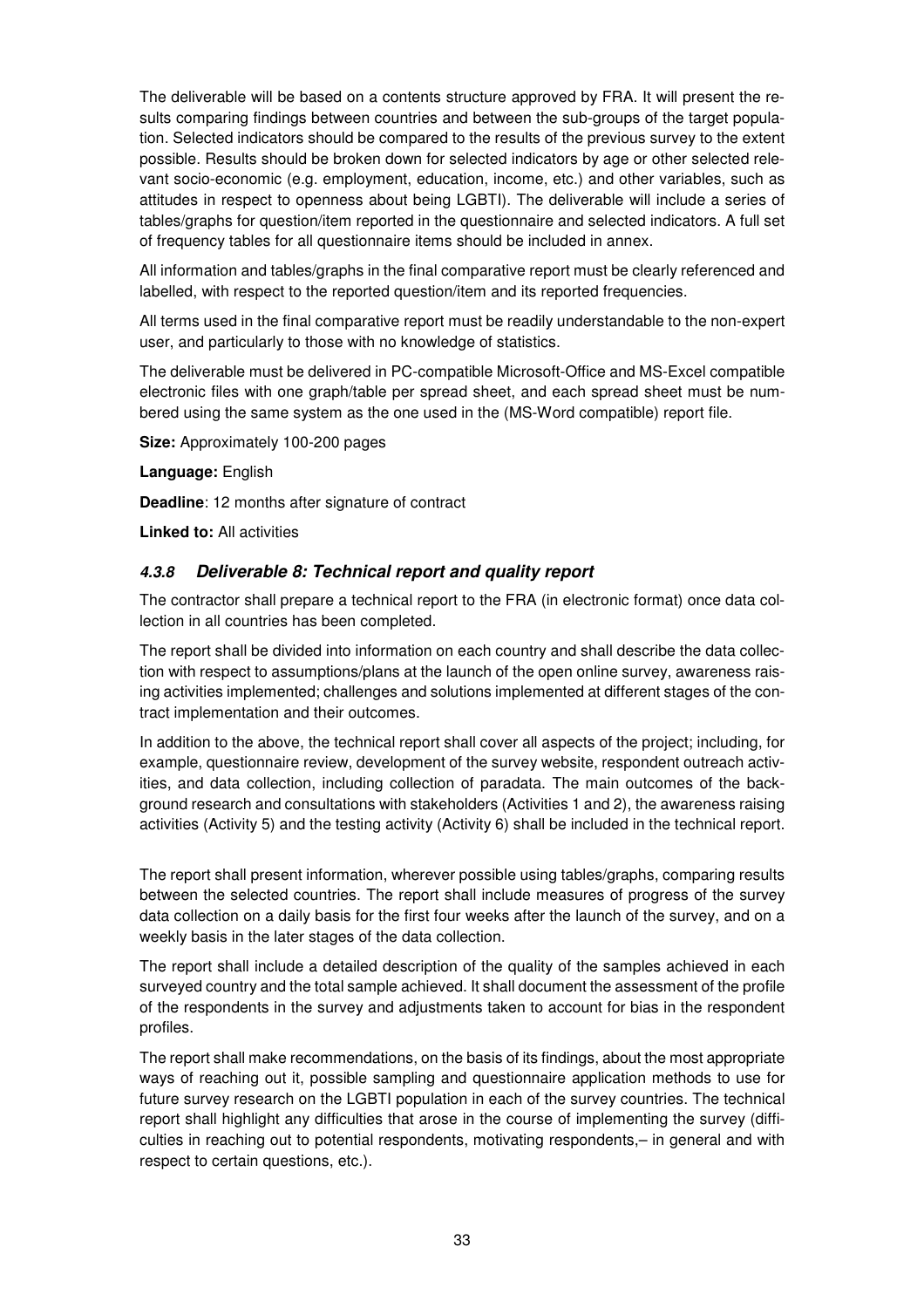FRA will provide feedback on the content of the final technical report and will suggest any necessary changes and amendments within the time period specified in the contract.

The Technical report shall include information about any relevant events related to the topics of the survey that have taken place during the project implementation, especially during the data collection, in each of the survey country. If available, references to the media or other sources shall be included.

**Size:** Approximately 140 pages (excluding tables, which can be included as annexes)

**Language:** English

**Deadline:** 13 months after signature of contract

**Linked to:** Activities 1, 2, 3, 4, 5, 6, 7, 8

## **5. Project management**

## **5.1 Responsible body**

The overall responsibility for executing the contract, including the implementation of all measures necessary to provide the Agency with deliverables of the highest quality on time, lies with the contractor.

The contractor is expected to organise a central management and coordination team in order to carry out effectively all activities as set out in these Technical Specifications. The contractor will **report through progress reports on a weekly basis** to FRA about developments, challenges and proposed courses of action concerning the project (FRA and the contractor may agree on changes to the progress reporting schedule, as relevant, taking into account the different stages of the project). In addition, during the data collection phase, the contractor will report to FRA on a daily basis for the first four weeks and on a weekly basis for the remainder of the data collection period, as described under Activity 7).

## **5.2 Management structure**

The project team must include a Project Manager, who is responsible for the project's overall coordination and a Social Research Expert, who is responsible for the scientific quality of the survey. The Project Manager is responsible for coordination and administrative tasks, as well as for contacting and informing the Agency about all aspects relating to the execution of the contract and the quality of the deliverables, including the periodic progress updates. The Project Manager is also responsible for establishing clear workflows and procedures that allow Country Research Experts to provide regular feedback to the Project Manager, who can inform FRA alerting on potential issues affecting project implementation.

## **5.3 Period of execution**

The period of contract execution will be thirteen (13) months, divided into two (2) phases.

Communication between the contractor and the Agency shall be possible by phone during the Agency's working days and hours and through electronic and postal mail. Any written communication sent by the Agency shall be answered within five (5) working days.

## **5.4 Meetings**

Following the contract signature, the Agency will convene an inception meeting with the contractor in Vienna at the Agency's headquarters to discuss various aspects of the project's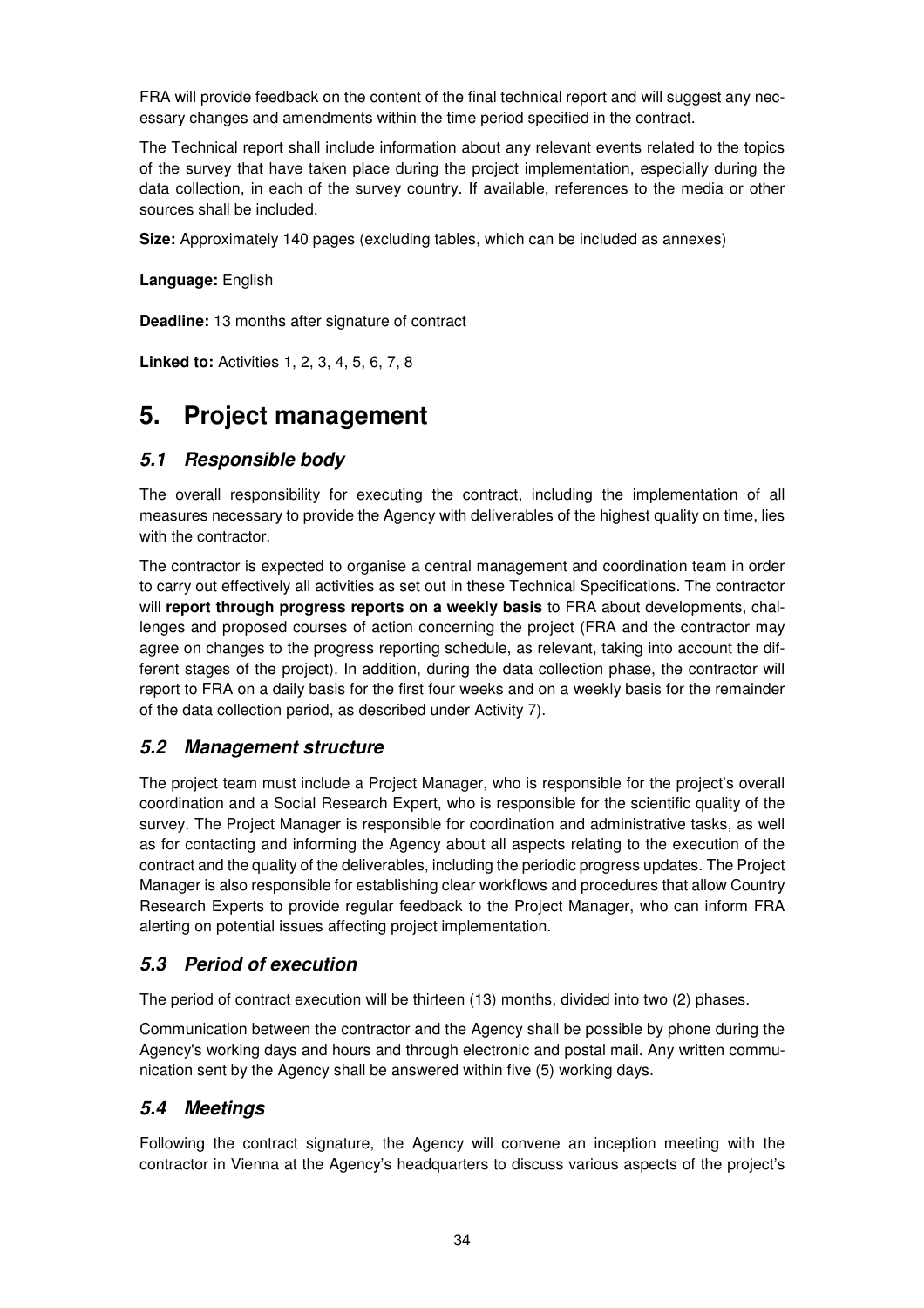work. The aim of the inception meeting is to clarify outstanding issues as may be necessary for carrying out the contract and for the good implementation of the project.

During the course of the contract period, three meetings in total (including the inception meeting, the pre-launch and awareness meeting and the final meeting after delivery of the dataset (planned in Month 13) to discuss the project implementation and survey findings) are envisaged between the Agency and the contractor. The contractor is invited in the pre-launch and awareness meeting to include survey country experts responsible for the local information sessions. The meetings will take place in Vienna at the Agency's headquarters. Meeting costs on the contractor's side must be covered by the contractor and be included in the contract's final price. During the execution of the project there might be a need for further meetings between the Project Manager and the FRA at the contractor's premises. In this case FRA will cover the costs related to the travel and meeting participation of its own staff. The contractor will cover its own costs. The use of tele or video conferencing is highly recommended allowing better communication and minimising related travel costs.

## **6. Project team**

The project team should consist of, at least, one Project Manager, a competent team to support the online tool and analysis, a Social Research Expert, Country Research Experts for the 29 survey countries and the necessary support staff for the management of the project.

The contractor is expected to organise its own project management and coordination team – the Project Team – lead by the Project Manager, to oversee all aspects of work relating to the survey.

The Country Research Experts (one expert cannot cover more than maximum five countries) are responsible for the background research and the planning, implementation and coordination of the on-line and off-line awareness raising campaigns at national level. The contractor should make sure they have capacity equal to mother tongue competence in the languages of the countries they are responsible for.

The team should consist of staff with the relevant qualifications and skills to manage and implement the survey. The composition of the team should ensure that the assignment of roles and contributions reflects an ability to effectively liaise with the LGBTI community and organisations in each country as well as ensuring the overall coordination.

## **6.1 Project Manager**

Qualifications and professional experience

- University degree
- A minimum of seven (7) years of professional experience (after obtaining a university degree), out of which a minimum of three (3) years of experience in conducting international social science-based, comparative and population-based research
- Proven experience in research management, as manager or coordinator of at least **two (2)**  international research projects, each project involving at least three countries
- Excellent knowledge of English (at least Level C1 based on Common European Framework of Reference (CEF)).

## **6.2 Social Research Expert**

Qualifications and professional experience

University degree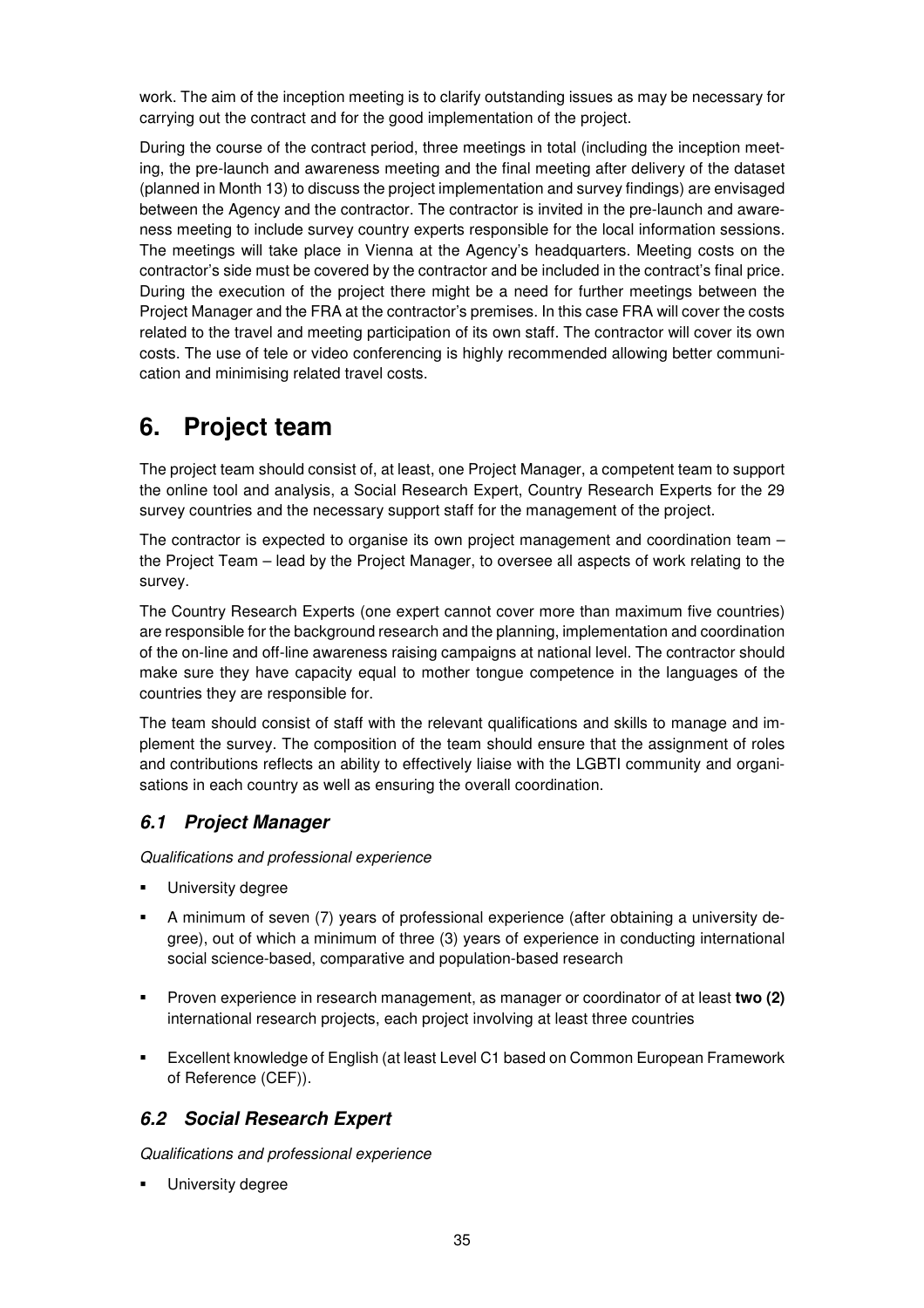- A minimum of five (5) years of professional experience (after obtaining a university degree), out of which a minimum of **three (3)** years of proven professional experience having conducted social science-based, comparative and population-based research
- Proven experience of having participated in at least **one (1)** transnational research survey in the social-science field
- **Proven experience of having participated in at least <b>one (1)** research project related to sexual orientation, and/or gender identity or sex characteristics.
- Excellent knowledge of English (at least Level C1 based on Common European Framework of Reference (CEF)).

## **6.3 Country Research Experts**

Qualifications and professional experience

- A minimum of **three (3)** years of proven professional experience having conducted social science research and/or social or advocacy work with LGBTI communities
- Good knowledge of English (at least Level B2 based on Common European Framework of Reference (CEF)).

## **7. Project implementation monitoring and quality assurance**

The Agency will monitor the project in technical and administrative terms. The contractor shall develop a quality assurance and control plan, which outlines all relevant procedures, to assess and ensure that the quality measures agreed upon at the beginning of the project are continuously monitored up to the submission of the technical report, which includes an assessment of quality control measures. The contractor shall inform FRA in writing without undue delay concerning any problems encountered during the implementation of the contract.

The Project Manager shall provide FRA with short monthly updates (in MS-Word compatible format) on the progress of the survey and other relevant aspects of the work in all countries. The Project updates shall be sent to FRA on the first working day of each month, throughout the contract period, as e-mail attachments. The updates shall cover the elements of the quality control strategy relevant for each stage of the project and the way the quality assurance measures have been implemented. Monthly updates shall include a record of decisions made, for the period covered by the update, in consultation with FRA regarding the implementation of the survey. These updates are to be used as an 'early warning' system for identifying and rectifying problems regarding awareness raising activities, outreach, questionnaire application, and response rates (for example).

In addition, the Project Manager shall deliver to FRA daily, weekly, bi-weekly and monthly (as defined in the project activities in the sections above) progress reports as brief e-mails documenting progress in certain activities (e.g., during the data collection activities this includes detailed progress concerning fieldwork outcomes) and overall project progress. These also have an important function as 'early warning' to identify and resolve a variety of issues concerning, for example sampling, questionnaire application and survey response. This should be supported by additional e-mail and telephone contact, whenever necessary. Weekly progress reports shall begin one week after the starting date of the contract, and will finish upon submission of the final deliverable(s).

In addition, in the course of the contract the FRA intends to send a member or members of its staff to oversee aspects of the research. This can involve observations of anything from translation of research tools, through to observation of awareness raising activities during the